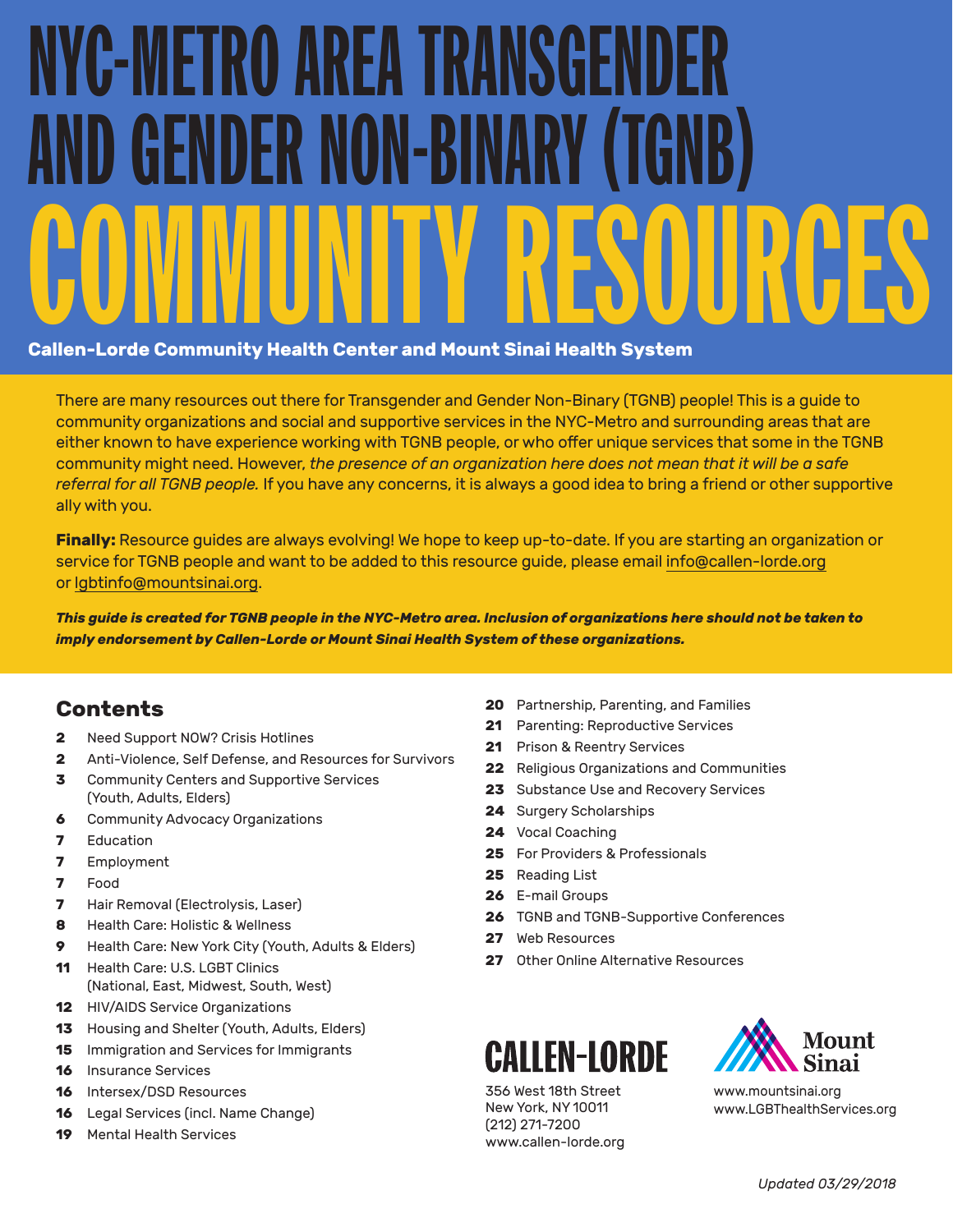## <span id="page-1-0"></span>**Need Support Now? Crisis Hotlines**

#### **LGBT Support**

#### **TGNC Support Chatrooms and Suicide Prevention** Laura's Playground

<https://www.transgenderpulse.com/forums/index.php> *Online support forums and peer support groups for TGNC people, loved ones, and family.*

#### **GLBT National Help Center Hotline**

[www.glnh.org](http://www.glnh.org/) Local Hotline: (212) 989-0999 National Hotline: (888) 843-4564 Youth Talkline: (800) 246-7743 *Free and confidential helpline for the GLBT community.*

#### **Hopeline**

[www.hopeline.com](http://www.hopeline.com/) and [www.imalive.org](http://www.imalive.org) (800) SUI-CIDE / (800) 784-2433 (English) (800) SUI-CIDA / (800) 784-2432 (Español) *Crisis intervention and suicide prevention hotline. Online chat support at* [imalive.org.](http://www.imalive.org/)

#### **LGBT Warm Line**

(518) 338-3884 Mon-Fri *Support line for non-crisis calls. Albany/Upstate region.*

#### **Intimate Partner and Domestic Violence**

#### **Anti-Violence Project Hotline**

24 Hr. Bilingual Hotline: (212) 714-1141 Assistance for LGBT survivors of violence.

#### **NYC 24-hour Domestic Violence Hotline**

(800) 942-6906 (English) (800) 942-6908 (Español)

**National Domestic Violence Hotline** (800) 799-SAFE

#### **Safe Homes Project**

HOTLINE: (718) 499-2151 *Assistance for LBT homeless people in NYC*

#### **Safe Horizons Hotlines**

Domestic Violence: (800) 621-4673 Crime Victims: (866) 689-4357 Rape, Sexual Assault and Incest: (212) 227-3000 TDD for all hotlines: (866) 604-5350

#### **Youth and Young Adults**

#### **National Runaway Switchboard**

*Ages 12-21*  [www.1800runaway.org](http://www.1800runaway.org/) (800) RUN-AWAY / (800) 786-2929 *Crisis intervention, referrals, assistance getting home, and advocacy for runaway youth.*

**Trevor Project** *Ages 13-24*  [www.thetrevorproject.org](http://www.thetrevorproject.org/) Trevor Lifeline: (866) 488-7386 *Crisis intervention & suicide prevention for LGBTQ Youth.*

## **Anti-Violence, Self Defense, and Resources For Survivors**

#### **Local & Surrounding Areas:**

#### **The Anti-Violence Project**

[www.avp.org](http://www.avp.org/)

Manhattan: 240 West 35th St., Suite 200 (212) 714-1184 24 Hr. Bilingual Hotline: (212) 714-1141

*Free, confidential assistance for LGBT and HIV-affected people who have experienced intimate partner/family/ domestic violence and/or hate violence in NYC. English and Spanish speakers available.*

#### **Center for Anti-Violence Education**

#### [www.caeny.org](http://www.caeny.org/)

Brooklyn: 327 7th St., 2nd Floor (718) 788-1775

*Self-defense classes for women, girls, LGB, and TGNC people. Free classes available to survivors. Power Action Change program for teen women and TGNC youth.*

#### **New York City Domestic Violence Hotline**

1-800-621 HOPE (4673)

*24 Hour NYC Hotline that helps callers locate available shelter beds in safe locations. English and Spanish speakers available. Can also call 311 to ask for hotline.*

#### **Sanctuary for Families**

[www.sanctuaryforfamilies.org](http://www.sanctuaryforfamilies.org/) (212) 349–6009

*Counseling, shelter, legal, and supportive services for survivors of intimate partner/domestic violence and their children in NYC. Work with clients from all backgrounds; specialized services for immigrants, LGBTQ people, and victims of sex trafficking.*

#### **Safe Homes Project**

[https://goodshepherds.org/program/safe-homes](https://goodshepherds.org/program/safe-homes/)

#### HOTLINE: (718) 499-2151

*Hotline crisis intervention, short-term individual counseling, safety planning, information, referrals, and advocacy for LGBTQ survivors of intimate partner/ domestic violence. Shelter is for women DV survivors (including LGBT women).*

#### **Safe Horizon**

[www.safehorizon.org](http://www.safehorizon.org/) Hotlines:

Domestic Violence: (800) 621-4673 Crime Victims: (866) 689-4357 Rape, Sexual Assault and Incest: (212)227-3000 TDD for all hotlines: (866) 604-5350

*Provides counseling, shelter, legal, and other services to victims of domestic violence, rape and sexual assault, stalking, trafficking, and child abuse in New York City. Special programs for youth and young adults and families of homicide victims. Offers shelters, supportive services, counseling, court advocacy and legal assistance, child advocacy centers, youth drop-in centers, and more. Project SAFE provides free lock replacements.*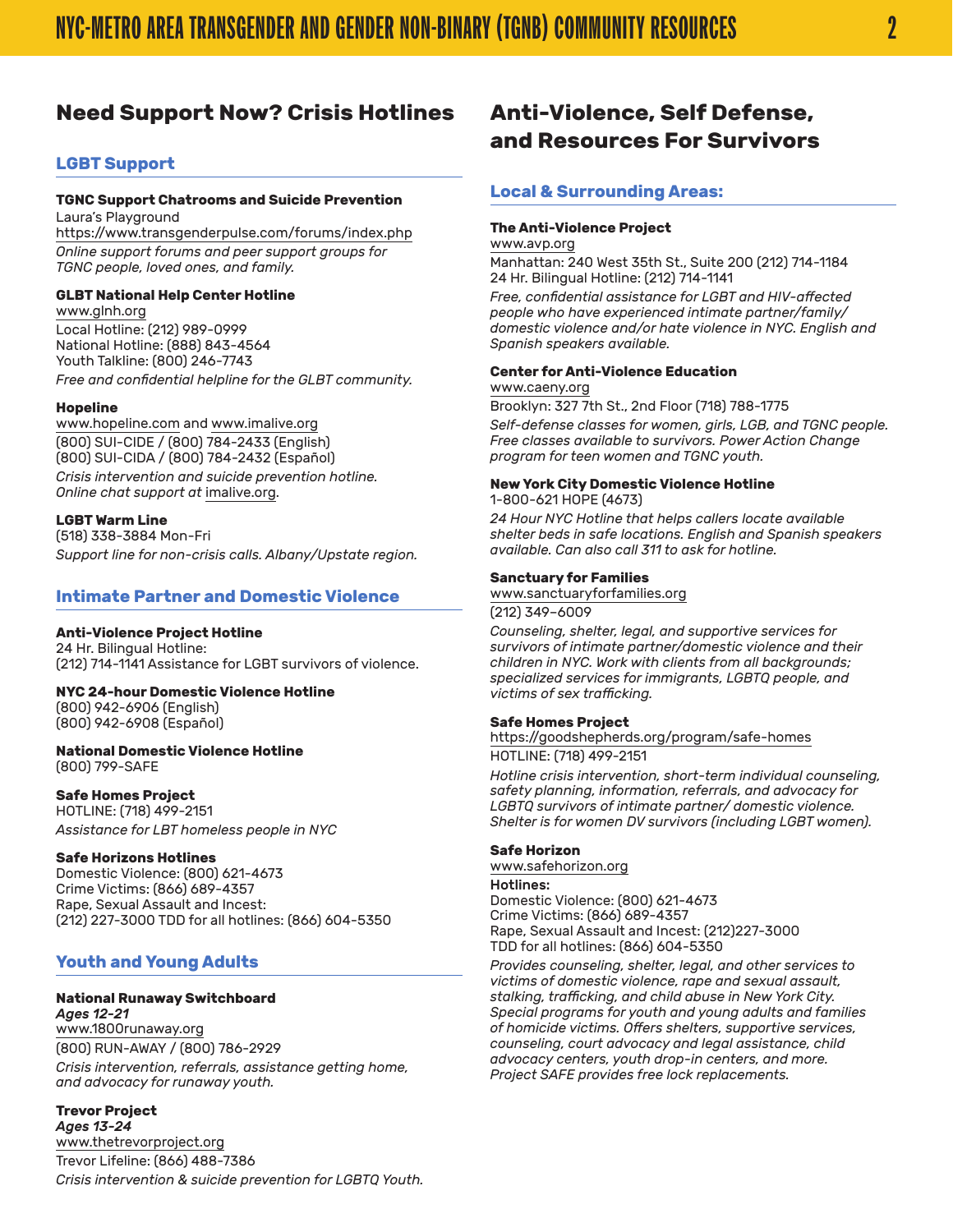#### <span id="page-2-0"></span>**Sexual Assault and Violence Intervention Program** [www.mssm.edu/SAVI](http://www.mssm.edu/SAVI/)

Manhattan: Mt. Sinai Hospital, 1468 Madison Ave. (212) 423-2140

*Counseling for survivors of rape, sexual assault, child abuse, domestic violence, and intimate partner violence and support services for friends and families of survivors; Takanot Project, counseling and support services for Orthodox Jewish survivors of sexual assault and domestic violence; Legal advocacy; Education and training; Emergency room advocates called in at these hospitals:*

**Manhattan:** Harlem Hospital; Lenox Hill Hospital; Metropolitan Hospital; The Mount Sinai Hospital

**Queens:** Elmhurst Hospital Center; Queens Hospital Center; The Mount Sinai Hospital of Queens.

#### **National:**

#### **Trans Lifeline**

[www.translifeline.org](http://www.translifeline.org/) (877) 565-8860

*Trans Lifeline is a non-profit dedicated to the well being of transgender people. The hotline is staffed by transgender people for transgender people. Trans Lifeline volunteers are educated in the range of difficulties transgender people experience and are ready to respond to whatever support needs member of the community might have.*

## **Community Centers and Supportive Services**

#### *Ages 13-24 (Youth)*

#### **Local & Surrounding Areas:**

#### **See also: Anti-Violence; Health Care; Housing and Shelter**

#### **Center Lane**

*Ages 13-21* [www.centerlaneny.org](http://www.centerlaneny.org/) White Plains: 34 South Broadway, Ste. 214 Tue.-Thu. (914) 358-1006 Yonkers: 20 South Broadway, Ste. 420. Mon and Fri. (914) 423-0610

*Emotional and social support, individual, group and family counseling, advocacy, education/training, talent shows, dances, poetry slams, etc. testing and prevention education, and more); Transgender Support Groups – GLITZ (Girls Living In the Trans Zone), and BLITZ (Boys Living in the Trans Zone).*

#### **The Door**  *Ages 12-21*

[www.door.org](http://www.door.org/) Manhattan: 555 Broome St. (212) 941-9090

*Social and supportive services. Drop-in center, college advisement and tutoring, counseling, creative arts, English Language (ESOL), foster care support, GED prep, jobs and internships, legal and immigration services, health and dental care, sexual health and birth control, LGBTQ programming, support for runaway and homeless youth, and supportive housing.*

#### **FIERCE** *Ages 13-24*

[www.fiercenyc.org](http://www.fiercenyc.org/) Manhattan: 147 West 24th St., 6th Floor (646) 336-6789

*Leadership development, political education, community building, youth-led campaigns, and cultural expression through arts and media.*

#### **Hetrick Martin Institute**

*Ages 12-21*  [www.hmi.org](http://www.hmi.org/) Manhattan: 2 Astor Place, 3rd Floor 212-674-2400

Newark: YES Center, 200 Washington St.

*Social and supportive services for LGBTQ young people. Drop-in center, mental health services, case management, arts and culture, health education, and HIV testing/ counseling. NY location also works closely with the Harvey Milk School, a public high school for LGBT students.*

#### **Hudson Pride Connections Center** *Ages 13-18—Youth Connect Ages 19-25—CRAVE* [www.hudsonpride.org](http://hudsonpride.org/)

Jersey City, NJ: 32 Jones St. (201) 963-4779

*Youth Connect (youth support group, tutoring, empowerment workshops, job development assistance, computer access, meals); CRAVE—Creating Relationship and Visions of Empowerment (young adult support group addressing employment and education, relationships, sexual health, and domestic violence) HIV*

#### **LGBT Community Center— Youth Enrichment Services (YES)** *Ages 13-21*

[www.gaycenter.org/youth](http://www.gaycenter.org/youth) Manhattan: 208 West 13th St. (212) 620-7310

*Offers social, supportive, and mental health services to the New York's LGBT community, including drop-in center support groups, social events, youth programming, supportive counseling, and recovery.*

#### **New Alternatives**

*Ages 16-24* [www.newalternativesnyc.org](http://www.newalternativesnyc.org/) Meets at Marble Collegiate Church Manhattan: 50 E 7th St.

*Social and supportive services, including: case management, life skills workshops, community building, educational and discussion groups, hot meals, food pantry, clothing, and toiletries. Walk-in Sundays 6-8 pm and Tuesdays 5-9 pm.*

#### **Long Island Gay and Lesbian Youth (LIGALY)** *Ages 13-21*

[LGBTnetwork.org/LIGALY](http://LGBTnetwork.org/LIGALY) Bay Shore, NY: 34 Park Ave. (631) 665-2300 Garden City, NY: 400 Garden City Plaza, Suite 110 (516) 323-0011

*Social and supportive services for LGBT and Questioning young people in Nassau and Suffolk County, including drop in center, computer lab, support groups, referrals, safe schools initiative, HIV testing and counseling, and leadership development.*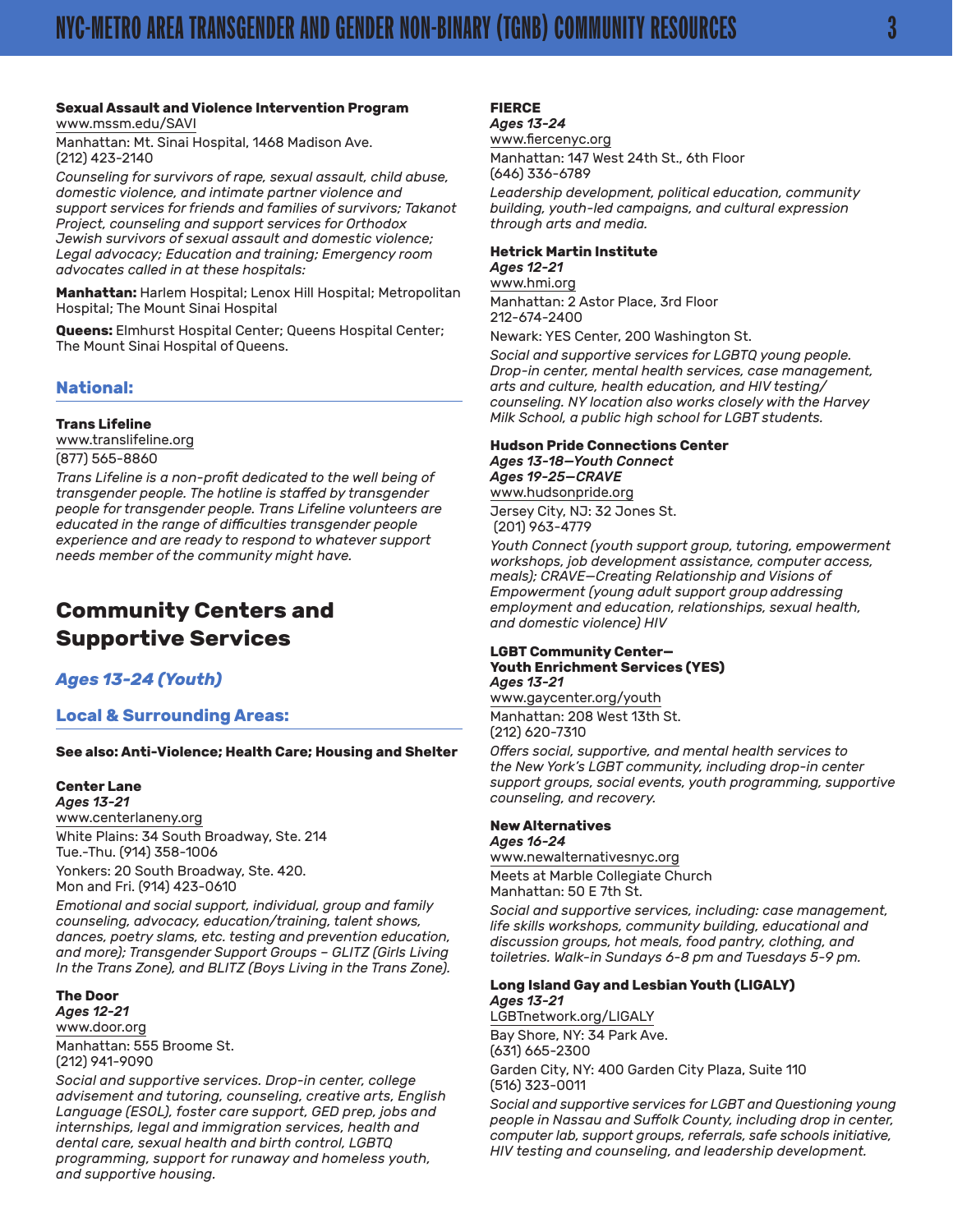#### **Urban Justice Center—Peter Cicchino Youth Project**  *Up to age 25*

https://pcyp.urbanjustice.org Manhattan: 123 William St. 16th Floor, (646) 602-5600

*Free legal services to homeless and street involved youth. Any young person can call 877-LGBT-LAW to make an appointment with PCYP (though youth have to be members of Streetwork or AFC to come to our legal clinics). In addition to general legal services (including name changes) we also do immigration work.*

#### **Willie Mae Rock Camp for Girls**  *Ages 8-18*

[www.williemaerockcamp.org](http://williemaerockcamp.org/) Brooklyn: 87 Irving Place (347) 599-0716

*Summer Rock Camp and yearlong rock music education (Instrumental, Ensemble, and Band) at the Willie Mae Music Lab in Brooklyn for people who self-identify as female, trans, and gender non-conforming. Adult "Ladies Rock Camp" for people 18+.*

#### **National:**

#### **National Runaway Switchboard**  *Ages 12-21*

#### [www.1800runaway.org](http://www.1800runaway.org/)

*Crisis intervention and information and referrals for runaway youth as well as help connecting with families and/or agencies, free bus tickets home, prevention and education, and online resources.*

#### **COLAGE: People with a LGBTQ Parent** *All ages*

[www.colage.org](http://www.colage.org/) San Francisco: 1550 Bryant St., Suite 830 (415) 861-5437

*National support organization of people of all ages with 1 or more LGBTQ parent/s. Youth empowerment and*

*leadership development opportunities, summer camp programs, and advocacy for LGBTQ families. Resources for loved ones of TGNC people of any age.*

- Kids of Trans Guide (for people with a TGNC parent): [www.colage.org/resources/kot](http://www.colage.org/resources/kot/)
- Let's Get This Straight: The Ultimate Handbook for Youth with LGBTQ Parents: [www.colage.org/ featured/letsgetthisstraight](http://www.colage.org/featured/letsgetthisstraight/)

#### **Camp Aranu'tiq**

[www.camparanutiq.org](http://www.camparanutiq.org/) New England and California locations (617) 467-5830

*Week-long overnight summer camp for transgender and gender-variant youth ages 8-15. Southern California and Southern New England locations.*

#### **Camp Ten Trees**

[www.camptentrees.org](http://www.camptentrees.org/) Seattle: 1122 E Pike ST, PMB #1488 (206) 288-9568

*Offers one camp for LGBTQ youth and allies ages 8-17 and another for the children of LGBTQ and/or non-traditional families. Washington State location.*

#### **Transition Youth Family Allies**

[www.imatyfa.org/index.html](http://imatyfa.org/index.html)

(888) 462-8932

*Support for TGNC youth and their families. Online message boards, newsletter, educational programs, and support for educators, health care practitioners, and other service providers in working with TGNC youth. Reading lists for youth and adults. Spanish language resources.*

### *Ages 18+ (Adults)*

#### **Local & Surrounding Areas:**

#### **See also: Anti-Violence and HIV/AIDS Services**

#### **Audre Lorde Project**

[www.alp.org](http://alp.org/)

Manhattan: 147 West 24th St., 3rd Floor (212) 463-0342

Brooklyn: 85 South Oxford St. (718) 596-0342 *Works with LGB, Two Spirit, and TGNC (LGBTSTGNC) People of Color towards mobilization, education and capacity-building,* 

*for community wellness and social and economic justice.*

*3rd Space Support Program addresses barriers to employment, education, health care, and immigration status, and runs a health and wellness program that offers acupuncture, reiki, meditation, yoga, health screenings, and registered nurses.*

*TransJustice mobilizes TGNC people of color around: access to jobs, housing, and education; Trans-sensitive healthcare, HIV-related services, job-training programs; and resisting police, government and anti-immigrant violence.*

#### **TransLatina Network**

[www.TransLatinaNetwork.org](http://www.TransLatinaNetwork.org/) 446 W. 33rd Street, 6th Floor (212) 367-1550/1551 [info@translatinanetwork.org](mailto:info@translatinanetwork.org)

*Translatina Network is made up of trans individuals working locally and nationally to promote the healthy development of transgender Latina communities. Through the delivery of a wide range of information about services and events, educational outreach, and capacity building resources, Translatina Network supports individuals in maintaining personal wellness and developing leadership skills.*

#### **Bluestockings Books**

[www.bluestockings.com](http://www.bluestockings.com/) Manhattan: 172 Allen St. (212)777-6028

*Radical bookstore, fair trade café, and activist center. TGNC-specific books. Frequent community events and readings that feature work by TGNC people.*

#### **Cross Dressers International (CDI)**

[www.cdinyc.org](http://www.cdinyc.org) (212) 564-4847

*CDI is a support and social activity group for MTF crossdressers, transgender women, drag queens, and genderqueers.*

#### **Hudson Pride Connections Center**

[www.hudsonpride.org](http://hudsonpride.org/) Jersey City, NJ: 32 Jones St. (201) 963-4779

*Social and supportive services including groups:GLITZ (Girls Living In the Trans Zone), BLITZ (Boys Living in the Trans Zone), SAGE-NJ, and Youth Connect.*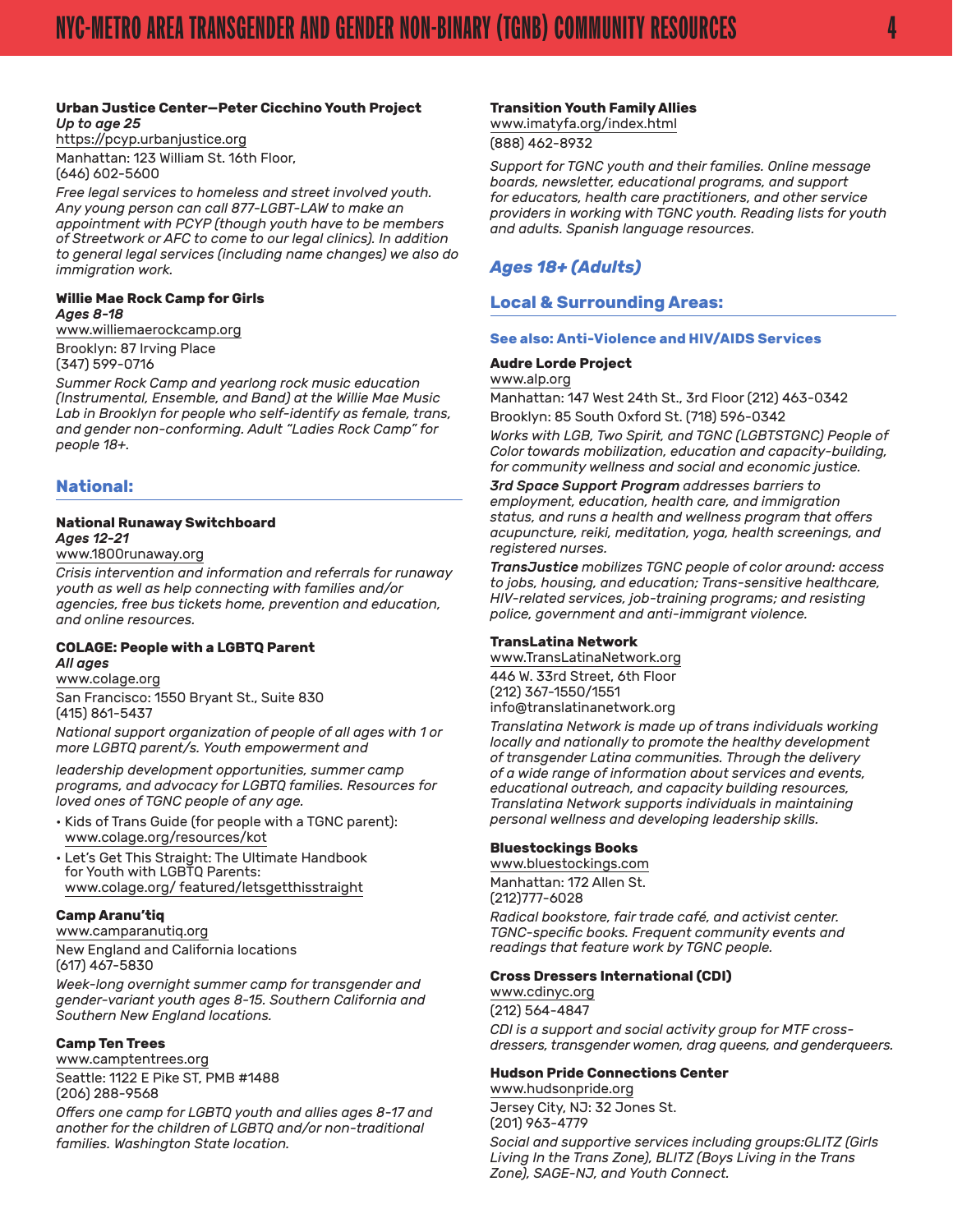#### **Identity House**

[www.identityhouse.org](http://www.identityhouse.org/) (212)243-8181 Manhattan: 208 West 13th St. (@ the LGBT Center) Walk-In Hours: Saturday and Sunday 6-8 pm. *Provides LGBT and questioning people with drop-in supportive peer counseling, referrals, and support groups.*

#### **LGBT Community Center**

[www.gaycenter.org](http://www.gaycenter.org/) Manhattan: 208 West 13th St. (212) 620-7310

*Social, supportive, and mental health services to the LGBT community, including social events, youth services, and recovery services.*

#### **The LOFT—LGBT Community Services Center for the Lower Hudson Valley**

[www.loftgaycenter.org](http://www.loftgaycenter.org/) White Plains: 252 Bryant Ave. (914) 948-2932

*Support groups: transgender support group, AA, SAFE (Spirit and Faith for Everyone); adult education groups; a library and computer center; referrals for services; Pro-Bono Name Change Project for TGNC people and Drop-In Legal Clinic for LGBT legal questions; HIV testing and counseling; group for LGBT parents and their children.*

#### **Long Island GLBT Community Center**

[LGBTnetwork.org](http://LGBTnetwork.org) Bay Shore, NY: 34 Park Ave. (631) 665-2300

Garden City, NY: 400 Garden City Plaza, Suite 110 (516) 323-0011

*Long Island Trans Experience (LITE) offers support groups for trans people and partners/family/friends; periodic Name Change Clinic; Mental Health; 12-step Recovery; services for GLBT Seniors; Anti-Violence Project; Adoptive Parent Prep Class; Parenting Support Group; SAGE-LI, youth programming, and computers.*

## **Make the Road By Walking**

[www.maketheroadny.org](http://www.maketheroadny.org/) Brooklyn: 301 Grove St. (718) 418-7690

Queens: 92-10 Roosevelt Ave., Jackson Heights (718) 565-8500

Staten Island: 479 Port Richmond Ave. (718) 727-1222

*Free bilingual English-Spanish legal and supportive services aimed at holistic support; Assistance with Public Benefits, SSD/I, Fair Hearings, Housing, Immigration, Healthcare and insurance access, Civil Rights issues; Community organizing and advocacy.*

#### **PFLAG**

[www.pflag.org](http://www.pflag.org/)

NY Chapter: (212) 463-0629

*Support for parents, families, and friends of LGBT people. Regional support networks and national resources. Transgender Network (TNET) supports loved ones of TGNC people.*

*• Welcoming Our Trans Families and Friends:* [www.community.pflag.org/Document.Doc?id=202](http://www.community.pflag.org/Document.Doc?id=202)

#### **Queens Pride House**

#### [www.queenspridehouse.org](http://www.queenspridehouse.org/)

Queens: 76-11 37th Ave., St. 206, Jackson Heights (718) 429-5309

*Social and support groups, including Transgender Discussion Group, health education, and referrals. Drop-in center with computer lab and lending library.*

#### **Pride Center of New Jersey**

[www.pridecenter.org](http://www.pridecenter.org/)

Highland Park, NJ: 85 Raritan Ave., Suite 100 (732) 846-2232

*Community center and supportive services for LGBTQ adults and teens. Support groups include "True Selves" for TGNC people.*

#### **Sex Workers Project**

[www.sexworkersproject.org](http://www.sexworkersproject.org/) Manhattan: 123 William St, 16th Floor (646) 602-5617

*Provides client-centered legal and social services to individuals who engage in sex work, regardless of whether they do so by choice, circumstance, or coercion. Online resource guide available on SWP website.*

#### **Staten Island LGBT Center**

[www.silgbtcenter.org](http://www.silgbtcenter.org/)

Staten Island: 25 Victory Boulevard, 3rd Floor (718) 808-1360

*Social and supportive services, TRANSistors support group for TGNC people, free counseling services, "Clean, Sober, and Happy!" group, seniors group, prospective parents group, and other group services, Youth services, HIV testing and counseling, computer lab, and referrals.*

#### **National:**

#### **Deaf Queer Resource Center & Planet Deafqueer**

[www.deafqueer.org](http://www.deafqueer.org/) and [planet.deafqueer.com](http://planet.deafqueer.com) San Francisco, CA: PO Box 14431, SF CA, 94114

*Resource and information for, by, and about the deaf queer community. Specific pages for Deaf Queer Youth and Deaf Transgender/Transsexual people. Planet Deafqueer is a project of the Deaf Queer Resource Center.*

#### **East Coast Two Spirit Society**

[http://www.ec2ss.net](http://www.ec2ss.net/)

(412) 606-7287

*The East Coast Two Spirit Society (EC2SS) is devoted to Two Spirit Native American and First Nations communities and the reduction of bias and discrimination. The EC2SS provides information to the general public and support and services to Two Spirit Natives. EC2SS works to increase the positive visibility of Two Spirit communities and to provide safe, supportive opportunities for social, traditional and recreational interactions that are culturally appropriate to them. EC2SS also strives to reach Two Spirit youth and their families, to provide emotional support, care and a community of people who have experienced the challenges of being Native and Two Spirit, often while living and working in Native and other communities where they may not be fully welcomed or supported themselves.*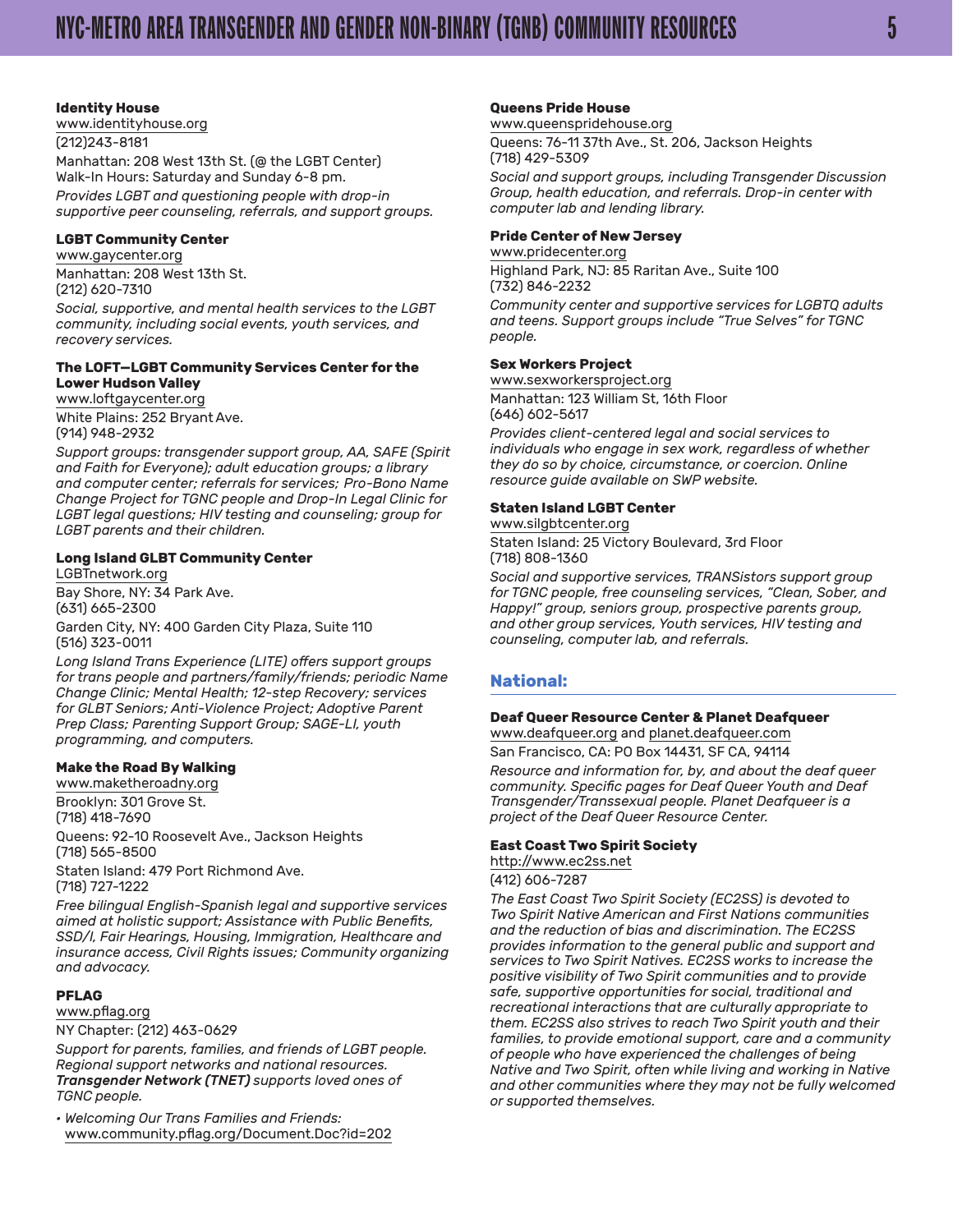#### <span id="page-5-0"></span>*Ages 50+ (Elders)*

**See also Community Centers—Ages 18+**

#### **Local & Surrounding Areas:**

#### **Griot Circle**

[www.griotcircle.org](http://www.griotcircle.org/) 25 Flatbush Ave., 5th Fl., Brooklyn (718) 246-2775

*Culturally diverse social and supportive services for LGBT elders 50+. Buddy program, support group for people living with HIV/AIDS, computer classes, and more.*

#### **SAGE (Services and Advocacy for GLBT Elders)** [www.sageusa.org](http://www.sageusa.org/)

Manhattan: 305 7th Ave., 6th Fl. (212) 741-2247

*Advocacy, social and supportive services for LGBT seniors. SAGEWorks provides employment assistance; SAGECAP provides assistance and support to caregivers; SAGEConnect is an online resource library and web discussion for providers and advocates. Community*

*Services at the LGBT Center on 13th street, including Drop-In; Discussion Series; Case Management; and Individual and Group Counseling; SAGEHarlem provides events and support to LGBT Seniors in upper Manhattan.*

#### **SAGE Long Island**

<https://www.sageusa.org/advocacy/sagenet-affiliate.cfm?ID=1> Bay Shore, NY: 34 Park Ave. (631) 665-2300 Garden City: 400 Garden City Plaza, Suite 110 (516) 323-0011

*Advocacy, social, and supportive services for LGBT seniors. Discussion groups, Gay-Straight Alliance at Huntington Senior Center, Advisory Groups, PFLAG meetings, and trainings for providers working with LGBT seniors.*

#### **SAGE Hudson County**

[www.hudsonpride.org/programs-services/pride](http://hudsonpride.org/programs-services/pride-connections/lgbt-seniors/)[connections/lgbt-seniors](http://hudsonpride.org/programs-services/pride-connections/lgbt-seniors/)

Jersey City, NJ: Hudson Pride Connection, 32 Jones St. (201) 963-4779 *Weekly support group and referral services for LGBT Seniors.*

#### **Willie Mae Rock Camp for Girls**

[www.williemaerockcamp.org](http://williemaerockcamp.org/) Brooklyn: 87 Irving Place

(347) 599-0716 *Summer Rock Camp and yearlong education at the Willie Mae* 

*Music Lab for girls, women & TGNC youth & adults.*

## **Community Advocacy Organizations**

#### **Local & Surrounding Areas:**

#### **ACT-UP (AIDS Coalition to Unleash Power)**

[www.actupny.org](http://www.actupny.org/) Manhattan: 332 Bleecker St., Ste G5 *Diverse, non-partisan group united in anger and committed to direct action to end the AIDS crisis.*

#### **GLAAD: Gay & Lesbian Alliance Against Defamation**

[www.glaad.org](http://www.glaad.org/) Manhattan: 104 W. 29th St., 4th Fl. (212) 629-3322

*Promotes fair, accurate, and inclusive media representation of LGBT people to combat discrimination based on sexual orientation and gender identity.*

#### **National Gay and Lesbian Task Force**

[www.thetaskforce.org](http://www.thetaskforce.org/)

Manhattan: 80 Maiden Lane, Ste. 1504 (212) 604-9830

*Transgender Civil Rights Project provides leading legislative, policy, and strategy assistance towards increasing the rights of transgender people. Guides for TGNC people include:*

• Opening the Door to the Inclusion of Transgender People: The Nine Keys to Making LGBT Organizations Fully Transgender-Inclusive: [http://www.thetaskforce.org/opening-the-door-to](http://www.thetaskforce.org/opening-the-door-to-the-ni-inclusion-of-transgender-people/)[the-ni-inclusion-of-transgender-people](http://www.thetaskforce.org/opening-the-door-to-the-ni-inclusion-of-transgender-people/)

#### **New York Association of Gender Rights Advocacy (NYAGRA)**

[https://www.transgenderrights.org](https://www.transgenderrights.org/) Manhattan: 24 W. 25th St., 9th Floor (212) 675-3288 *NYAGRA advocates for freedom of gender identity and expression for all.*

#### **Transgender Health Initiative of New York**

Transgender Legal Defense and Education Fund

[www.transgenderlegal.org](http://www.transgenderlegal.org/) Manhattan: 151 West 19th St., Suite 1103 (646) 862-9396 *THINY is TLDEF's community group that works to improve access to trans-specific health care in New York.*

#### **National:**

#### **Human Rights Campaign**

[http:/www.hrc.org](http://www.hrc.org/) Washington, DC: 1640 Rhode Island Ave. N.W. (800) 777-4723

*Advocacy and organizing for LGBT rights. Resources for TGNC people include guides for TGNC people and employers and the Corporate Equality Index which measures workplace inclusivity.*

- Transgender Visibility Guide: A Guide to Being You: [www.hrc.org/resources/entry/transgender-visibility-guide](http://www.hrc.org/resources/entry/transgender-visibility-guide)
- Transgender-Inclusive Benefits for Employees and Dependents: [www.hrc.org/resources/entry/transgender](http://www.hrc.org/resources/entry/transgender-inclusive-benefits-for-employees-and-dependents)[inclusive-benefits-for-employees-and-](http://www.hrc.org/resources/entry/transgender-inclusive-benefits-for-employees-and-dependents)[dependents](http://www.hrc.org/resources/entry/transgender-inclusive-benefits-for-employees-and-dependents)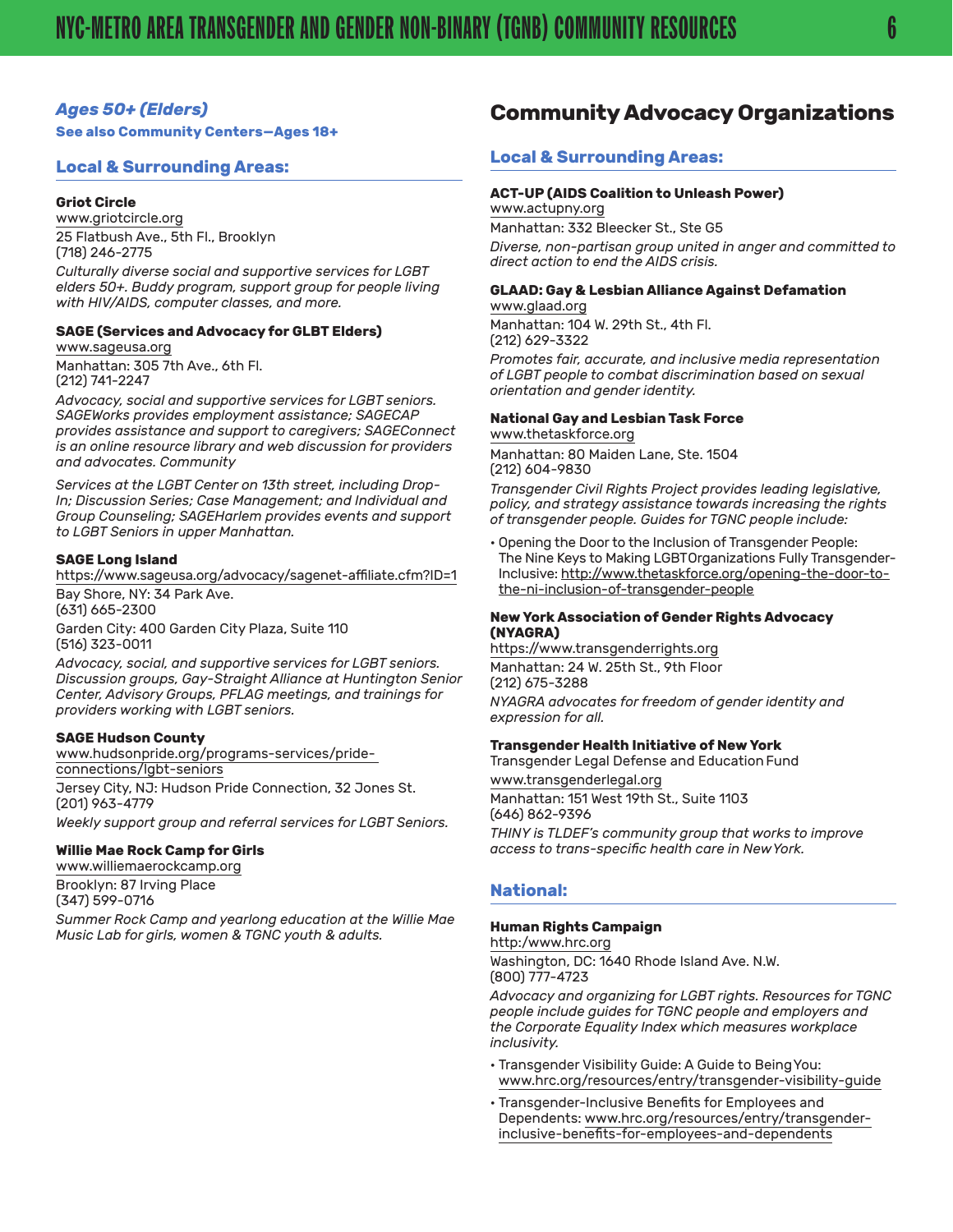#### <span id="page-6-0"></span>**National Center for Transgender Equality**

[transequality.org](http://transequality.org/) Washington, DC: 1133 19th Street NW Ste 302 (202) 642-4542

*Federal advocacy. Conducts government oversight and builds alliances. Provides Fact Sheets and Guides for TGNC people on topics like correcting Passports and interacting with the TSA (airport security).*

#### **Pride at Work**

[www.prideatwork.org](http://www.prideatwork.org/) Washington, DC: 815 16th St., NW (202) 637-5014

*AFL-CIO LGBT Constituency group mobilizing support Labor movement and the LGBT community to support LGBT workers social and economic justice.*

#### **Servicemembers Legal Defense Network (SLDN)** [www.sldn.org](http://www.sldn.org/)

Washington DC: PO Box 65301, Washington DC 20035 (202) 328-3244 or (202) 328-FAIR

*Legal services, watchdog, and policy work that supports LGB and TGNC servicemembers and is dedicated to full equality and ending discrimination and harassment based on sexual orientation or gender identity. Free legal services to active service members and veterans.*

• Freedom to Serve: The Definitive Guide to LGBT Military Service: [www.sldn.org/pages/guide-to-open-service](http://www.sldn.org/pages/guide-to-open-service)

#### **Transgender American Veterans Association**

[www.tavausa.org](http://www.tavausa.org/)

Akron, OH: PO Box 4513, Akron, Oh 44310

*Support and advocacy for TGNC veterans. Works to ensure that TGNC vets are able to access health care and are treated fairly and equally. Collaborates with Servicemembers Legal Defense Network*

## **Education**

#### **Harvey Milk High School**

[www.schools.nyc.gov/schoolportals/02/m586/default.htm](http://schools.nyc.gov/schoolportals/02/m586/default.htm) Manhattan: 2 Astor Place

(212) 477-1555

*Public transfer high school for school-aged LGBTQ students that works closely with the Hetrick Martin Institute.*

## **Employment**

#### **Out and Equal's LGBTCareerLink**

[outandequal.lgbtcareerlink.org/jobseekers](http://outandequal.lgbtcareerlink.org/jobseekers/) *Job database for LGBT people looking for employment.*

#### **The LGBT Center**

https://gaycenter.org/careerservices#tgnc

*Whether you're looking for a job, support with transitioning in the workplace or information on job training options, The Center can help you achieve your professional goals. Our career development programs are tailored to the unique needs of LGBT job-seekers.*

## **Food**

#### **HRA—SNAP/Foodstamps**

[https://www1.nyc.gov/site/hra/help/snap-benefits-food](https://www1.nyc.gov/site/hra/help/snap-benefits-food-program.page)[program.page](https://www1.nyc.gov/site/hra/help/snap-benefits-food-program.page)

HRA Infoline: (718) 557-1399

*See eligibility information at [nyc.gov/accessnyc.](http://nyc.gov/accessnyc) Apply in person at an HRA or Food stamps office, online, or by phone. Find Food stamps offices online or by calling (800) 342-3009. You can also enroll with a Food Stamps Facilitated Enroller call (212) 894-8060.*

#### **NYC Coalition Against Hunger**

[www.nyccah.org/get-food](https://www.hungerfreeamerica.org/hunger-free-nyc) Manhattan: 50 Broad Street, Suite 1520 (212) 825-0028

*Neighborhood Guides for finding food sources in NYC. Searchable online database of available food sources. Food sources include food pantries, soup kitchens, information about applying for food stamps and WIC, and Greenmarkets. Neighborhood-specific info available.*

#### **Sylvie Rivera Food Pantry**

<http://mccnycharities.org/sylvia.html> (212) 629-7440

*The Sylvia Rivera Food Pantry meets the nutritional needs of a diverse group of low-income, working poor and HIV+ individuals and families in an environment of respect and confidentiality.*

## **Hair Removal: Laser & Electrolysis**

#### **ELECTROLYSIS**

#### **Berkowits School**

[berkowitsschool.com](http://berkowitsschool.com/) Queens: 107-25 Metropolitan Ave., Forest Hills (718) 544-4234 *Discounted rates, work done by students. TGNC friendly.*

#### **A American Electrolysis Studio**

[www.americanelectrolysisstudio.com](http://www.americanelectrolysisstudio.com/) Manhattan: 347 5th Avenue, Suite 1207 (212) 689-3254 *Electrolysis and waxing. Package deal for 10 sessions.*

#### **A Perfect Skin**

[www.aperfectskin.com](http://www.aperfectskin.com) Bronx: 35-10 Bainbridge, Ave. (718) 231-1313 *Electrolysis and skin care available.*

#### **Affordable Permanent Electrolysis**

[www.affordablepermanentelectrolysis.com](http://www.affordablepermanentelectrolysis.com/) Manhattan: 201 West 21st St. #15D (212) 633-1503 *Electrolysis. Out transgender provider.*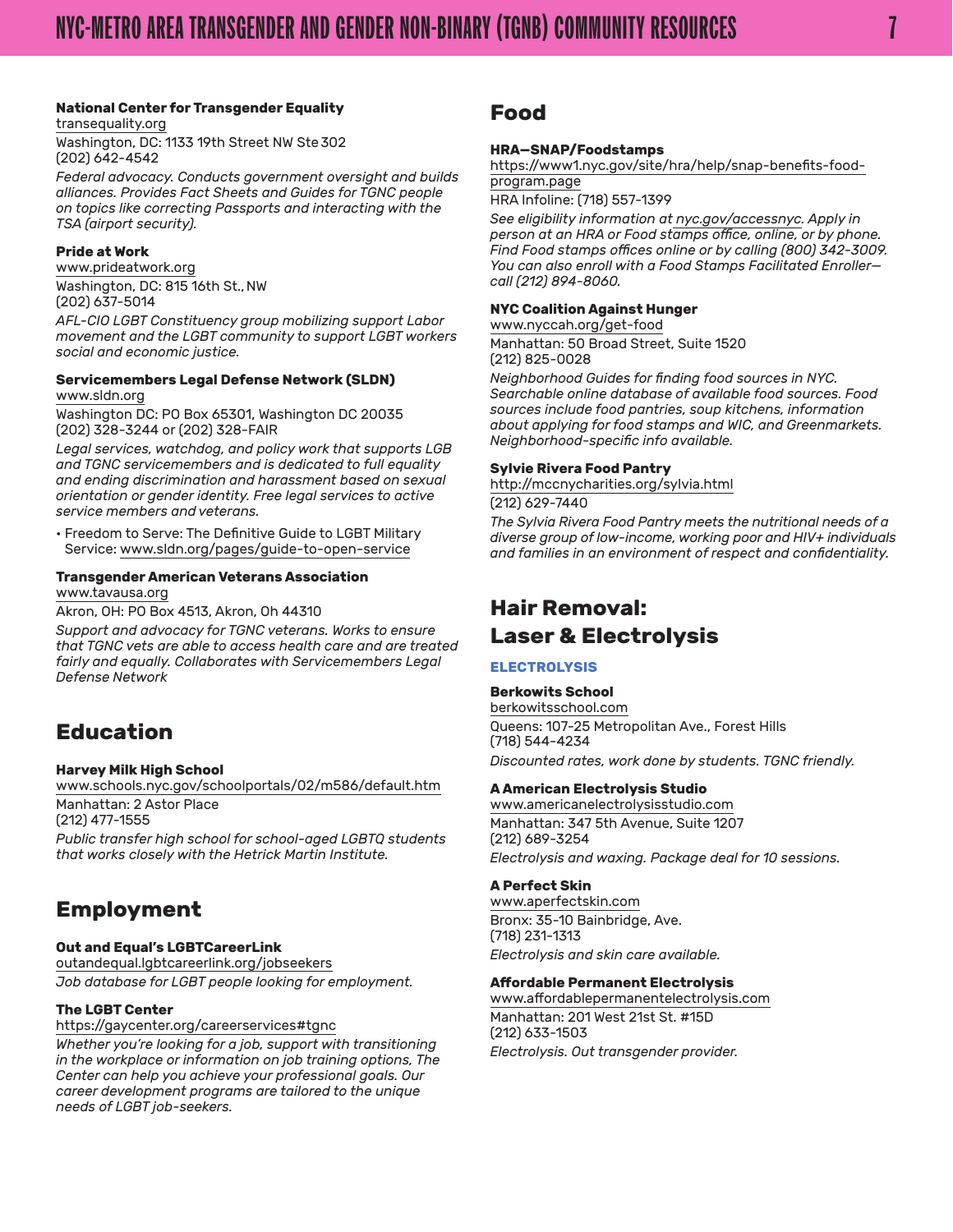#### <span id="page-7-0"></span>**Lucy Peters International**

[www.lucypeters.com](http://www.lucypeters.com/) Manhattan: 150 East 5th St. (212) 486-9740

*Hair removal using their own "integrated system." Locations in NYC; Cherry Hill, NJ; Philadelphia & Bryn Mawr, PA; Brentwood, TN; and Dallas, TX.*

#### **Nios Spa: The Permanent Hair Removal Center**

[www.niosspa.com](http://www.niosspa.com/) Manhattan: 315 W. 57th St., Ste. 308 (212) 863-9058

*Electrolysis and skin care services. Donates portion of sales to non-profit organizations.*

#### **Rainbow Electrolysis**

[http://www.rainbowelectrolysis.com](http://www.rainbowelectrolysis.com/) Provider Name: Kalani Catbagan Brooklyn: 143 Columbia Street Tel: (917)-207-0790 [rainbowelectrolysis@gmail.com](mailto:rainbowelectrolysis@gmail.com) *Electrolysis for lower surgeries*

#### **Susan Nasta**

[snasta.tripod.com](http://snasta.tripod.com/) Staten Island: 97 New Dorp Lane, Ste. D (917) 596-9701 *Electrolysis.*

#### **LASER**

#### **Berkowits School**

[laserhairinstitute.com](http://laserhairinstitute.com/) Queens: 107-25 Metropolitan Ave., Forest Hills (718) 544-4234 *Discounted rates, work done by students.*

#### **Light Touch Laser Spa**

[www.lighttouchnyc.com](http://www.lighttouchnyc.com/) Manhattan: 1133 Broadway, Suite 303 (646) 926-7202

*Laser hair removal, spider vein removal, pigmented lesion removal, rosacea therapy, skin tightening.*

#### **Mitchell A. Kline, MD**

[www.nycdermatologyandcosmeticcenter.com](http://www.nycdermatologyandcosmeticcenter.com/)

Manhattan: 700 Park Ave. (212) 517-6555 *Laser hair removal, discounts for TGNC community members (as per NYAGRA directory).*

## **Health Care: Holistic & Wellness**

#### **3rd Space Support at the Audre Lorde Project**

[www.alp.org](http://alp.org/) Manhattan: 147 West 24th St., 3rd Floor (212) 463-0342 Brooklyn: 85 South Oxford St. (718) 596-0342

*Addresses barriers to employment, education, health care, and immigration status, and runs a health and wellness program that offers acupuncture, reiki, meditation, yoga, health screenings, and registered nurses.*

#### **Brooklyn Open Acupuncture**

[www.brooklynopenacupuncture.com](http://brooklynopenacupuncture.com/) (347) 871-6736 Brooklyn: 388 Atlantic Ave., 3rd Floor *Offers individualized acupuncture and herbal treatments from skilled practitioners in a comfortable community setting. Sliding scale.*

#### **Gael Guevara, Certified Personal Trainer**

[www.gaelguevara.blogspot.com](http://www.gaelguevara.blogspot.com/) (917)-459-8779 *Founder and Owner of ViPRtrainingNYC. Offers one-on- one personal training sessions as well as small group sessions.*

#### **Integrative Movement—Jeanne Reilly**

[www.integrativemovement.org](http://www.integrativemovement.org) (646) 641-4508 *Pilates, gyrotonic, gyrokinesis, and acupuncture. brings passion, caring, and reverence for the human body to every session.*

#### **Dr. Kate Klemer**

[www.drkateklemer.com](http://drkateklemer.com/) Manhattan: 32 Union Square East, Suite 411 (888) 375-2835 *Chiropractor with experience with TGNC people. Offers Biodynamic Craniosacral Therapy and Nutrition*

#### **Third Root Community Health Center**

[www.thirdroot.org](http://thirdroot.org/) Brooklyn: 380 Marlborough Road (718) 940-9343

*Provides holistic, collaborative care in an accessible and sustainable manner. Offers Queer & Trans Yoga and offers TGNC-friendly services. Community and Individual Acupuncture, Massage-Tuina and/or Shiatsu, Yoga, Herbal and Nutrition Consults, and Community Health Workshops. Sliding scale.*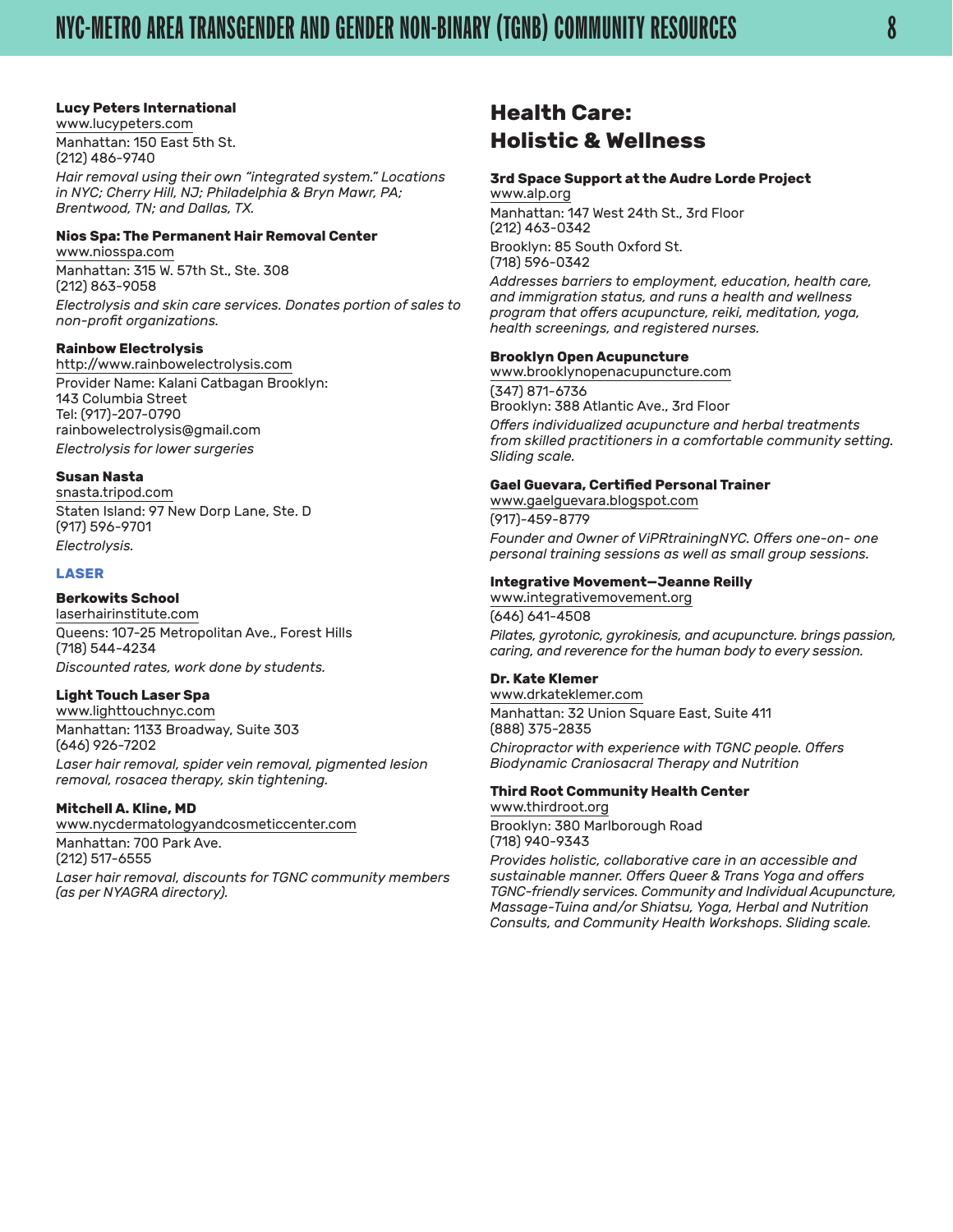## <span id="page-8-0"></span>**Health Care: New York City**

#### *Ages 13-24 (Youth)*

**See also: HIV/AIDS Service Organizations**

#### **Light House**

[https://www.lighthouse.lgbt](https://www.lighthouse.lgbt/)

*Lighthouse provides a carefully curated and easily accessible network of LGBTQ-affirming healthcare and wellness professionals for New York City.*

#### **Health Outreach To Teens Clinic @ Callen-Lorde**

[http://callen-lorde.org/hott](http://callen-lorde.org/hott/) Manhattan: 356 W. 18th St.

(212) 271-7200 *Health Outreach To Teens is a welcoming, non-judgmental,* 

*confidential program designed specifically to meet the medical and mental health needs of lesbian, gay, bisexual, transgender, and questioning adolescents and young adults ages 13-24, as well as homeless youth, runaways, sex workers, squatters, and other street-oriented youth. These services are offered both at a youth-only medical suite at Callen-Lorde, and on HOTT's medical van, which travels to areas throughout NYC in the afternoons and evenings where youth are known to hang out.*

*All of HOTT's services are provided free of charge or at low cost (insurance is also accepted). HOTT will register young people 21 years old and younger for healthcare services, and provide ongoing care up to their 24th birthday. After their 24th birthday, they will be transitioned into adult care.*

#### **HEAT Program**

#### **(Health and Education Alternatives for Teens)**

Kings County Hospital [www.heatprogram.org](http://www.heatprogram.org/) Brooklyn: 760 Parkside Ave., Rm. 308 (718) 467-4446

*Medical and Supportive Services for young people ages 13-24. Adolescent HIV Primary Care, Perinatal HIV Care, Hormone therapy, STI Screening and treatment and HIV testing and counseling, Anal Paps, Case Management, Mental Health services, sexual/reproductive health care, and pre-natal health care for young mothers.*

#### **Lenox Hill Hospital**

[https://www.northwell.edu/find-care/locations/gerald-j](https://www.northwell.edu/find-care/locations/gerald-j-friedman-transgender-health-wellness-program)[friedman-transgender-health-wellness-program](https://www.northwell.edu/find-care/locations/gerald-j-friedman-transgender-health-wellness-program)

Manhattan: 110 E. 59th Street

(212) 434-3556

*The Gerald J. Friedman Transgender Health & Wellness Program of Lenox Hill Hospital provides comprehensive medical services for the specialized needs of the transgender and gender non-conforming community. Provide primary care and hormone replacement therapy for pediatric, adolescent and adult patients in need of services.* 

#### **Mount Sinai Adolescent Health Center**

[http://www.mountsinai.org/patient-care/service-areas/](http://www.mountsinai.org/patient-care/service-areas/adolescent-health-center) [adolescent-health-center](http://www.mountsinai.org/patient-care/service-areas/adolescent-health-center)

(212) 423-3000 Manhattan: 312 East 94th St.

*Comprehensive medical, mental health, and supportive services for young people ages 10-22. Reproductive health services, SEEK Peer Educator program, eating disorders program, nutritionist, teen parenting pro- gram, substance use prevention and treatment, teen sexual assault survivor program, learning disabilities evaluation, and legal services.*

#### **NYU Langone - The Gender and Sexuality Service at the Child Study Center**

[https://nyulangone.org/locations/child-study-center/gender](https://nyulangone.org/locations/child-study-center/gender-sexuality-service)[sexuality-service](https://nyulangone.org/locations/child-study-center/gender-sexuality-service)

Manhattan: 160 E. 32nd Street (646) 754-5000

*Gender-affirming services for transgender and gender nonconforming children and adolescents. Assessments for puberty suppression and cross-gendered hormone treatments. Support services for the psychosocial aspects of gender and sexual development.*

#### *Ages 18+ (Adults and Elders)*

#### **See also HIV and AIDS Service Organizations**

#### **Callen-Lorde Community Health Center**

[http://callen-lorde.org](http://callen-lorde.org/) Manhattan: 356 W. 18th St. Thea Spyer Center: 230 West 17th St Bronx: 3144 Third Avenue (212) 271-7200; (718) 215-1800

*Callen-Lorde is the global leader in LGBTQ healthcare. Since the days of Stonewall, we have been transforming lives in LGBTQ communities through excellent comprehensive care, provided free of judgment and regardless of ability to pay. In addition, we are continuously pioneering research, advocacy and education to drive positive change around the world, because we believe healthcare is a human right. Services include comprehensive primary care, behavioral health, sexual health and dental care, and a variety of programs serving TGNB patients.*

#### **Light House**

[https://www.lighthouse.lgbt](https://www.lighthouse.lgbt/)

*Lighthouse provides a carefully curated and easily accessible network of LGBTQ-affirming healthcare and wellness professionals for New York City.*

#### **APICHA Community Health Center**

[www.apicha.org](http://www.apicha.org/) Manhattan: 400 Broadway (212) 334-7940

*Adult primary Medical Care with emphasis on Asian and Pacific Islander (API) LGBT Health and Wellness. Transgender Health Clinic, HIV Care, Sexual Health Services, Chronic Disease Management (Diabetes, Asthma, Hepatitis B and C, HIV, Hypertension), Short term mental health counseling and referrals.*

#### **BOOM! Health**

Bronx: 226 East 144th St. (718) 292-7718 ext. 228 [www.boomhealth.org](http://www.boomhealth.org/)

*Services Offered: Syringe Access. Support/Counseling. Homeless Services. Advocacy/Activism. Case Management, HIV Primary Care, Housing Placement Assistance, Peer Training, HIV Testing, Support & Education Groups, LGBTQ Programming. Outreach to Sex Workers.*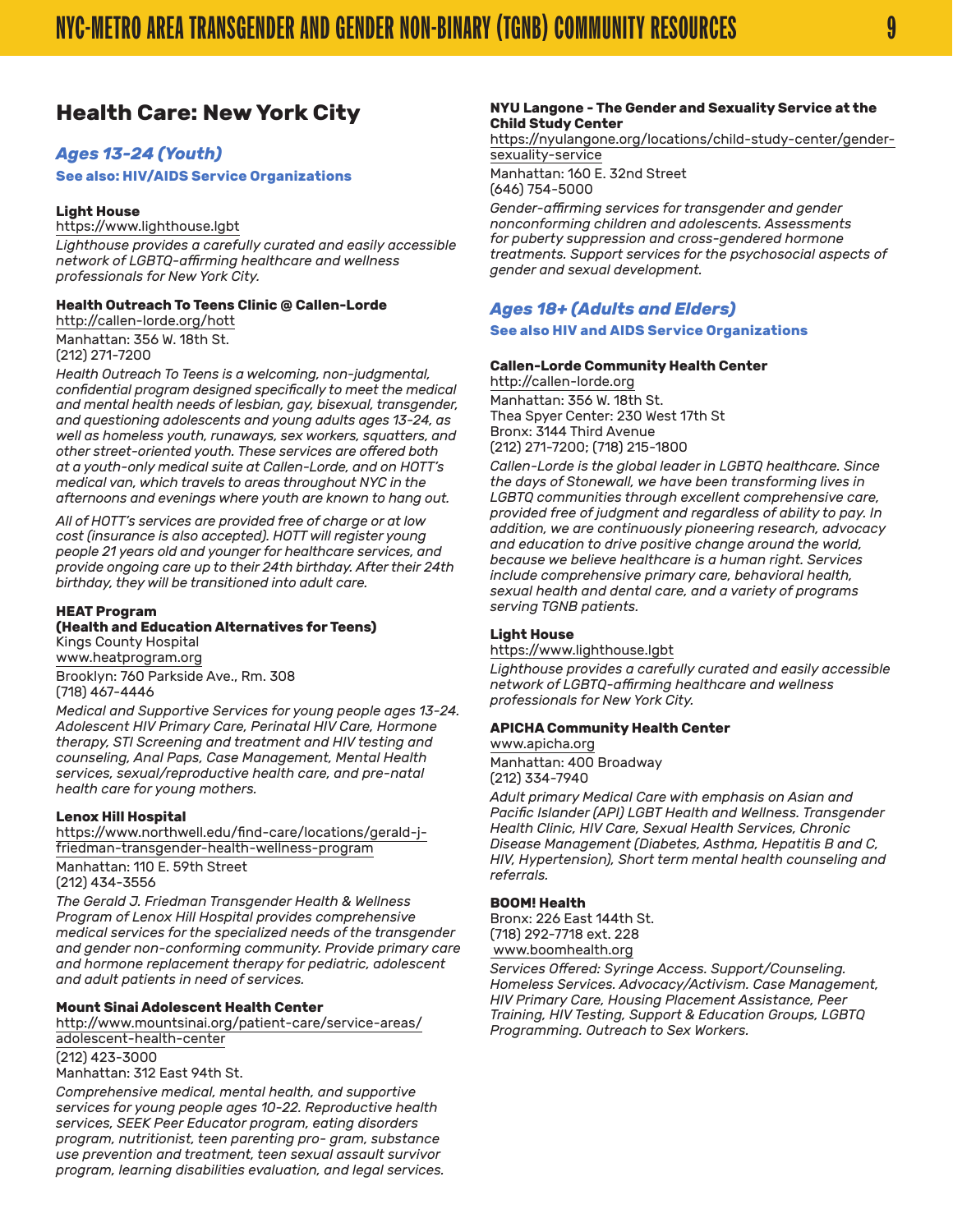#### **Mount Sinai Health System Services**

*Through the Office for Diversity and Inclusion, MSHS offers a wide range of LGBT services and referrals, both within and outside of our network. Our team is here to help navigate patients to appropriate services and LGBT competent providers. For more information, visit [LGBTHealthServices.org](http://LGBTHealthServices.org). and for assistance in finding services, email: [LGBTinfo@MountSinai.org](mailto:LGBTinfo@MountSinai.org)*

#### • **Institute for Advanced Medicine (IAM)**

The Institute for Advanced Medicine (IAM) provides compassionate, comprehensive care to individuals and families in need of primary care, HIV services, specialty care, supportive services, trauma related treatment, transgender health care and other conditions that impact the overall wellbeing of our community. We offer our patients an extensive network of caring clinicians and supportive programs to meet their unique needs.

Our locations are:

#### **Jack Martin Clinic**

The Mount Sinai Hospital 17 E. 102nd Street, 3rd Floor New York, NY 10029 (212) 241-7968

#### **Morningside Clinic**

Mount Sinai St. Luke's 440 West 114th Street Clark Building, 6th Floor New York, NY 10025 (212) 523-6500

#### **Samuels Clinic**

Mount Sinai West 1000 10th Avenue, Suite 2T New York, NY 10019 (212) 523-6500

#### **Peter Krueger Clinic**

Mount Sinai Downtown 317 East 17th Street, 1st Floor New York, NY 10003 (212) 420-2620

#### **Comprehensive Health Clinic**

The Mount Sinai Hospital 275 7th Avenue, 12th Floor New York, NY 10001 (212) 604-1701

#### **• Center for Transgender Medicine and Surgery (CTMS)** Manhattan: 275 7th Avenue, 12th Floor

(212) 604-1701

[http://www.mountsinai.org/patient-care/service-areas/](http://www.mountsinai.org/patient-care/service-areas/center-for-transgender-medicine-and-surgery) [center-for-transgender-medicine-and-surgery](http://www.mountsinai.org/patient-care/service-areas/center-for-transgender-medicine-and-surgery)

*The Center for Transgender Medicine and Surgery provides outpatient care services at Mount Sinai's [Institute for](http://www.mountsinaihealth.org/patient-care/infectious-diseases)  [Advanced Medicine.](http://www.mountsinaihealth.org/patient-care/infectious-diseases) CTMS's multidisciplinary approach to health care for transgender individuals incorporates primary care, transition care, and behavioral health in an affordable and accessible program.*

#### **Mount Sinai Doctors**

[http://www.mountsinaidoctors.org](http://www.mountsinaidoctors.org/)

#### Various locations

*Mount Sinai Doctors is an organization of clinical relationships and multispecialty services that expand the Mount Sinai Health System's footprint beyond the seven main hospital campuses into the greater New York City area. Throughout the expansive network of Mount Sinai Doctors, LGBT patients see physicians that practice with a common goal: to provide the comprehensive, quality, patient-based care that Mount Sinai is known for, and most importantly – to keep you healthy.*

#### **Lenox Hill Hospital**

[https://www.northwell.edu/find-care/locations/gerald-j](https://www.northwell.edu/find-care/locations/gerald-j-friedman-transgender-health-wellness-program)[friedman-transgender-health-wellness-program](https://www.northwell.edu/find-care/locations/gerald-j-friedman-transgender-health-wellness-program)

Manhattan: 110 E. 59th Street (212) 434-3556

*The Gerald J. Friedman Transgender Health & Wellness Program of Lenox Hill Hospital provides comprehensive medical services for the specialized needs of the transgender and gender non-conforming community. Provide primary care and hormone replacement therapy for pediatric, adolescent and adult patients in need of services.* 

#### **NYC Health + Hospitals – Pride Health Center**

*The Pride Health Center at NYC Health + Hospitals is designed to focus on the health needs and disparities specific to the lesbian, gay, bisexual, transgender and queer/questioning (LGBTQ) community. The team is committed to addressing the physical and behavioral health needs of all our patients with dignity and respect.*

#### • **Manhattan: Metropolitan Hospital**

1901 1st Avenue (212) 423-7292

[www.nychealthandhospitals.org/metropolitan/our-services/](https://www.nychealthandhospitals.org/metropolitan/our-services/lgbtq-health-center/) [lgbtq-health-center](https://www.nychealthandhospitals.org/metropolitan/our-services/lgbtq-health-center/)

#### • **Queens: Woodhull Medical Center**

760 Broadway Avenue (718) 963-8068

[www.nychealthandhospitals.org/woodhull/the-pride](https://www.nychealthandhospitals.org/woodhull/the-pride-health-center-at-nyc-health-hospitalswoodhu)[health-center-at-nyc-health-hospitalswoodhull](https://www.nychealthandhospitals.org/woodhull/the-pride-health-center-at-nyc-health-hospitalswoodhu)

#### **NYU Langone**

[https://nyulangone.org/locations/plastic-surgery/](https://nyulangone.org/locations/plastic-surgery/transgender-surgery-services) [transgender-surgery-services](https://nyulangone.org/locations/plastic-surgery/transgender-surgery-services)

Manhattan: 160 E. 32nd Street (646) 754-5000

Surgeons at NYU Langone use the most advanced techniques to restore both form and function for transgender men and women. Tailor gender-affirming procedures to meet the individual goals and expectations of each person. The NYU Langone team includes plastic and reconstructive surgeons, urologists, psychiatrists, pediatric specialists, and reproductive endocrinologists, specializing in the care of transgender and gender diverse individuals.

#### **Community Health Network**

<http://www.chnnyc.org>

Main Number: (866) 246-8259 Bronx: 975 Westchester Ave. (718) 320-4466 Manhattan: 150 Essex St. (212) 477-1120 Queens: 90-04 161st St. (718) 523-2123

*Adult and senior primary health care, Transgender Care, HIV Care, mental health services, gynecology, STI screening and HIV testing and counseling, podiatry, and dentistry. Services for teens. Health Centers, offices, and mobile units in the Bronx, Brooklyn, Manhattan, and Queens. Most Medicaid and private plans, Sliding scale.*

#### **Housing Works**

[www.housingworks.org](http://www.housingworks.org/) Many Locations in Manhattan and Brooklyn (877) 296-9264

*Services for low-income people who are HIV+, including:*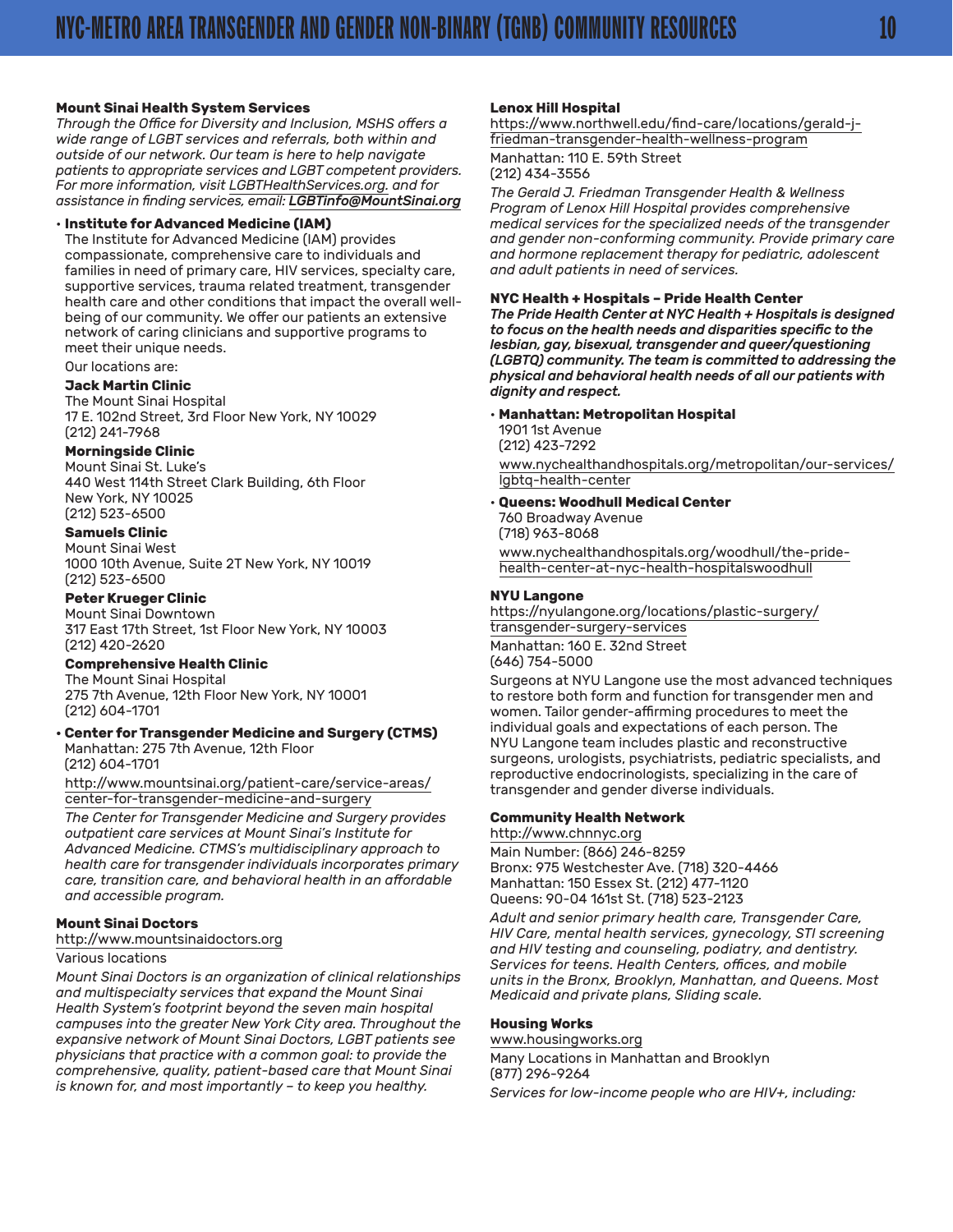<span id="page-10-0"></span>*Medical, Dental, and Mental Health care; COBRA Case Management; ADHC; Emergency assistance and referrals; substance use counseling; Legal Services, Transgender Services, Transgender Support Group, and Transgender Transitional Housing Program.*

#### **Sidney Hillman and Phillips Family Practice Institute for Family Health**

[www.institute2000.org](http://www.institute2000.org/) Manhattan: 16 East 16th St. (212) 206-5200

*Adult and senior primary care, HIV primary care, diabetes care, STI testing and treatment and HIV testing and counseling, sexual and reproductive health care.*

#### **Village Care**

[www.vcny.org](http://www.vcny.org/) Manhattan: 121A West 20th St. (212) 337-9290

*Adult and senior primary care and HIV primary care, AIDS day treatment, Adult Day Health Center, treatment Recovery Program, sexual and reproductive health services, support groups, psychiatry, mental health services, and case management.*

## **Health Care: U.S. LGBT Clinics**

Many clinics provide services to LGBT people throughout the U.S. Check your local LGBT Center for referrals.

#### **DIRECTORIES**

**GLMA—Find a Provider:**  [glma.org](http://www.glma.org/)

**My Trans Health** http://mytranshealth.com

**Rad Remedy** https://radremedy.org

**Scarleteen—Find a Doc:**  [scarleteen.com/find\\_a\\_doc](http://www.scarleteen.com/find_a_doc)

**Trans Care** http://transcaresite.org

#### **NATIONAL**

#### **Planned Parenthood**

[www.plannedparenthood.org](http://www.plannedparenthood.org/)

*Services vary by affiliate, and may include: hormonal therapy, sexual & reproductive health care, clinical breast/ chest exams, HIV testing, pregnancy testing, emergency contraception, and abortion services.*

#### **EAST**

#### **Baltimore: Chase-Brexton**

[www.chasebrexton.org](http://www.chasebrexton.org/) Baltimore, MD: 1001 Cathedral St. (410) 837-2050

*Primary care, hormone therapy, dental care, mental health services, HIV care, psychiatry, and podiatry, STI screening and HIV testing, gynecology.*

#### **Massachusetts: Fenway**

#### [www.fenwayhealth.org](http://www.fenwayhealth.org/)

Boston, MA: Ansin Building: 1340 Boylston St. (617) 267-0900 Boston, MA: Borum Health Center: 130 Boylston St. (617) 457-8140

*Adult and adolescent primary care, HIV primary care, transgender care and hormone therapy, dental care, optometry, STI testing and treatment and HIV testing and counseling, LGBT parenting services, Violence*

#### **Pennsylvania: Mazzoni Center**

[www.mazzonicenter.org](http://mazzonicenter.org/) Philadelphia, PA: 809 Locust St. (215) 563-0658

*Adolescent and adult primary care, HIV care, drop in health clinic for young people under 24, transgender health services and hormone treatment, laser hair removal, sexual and reproductive health care, STI screening and treatment and HIV testing and counseling, counseling and recovery, support groups, mental health services, case management, and legal services.*

#### **Washington DC: Whitman Walker**

[www.whitman-walker.org](http://www.whitman-walker.org/) Elizabeth Taylor Medical Center 1701 14th St., NW Max Robinson Center 2301 Martin Luther King, Jr. Ave., SE

(202) 745-7000 *Adult primary medical care, transgender health care and hormone treatment, sexual and reproductive health care, anal cancer screenings, STI screening and treatment, HIV testing* 

*and counseling, Breast Health Initiative, medical adherence, dental clinic, PEP, mental health services, legal services, and case management.*

#### **MIDWEST**

**Illinois: Howard Brown**  [https://howardbrown.org/programs-services/transgender](https://howardbrown.org/programs-services/transgender-health/)[health](https://howardbrown.org/programs-services/transgender-health/) Chicago, IL: 4025 N. Sheridan Rd. 773-388-1600

*Primary care, hormone therapy, mental health, HIV care, substance use treatment, case management, smoking cessation, alternative insemination, older adult services, youth services.*

#### **Ohio: LGBT Pride Clinic**

McCafferty Health Center [https://www.metrohealth.org](https://www.metrohealth.org/) Cleveland, OH: 4242 Lorain Ave. (216) 957-4905

*Primary Health for children, adolescents, and adults, transgender health care and hormone therapy, chronic disease management (hypertension, diabetes, etc), sexual and reproductive health care, mental health services, and case management.*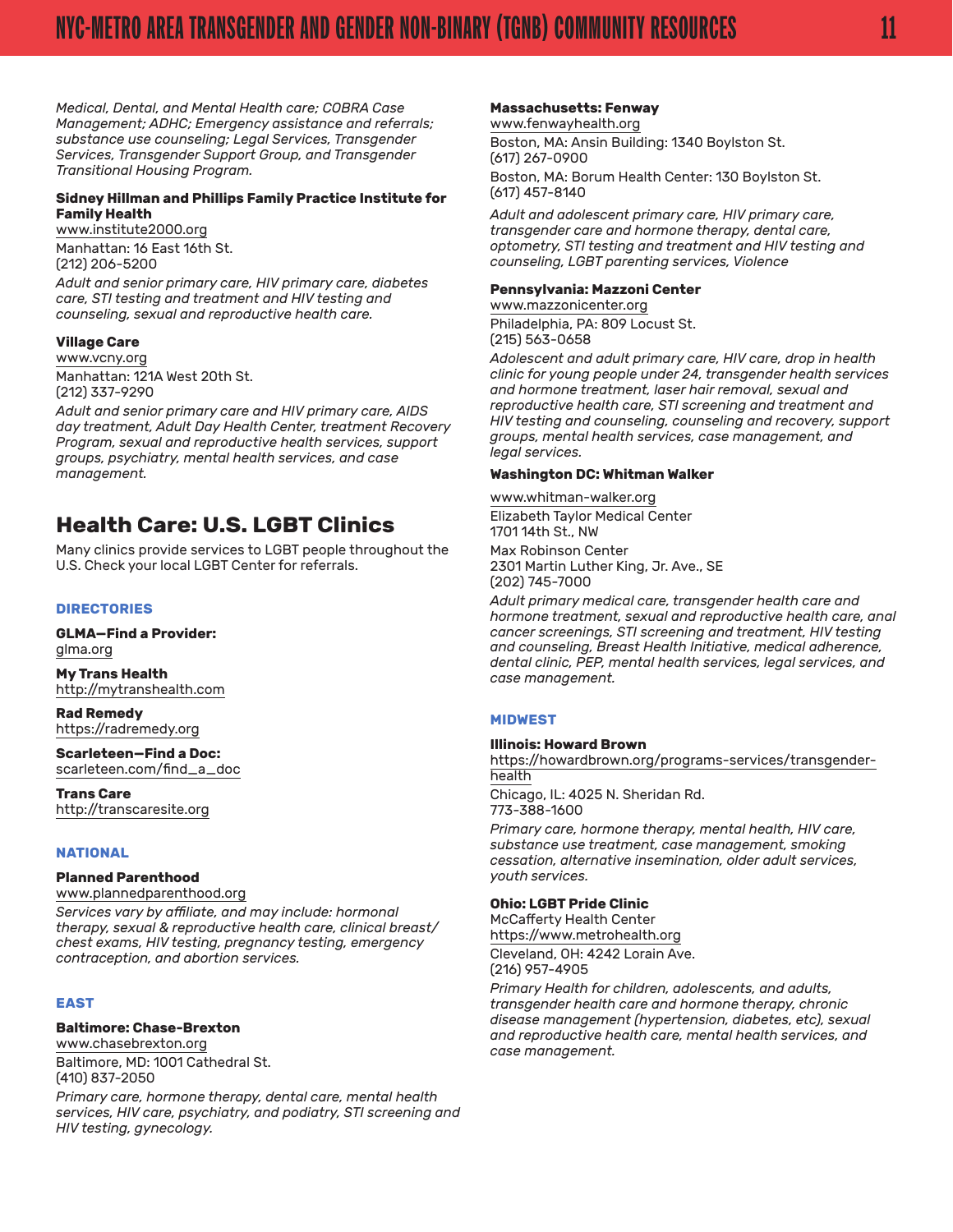#### <span id="page-11-0"></span>**SOUTH**

#### **Florida: T-House**

[www.t-houseonline.com](http://www.t-houseonline.com/) Broward County/South Florida (954) 467-4700 x 5604 *Referrals to TGNC Medical Care, HIV/AIDS services, social and supportive services, and TGNC community in South Florida.*

#### **Georgia: Feminist Women's Health Center**

[www.feministcenter.org](http://www.feministcenter.org/) Atlanta, GA: 1924 Cliff Valley Way NE (404) 248-5445

*Annual physicals, pelvic exams, clinical chest exams, STI screening and lab work for non-trans women, intersex, and transmasculine-spectrum people.*

#### **Georgia: Intown Primary Care**

[www.intownprimarycare.com](http://www.intownprimarycare.com/) Atlanta, GA: 730 Ponce de Leon Pl. Unit B (404) 541-0944

*Primary care, HIV care, hormone replacement, psychiatry, STI testing, laser hair removal, other laser treatments. Accepts many private and public plans, including Medicare and GA Medicaid.*

#### **Texas: Resource Center Dallas**

Nelson-Tebedo Community Clinic [www.resourcecenterdallas.org](http://www.resourcecenterdallas.org/) Dallas, TX: 4012 Cedar Springs Rd. (214) 528-2336

*Low-cost hormone therapy and lab monitoring with no- fee consultation.*

#### **Tennessee: CHOICES: Memphis Center for Reproductive Health**

[www.mcrh-tn.org](http://www.mcrh-tn.org/) Memphis, TN: 1726 Poplar Ave. (901) 274-3550

*Hormone therapy, primary care, STI testing and treatment, pelvic exams and PAP, fertility services, HIV testing, HIV case management, and Referrals, menopause counseling and management.*

#### **Virginia: Transition your Life Clinic (TLC)**

ACCESS AIDS Care [https://lgbtlifecenter.org](https://lgbtlifecenter.org/) Norfolk, VA: 3415 Granby St. (757) 640-0929

*Hormone therapy, referrals to primary care, confidential HIV testing, psychological evaluation.*

#### **Virginia: Fan Free Clinic – Transgender Clinic**

[www.fanfreeclinic.org](http://www.fanfreeclinic.org) Richmond, VA: 1010 North Thompson St. (804) 358-6343 *Primary care, hormone therapy, support services, STI screening, mental health referrals*

#### **Virginia Transgender Resource and Referral List**

[http://www.vdh.virginia.gov](http://www.vdh.virginia.gov/)

*Published by the Virginia DOH, Division of Disease Prevention and The Virginia Transgender Taskforce on behalf of the Virginia HIV Community Planning Group.*

#### **WEST**

#### **California: LGBT Center of LA**

McDonald/Wright Building [www.laglc.org](http://www.laglc.org/)

Los Angeles, CA: 1625 N Schrader Blvd. (323) 993-7518

*Primary health care for TGNC people, including pap smears and pelvic exams, prostate exams, hormone therapy, post-surgical care for those who have had gender confirming procedures.*

#### **California: Dimensions**

Castro-Mission Health Center [www.dimensionsclinic.org](http://www.dimensionsclinic.org/) San Francisco, CA: 3850 17th St. (415) 934-7757

#### **California: Lyon-Martin**

[www.lyon-martin.org/index.php](http://www.lyon-martin.org/index.php) San Francisco, CA: 1748 Market St., Suite 201 (415) 565-7667

*Primary care, HIV care, hormone therapy, pelvic exams and PAPs, breast/chest exams, mental health services, behavioral health services, referrals. Accepts Medi-Cal, SF Health Plan, Medicare, Healthy San Francisco, Family PACT, Every Woman Counts, and sliding scale payment.*

#### **California: Tom Waddell**

[http://www.sfhealthnetwork.org/primary-care-3/tom](http://www.sfhealthnetwork.org/primary-care-3/tom-waddell-urban-health-clinic/)[waddell-urban-health-clinic](http://www.sfhealthnetwork.org/primary-care-3/tom-waddell-urban-health-clinic/) San Francisco, CA: 50 Lech Walesa (Ivy) St. (415) 355-7588 *Primary care, hormone therapy, HIV Care, mental health, social services, and nutrition.*

## **HIV/AIDS Service Organizations**

#### **Local & Surrounding Areas:**

#### **AIDS Center of Queens County (ACQC)**

[www.acqc.org](http://www.acqc.org/) Queens: 161-21 Jamaica Avenue, 6th Floor Main: (718) 896-2500 Jamaica Hillside: (718) 739-2525 Far Rockaway: (718) 868-8645 Long Island City: (718) 472-9400 *Case Management, Housing, Legal, Preventive Educa- tion,* 

*Mental Health, Harm Reduction and a Syringe Ex- change program for HIV-positive and HIV-affected peo- ple in Queens.*

#### **Asian & Pacific Islander Coalition on HIV/AIDS**

[www.apicha.org](http://www.apicha.org/) Manhattan: 400 Broadway (212) 334-7940

*Adult primary Medical Care with emphasis on Asian and Pacific Islander (API) LGBT Health and Wellness. Transgender Health Clinic, HIV Care, Sexual Health Ser- vices, Chronic Disease Management (Diabetes, Asthma, Hepatitis B and C, HIV, Hypertension), Short term men- tal health counseling and referrals.*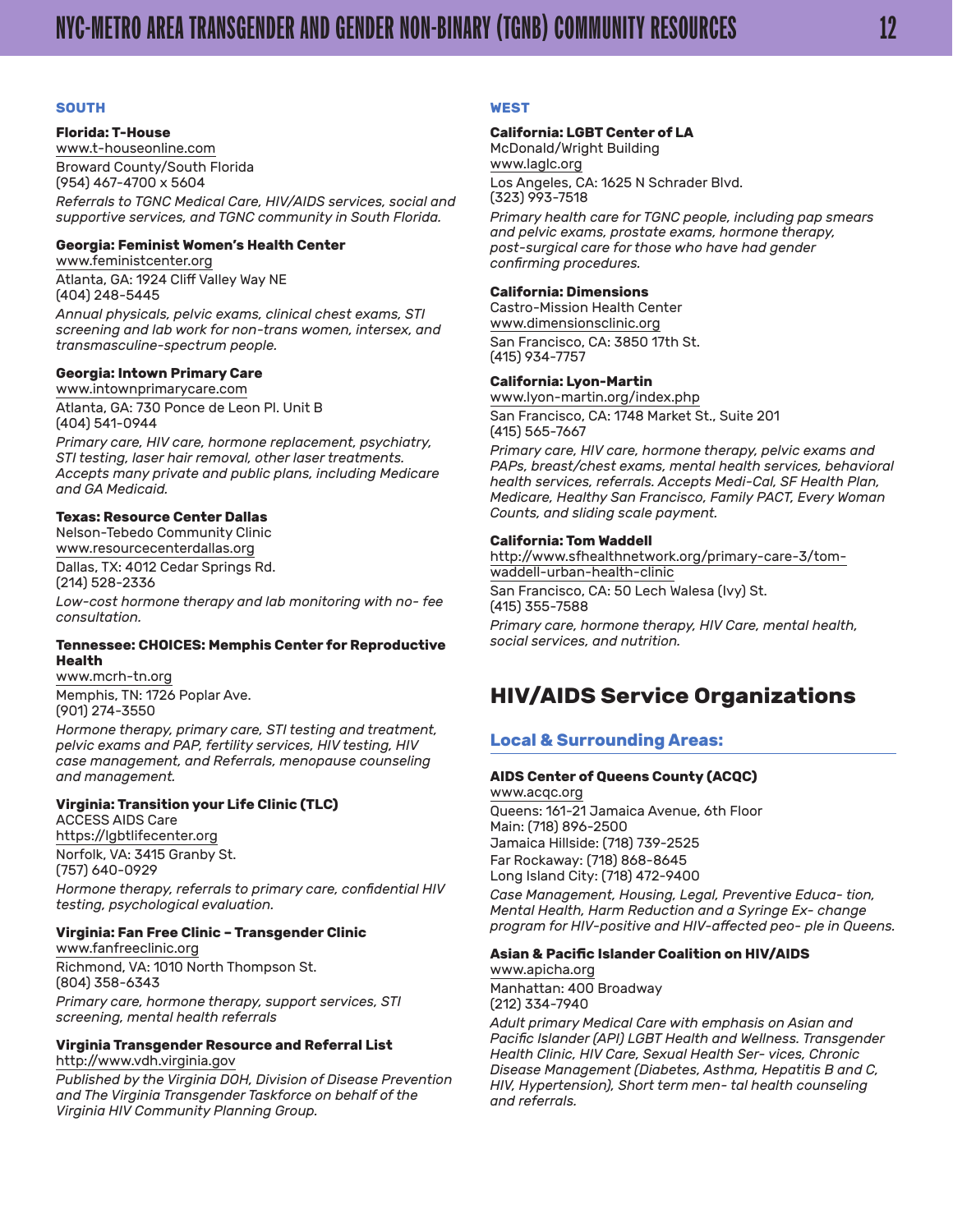#### <span id="page-12-0"></span>**Gay Men's Health Crisis**

[www.gmhc.org](http://www.gmhc.org/) Manhattan: 446 West 33rd St. (212) 367-1000

*Social and supportive services for people living with HIV/ AIDS, including case management and referrals, legal services, counseling, nutrition, wellness, workplace readiness, and more. Experience with TGNC people, services in English & Spanish.*

#### **Hispanic Aids Forum (HAF)**

[www.hafnyc.org](http://www.hafnyc.org/) HAF Manhattan: 1767 Park Avenue, 4th Floor (503) 535-3800 HAF-Queens Pride House: 76-11 37th Avenue, Suite 206 Jackson Heights, New York 10372 (718) 409-5309 HAF Bronx: 975 Kelly Street, 4th Floor (corner of Westchester Ave) Bronx, NY 11459 (718) 328-4188

#### **Latino HIV Testing**

http://latinohivtesting.org/CBO\_Detail3.php?Firma\_Id=119 Manhattan: 213 West 35th St., Floor 12 (212) 563-4500

Queens: 62-07 Woodside Ave., St. 300, Woodside, Queens (718) 803-2766

http://latinohivtesting.org/Where\_to\_Get\_Tested.php

*Supportive services for HIV+ people. Queens location has support groups and services for women of transgender experience.*

#### **National:**

#### **Oregon: Outside In Clinic**

[www.outsidein.org](http://www.outsidein.org/) Portland, OR: 1132 SW 13th Ave. (503) 535-3800

*Services for youth and adults, focusing on homeless youth and medically marginalized people, including transgender people. Primary medical care, sexual and reproductive health care, transgender health services and hormone therapy, STI testing and treatment and HIV testing and counseling, acupuncture and Chinese medicine, chiropractor, dental care, psychiatry, tattoo removal, syringe exchange, and case management.*

#### **Washington: Gender Alliance of the South Sound Transgender Resource Guide**

[www.southsoundgender.com](http://www.southsoundgender.com/)

[http://www.southsoundgender.com/2014-GASS-Resource-](http://www.southsoundgender.com/2014-GASS-Resource-Guide.pdf)[Guide.pdf](http://www.southsoundgender.com/2014-GASS-Resource-Guide.pdf)

*Published by Gender Alliance of the South Sound and has resources for Western Washington.*

## **Housing and Shelter**

#### **Housing Works**

[www.housingworks.org](http://www.housingworks.org/)

Many Locations in Manhattan and Brooklyn (877) 296-9264

*Services for low-income people who are HIV+, including: Medical, Dental, and Mental Health care; COBRA Case Management; ADHC; Emergency assistance and referrals; substance use counseling; Legal Services, Transgender Services, Transgender Support Group, and Transgender Transitional Housing Program.*

#### **Princess Janae Place**

https://princessjanaeplace.org (718) 684-1688

*PJP is a housing facility for people of trans experience, providing shelter, mental health, legal, job placement, and general support services as they transition from homeless to independent living. The mission is to help people of trans experience maximize their full potential by providing residential, educational, clinical, and recreational services that create and nurture connections to the community and the world.*

#### *Ages 13-24 (Youth)*

#### **Ali Forney Center**

*Ages 16-24* [www.aliforneycenter.org](http://www.aliforneycenter.org/) 224 W. 35th St., Ste 1102, Manhattan (212) 222-3427

*Emergency housing, transitional housing, and social services for homeless LGBTQ young people. Day program, street outreach, case management, medical care, HIV testing & counseling, mental health, food, showers, employment assistance, and housing.*

#### **Sylvia's Place**

*Ages 18-24*  Metropolitan Community Church of New York Charities <http://www.mccnycharities.org/hys.html> Manhattan: 446 W 36th St. (212) 629-7440 x226

*6-bed shelter for LGBTQI runaway and homeless young people. Offers social and supportive services.*

#### **Safe Horizon—Streetwork Project** *For young people under 24*

[https://www.safehorizon.org/streetwork](https://www.safehorizon.org/streetwork/)

(800) 708-6600

*Drop-in centers with meals, supportive services, social activities, support groups, syringe exchange, medical care, and referrals to residential programs.*

#### **Streetwork Harlem Drop-In Center**

209 W. 125th. St., Manhattan (212) 695-2220 M, T, Th, F 12-5 pm

#### **Lower East Side Drop-In Center**

Manhattan: 33 Essex St. (646) 602-6404 M 2-5 (injection drug users only); T, Th, F 2-7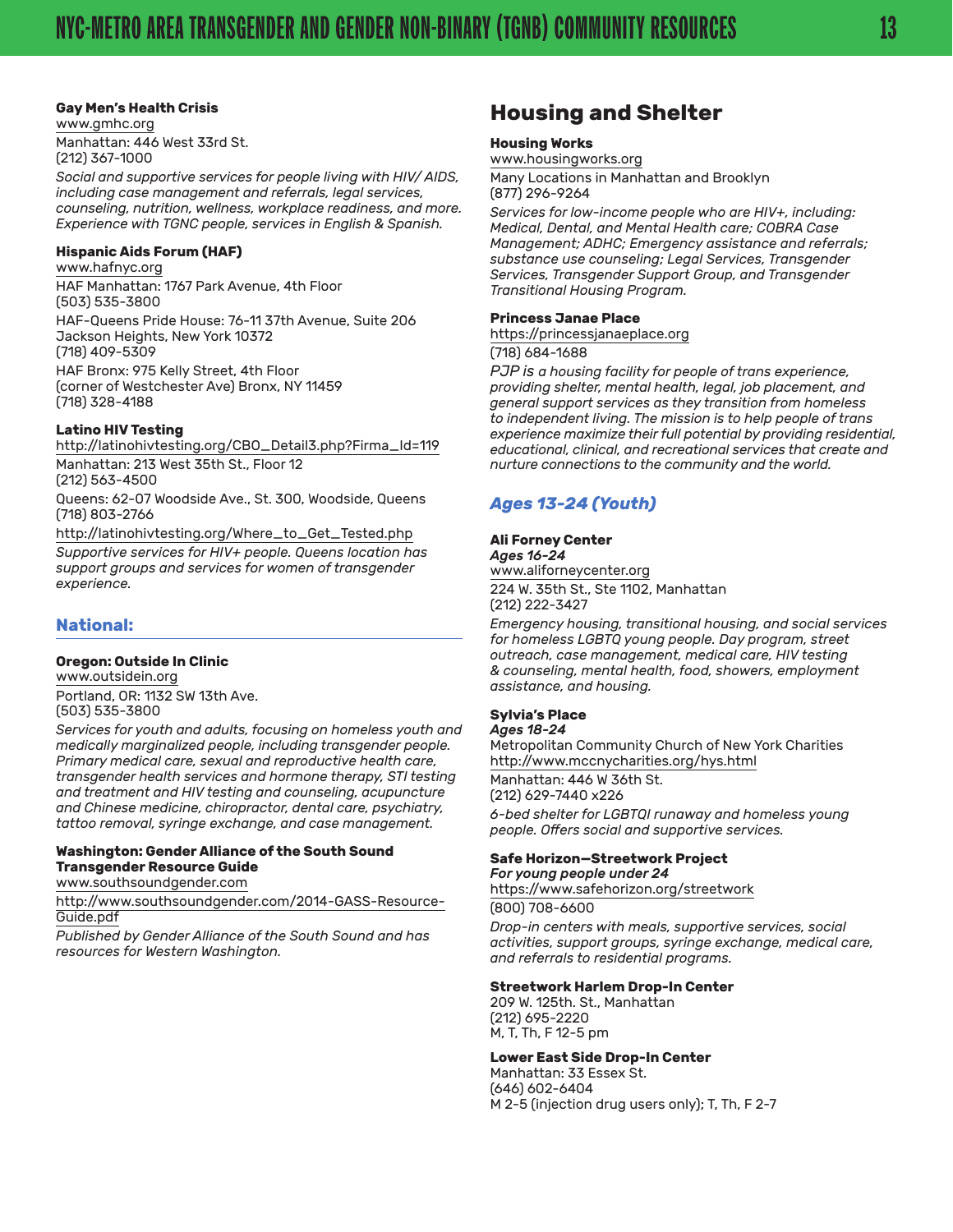#### **Trinity Place** *Ages 18-24*

[www.trinitylutherannyc.org/en/outreach/trinity-place-shelter](http://www.trinitylutherannyc.org/en/outreach/trinity-place-shelter) Manhattan: 164 W. 100th St.

(646) 580-7045

*10-bed transitional shelter for LGBTQ young people. Referrals to medical, social, and supportive services.*

#### **True Colors**

*Ages 18-24*  [http://westendres.org/residences/true-colors-residence](http://westendres.org/residences/true-colors-residence/) Manhattan: 267-269 W. 154th St. (212) 873-6300 *Permanent supportive housing and social services for runaway and homeless young people.*

#### *Ages 18+ (Adults and Elders)*

#### **TGNC-SPECIFIC HOUSING NETWORKS**

#### **Princess Janae Place**

https://princessjanaeplace.org

#### **Queer Housing Nacional (NYC)**

[groups.google.com/forum/?hl=en&fromgroups#!forum/](http://groups.google.com/forum/?hl=en&fromgroups#!forum/ queer-housing-nacional)  [queer-housing-nacional](http://groups.google.com/forum/?hl=en&fromgroups#!forum/ queer-housing-nacional)

*Housing listserv advertising housing opportunities for Women of Color and allies, welcoming of TGNC people, with a NYC focus.*

#### **SHELTERS**

#### **\*\*\*KNOW YOUR RIGHTS\*\*\***

Under DHS policy, you have the right to be housed according to the gender you identify as. Shelter workers are required to call you by the name and pronouns you use and to place you in a shelter that matches your gender, regardless of what your ID documents say.

- You cannot be forced to use or go to a facility that does not match your gender
- You cannot be forced to dress in a way that does not match your gender
- For more information, or for assistance **if you are experiencing trans discrimination in the shelter system, contact SRLP at 212-337-8550**.

#### **New York City Shelter System**

If you are homeless, you have a right to shelter in New York City. You can seek assistance by going to any of the intake shelters listed below. There are no adult LGBT or trans-specific shelters in New York City. If you are having difficulty applying for shelter or receiving a bed, or if you have any questions, you can **get help at the Coalition for the Homeless Crisis Intervention Program**. 129 Fulton St., Manhattan. Arrive before 9 AM to receive help on a first-come-first-served basis.

#### **City Intake Shelters**

30th St. Men's Shelter Manhattan: 400-430 30th St. at First Ave. 6 train to 28th St and walk to 30th St & 1st Ave.

#### **Brooklyn Women's Shelter**

Brooklyn: 116 Williams Ave. Take the C train to Liberty Ave.

#### **Franklin Women's Shelter**

Bronx: 1122 Franklin Avenue at East 166th St. Take the 2 or 5 train to 149th St / 3rd Ave and the 55 Bus to 3rd Ave and E.166th St.

#### **Prevention and Temporary Housing (PATH)**

For families with children under 21 Bronx: 151 East 151st St. Take the 2, 4, or 5 train to 149th Street/Grand Concourse. Walk north on Grand Concourse two blocks, to E. 151st St. and turn left. Walk two blocks to Walton Avenue.

#### **MainChance Shelter**

[www.grandcentralneighborhood.org/services/mainchance](http://www.grandcentralneighborhood.org/services/mainchance-drop-in-center/)[drop-in-center](http://www.grandcentralneighborhood.org/services/mainchance-drop-in-center/)

Manhattan: East 32nd St. (212) 883-0680 Ext. 301

*Food, clothing, showers, space for resting, and social services including housing assistance, treatment referrals, and employment counseling. Has some experience working with transgender people.*

#### **Sanctuary for Families**

[www.sanctuaryforfamilies.org](http://www.sanctuaryforfamilies.org/)

#### (212) 349-6009

*Provides counseling, shelter, legal, and other services to victims of domestic violence and their children in New York City. Work with clients from all backgrounds, with specialized services for immigrants (including targeted outreach to African women and Spanish-speaking women), LGBTQ people, and victims of sex trafficking. If you or someone you know is in need of help, call Sanctuary for Families: (212) 349–6009.*

#### **Safe Home Project**

HOTLINE: (718) 499-2151 *LGBT Shelter for Survivors of Domestic/Intimate Partner Violence. Inclusive of trans women.*

#### **Safe Horizon**

[www.safehorizon.org](http://www.safehorizon.org/) **Hotlines:**

*Domestic Violence:* (800) 621-4673 *Crime Victims:* (866) 689-4357 *Rape, Sexual Assault and Incest:* (212)227-3000 *TDD for all hotlines:* (866) 604-5350

*Provides counseling, shelter, legal (including court advocacy), and supportive services to victims of domestic violence, rape and sexual assault, stalking, trafficking, and child abuse in New York City. Special programs for youth and young adults and families of homicide victims. Project SAFE provides free lock replacements.*

#### **PUBLIC & SUPPORTIVE HOUSING PROGRAMS**

#### **HIV/AIDS Service Administration**

<https://www1.nyc.gov/site/hra/help/hiv-aids-services.page> (212) 971-0626

*People who are HIV+ and meet HASA's medical and financial eligibility requirements may be eligible for housing and financial assistance from HASA. If you are interested in HASA please see a case manager at your medical facility or at an HIV/AIDS service organization.*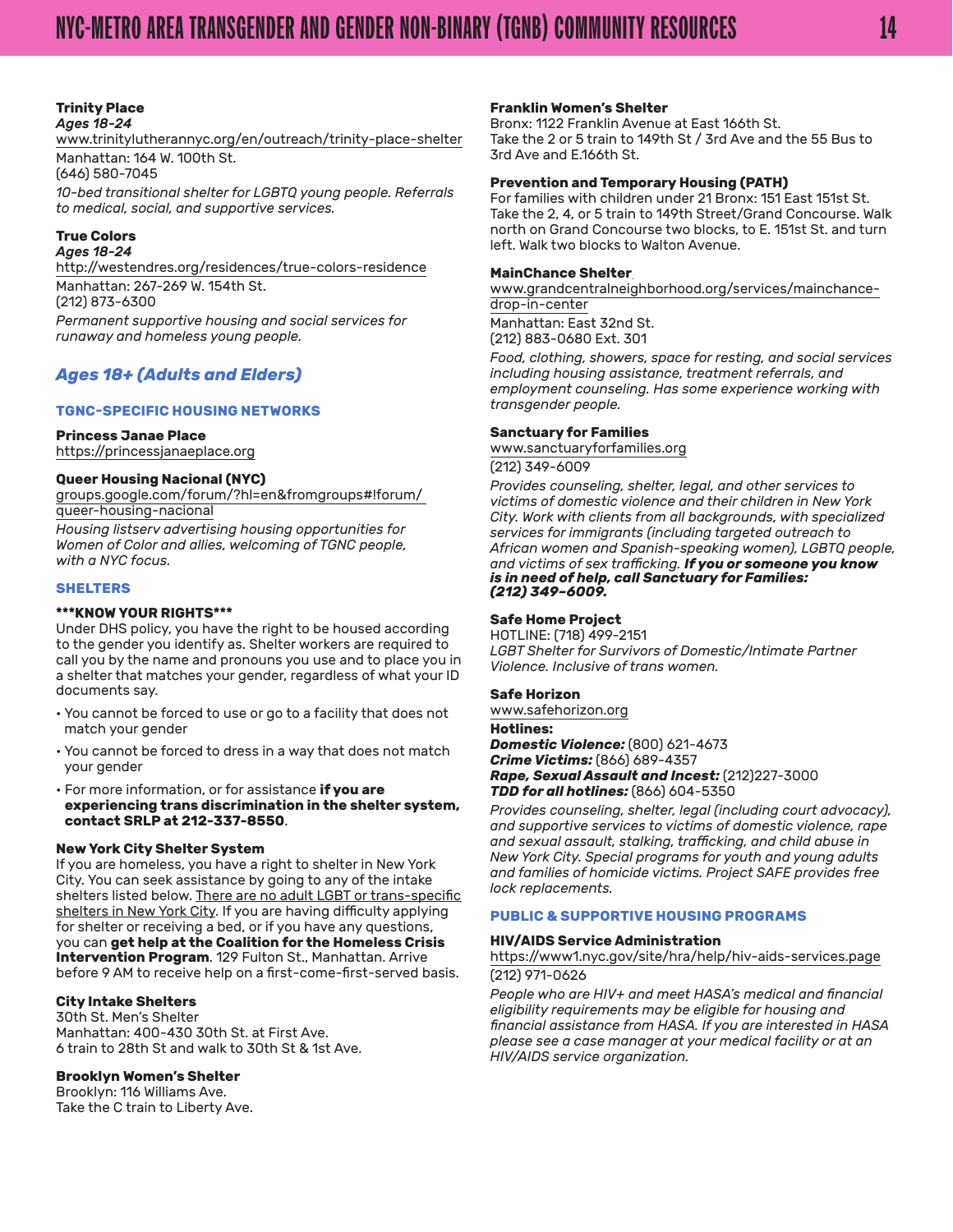#### <span id="page-14-0"></span>**Mental Health Housing—Office of Mental Health**

*People who experience serious mental illnesses and meet OMH's mental health requirements may be eligible for supported housing. Homeless people living with serious mental illness may qualify for priority housing. If you are interested in Supported Mental Health Housing, please see a case manager at your medical facility, ask your therapist, or ask a case manager at any mental health support program you attend.*

#### **NYC Housing Authority (NYCHA)**

<http://www1.nyc.gov/site/nycha/index.page> (718) 707-7771

Bronx/Manhattan: 478 E Fordham Rd. 2nd Fl., Bronx Brooklyn/ S.I.: 787 Atlantic Ave., 2nd Fl., Brooklyn Queens: 90-27 Sutphin Boulevard, 4th Fl.

*Very long wait lists (2+ years). Eligible applicants will be added to wait list. Must meet the income limits, be a citizen or documented resident, and be over 18. Call to get an application, or visit a Customer Contact Center (Open M-F 8-5).*

#### **Section 8**

*New Section 8 applications are not being processed.*

#### **SUPPORT FOR HOMELESS PEOPLE**

#### **Coalition for the Homeless**

[www.coalitionforthehomeless.org](http://www.coalitionforthehomeless.org/) Manhattan: 129 Fulton St.

(212) 776-2000

*Assistance for people who are homeless or at risk, including: problems at shelters and intake centers; benefits; mailing address; housing; referrals for: shelter, clothing, food, counseling, legal services, recovery and detox, job training, medical and mental health services, domestic violence counseling, immigration services, assistance with IDs, and more. Walk-in M-F before 9 AM for first-come-first-serve basis.*

## **Immigration and Services for Immigrants**

**See also Legal Services** 

#### **Citizenship NOW! At City University of NY**

[www.cuny.edu/about/resources/citizenship.html](http://www.cuny.edu/about/resources/citizenship.html) (646) 344-7245

*Provides free and confidential immigration law services. Many locations. One-on-One consultations assess participants' eligibility for legal benefits and assist with applications. Referrals to community, educational, and volunteer opportunities. Tutoring in English and for immigration exam. Not LGBT specific.*

#### **Desis Rising Up and Moving (DRUM)** [www.drumnyc.org](http://www.drumnyc.org/)

Queens: 72-18 Roosevelt Ave. (718) 205-3036

*Builds leadership in low-income South Asian immigrant communities, particularly of women and youth, undocumented immigrants, and immigrants who are detained, in NYC. Runs several projects including the Immigrant Justice Program, Azaadi Legal Defense Project, Youth Power! and the Queens Drivers License Coalition.*

#### **Families for Freedom**

[www.familiesforfreedom.org](http://www.familiesforfreedom.org/) Manhattan: 35 West 31th St, #702 Hotline: (646) 290-5551 (646) 290-8720 *NY-based multi-ethnic defense network by and for immigrants facing and fighting deportation.*

#### **HealthRight International**

[www.healthright.org](http://www.healthright.org/) Manhattan: 80 Maiden Lane (212) 226-9890

*Assists in applications for asylum based on human rights violations. Experience working with TGNC people.*

#### **Immigration Equality**

[www.immigrationequality.org](https://www.immigrationequality.org) Manhattan: 40 Exchange Place, St. 1705 (212) 714-2904 *Free immigration legal services for HIV-affected and LGBT people, including asylum seekers.*

#### **Legal-Aid Society**

[www.legal-aid.org](http://www.legal-aid.org/) Manhattan: 199 Water St. (212) 577-3300 *Provides Civil and Criminal legal services to low-income New York residents.*

Immigration Law Detention Hotline: (212) 577-3456 Community Law Office: (212) 426-3000 Employment Law Project: (888) 218-6974 Health Law Project: (212) 577-3575 HIV/AIDS Representation Project of the Harlem Homeless Rights Project: (800) 649-9125 Low-Income Taxpayers Clinic: (212) 426-3013 Prisoners Rights Project: (212) 577-3530 **or** write to Prisoners' Rights Project / The Legal Aid Society / 199 Water St. / New York, NY 10038

#### **Lorena Borjas Community Fund**

[www.lorenaborjas.org](https://www.lorenaborjas.org/)

[lorenaborjasqueens@hotmail.com](mailto:lorenaborjasqueens@hotmail.com)

*Supports low-income LGB and TGNC immigrants to deal with the collateral consequences of arrest, criminal conviction, jail time and court appearances including the financial burdens, loss of personal property, and the many pressures to accept unfavorable pleas.*

#### **New York Legal Assistance Group**

[www.nylag.org/units/lgbt-law](https://www.nylag.org/units/lgbt-law)

Manhattan: 7 Hanover Square, 18th Floor General, Immigration, and Family: (212) 613-5000 LGBT Law Project: (212) 613-5000 ext. 5107

*Offers legal support to low-income New Yorkers: General Legal Support, Immigration Protection Unit, LGBT Law Project, Matrimonial and Family Law, Legal Health, Total Life Choices (wills, proxies, powers of attorney), Special Litigation, Special Education, Financial Counseling, and Holocaust Compensation Assistance.*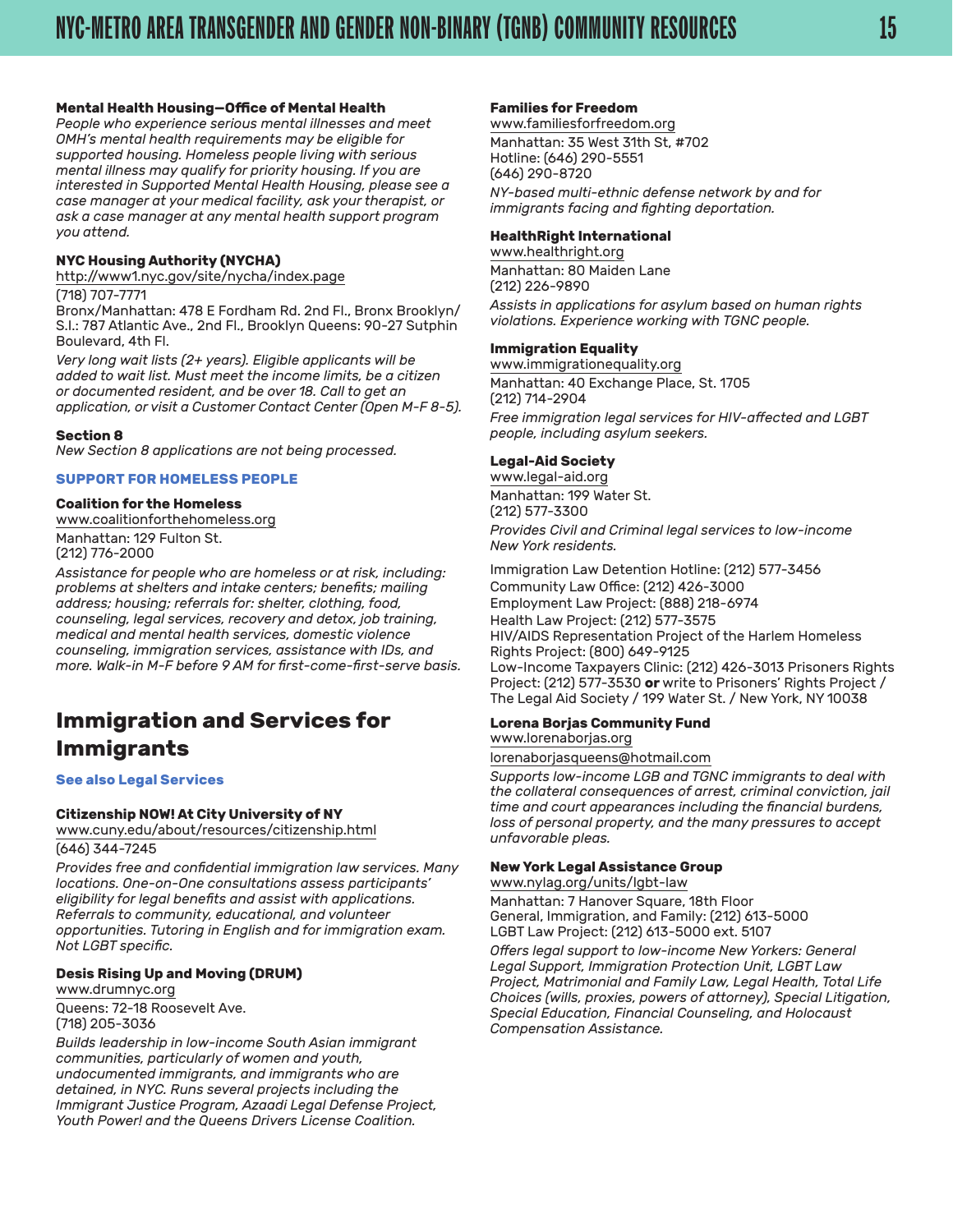#### <span id="page-15-0"></span>**Make the Road By Walking**

[www.maketheroadny.org](http://www.maketheroadny.org/) Brooklyn: 301 Grove St.

(718) 418-7690 Queens: 92-10 Roosevelt Ave., Jackson Heights (718) 565-8500 Staten Island: 479 Port Richmond Ave. (718) 727-1222

*Free bilingual English-Spanish legal and supportive services aimed at holistic support; Assistance with Public Benefits, SSD/I, Fair Hearings, Housing, Immigration, Healthcare and insurance access, Civil Rights issues; Community organizing and advocacy.*

#### **NY Immigration Coalition**

[www.thenyic.org](http://www.thenyic.org/) (212) 627-2227

*Manhattan: 137-139 West 25th St., 12th Floor Policy/advocacy work, education, technical assistance, and leadership development to support immigrants in NYS: focus on health, education, immigration, housing and parks, civic participation, and language access. Offers a comprehensive list of low-cost immigration service providers in NY.*

#### **Sylvia Rivera Law Project**

[www.srlp.org](http://www.srlp.org/) Manhattan: 147 W 24th St, 5th Floor (212) 337-8550 *Provides free legal services to TGNC people of color and low-income TGNC people, call for drop-in hours.*

## **Insurance Services**

**Community Health Advocates (Commercial, Public)** [http://www.communityhealthadvocates.org](http://www.communityhealthadvocates.org/)

#### **National Center for Transgender Equality (Commercial, Public)**

[https://transequality.org/issues/resources/map-state](https://transequality.org/issues/resources/map-state-health-insurance-rules)[health-insurance-rules](https://transequality.org/issues/resources/map-state-health-insurance-rules)

**Out2Enroll** [https://out2enroll.org](https://out2enroll.org/)

**Sylvia Rivera Law Project (Public)** <https://srlp.org>

**The Legal Aid Society (Public)** <http://www.legal-aid.org/en/home.aspx>

#### **Transcend Legal (Commercial)** [https://transcendlegal.org](https://transcendlegal.org/)

## **Intersex/DSD Resources**

#### **Local & Surrounding Areas:**

#### **Accord Alliance**

[www.accordalliance.org](http://www.accordalliance.org/) NJ: 531 Rt 22 East #244, Whitehouse Station, NJ 08889 (908) 349-0534

*Provides education and advocacy for people and families affected by DSD ("Disorders of Sexual Development") or intersex conditions, including support information.*

#### **Organisation Intersex International (OII) USA** [http://oiiinternational.com](http://oiiinternational.com/)

*The Organisation Intersex International (OII) is a global advocacy group for people born with bodies which have atypical sexual characteristics. It is the largest intersex support group in the world, with branches on six continents. Provides education, support, and advocacy information.*

#### **National:**

#### **interACT**

Massachusetts: (707) 793-1190 https://interactadvocates.org *interACT uses innovative legal and other strategies, to advocate for the human rights of children born with intersex traits.*

## **Legal Services**

**See also Immigration** 

#### **NAME CHANGE ASSISTANCE**

These orgs can help you file to change your name:

**New York—NYC:** Sylvia Rivera Law Project; Transgender Legal Defense and Education Fund; West Village Name Change Clinic; LGBT Law Project at NYLAG; and the Peter Cicchino Youth Project at the Urban Justice Center.

**New York—Hudson Valley:** The Loft

**New York—Long Island:** The Long Island GLBT Community Center

**New England (CT, MA, ME):** [www.glad.org/id](https://www.glad.org/id/)

**New Jersey:** Legal Services of New Jersey; Procedure available online: [http://www.njcourts.gov/forms/10551\\_](http://www.njcourts.gov/forms/10551_namechg_adult.pdf) [namechg\\_adult.pdf](http://www.njcourts.gov/forms/10551_namechg_adult.pdf)

#### **Getting needed documentation for your name change:**

**Birth Certificate**. Contact the Office of Vital Records and Statistics in the county you were born in. Born in NYC: [www.nyc.gov/html/doh/home.html](http://www.nyc.gov/html/doh/home.html) or call 212-788-4520. Born in NYS: [http://www1.nyc.gov/site/doh/services/birth](http://www1.nyc.gov/site/doh/services/birth-certificates.page)[certificates.page](http://www1.nyc.gov/site/doh/services/birth-certificates.page)

**Rap Sheet,** if you have a record. Contact the Legal Action Center at [www.lac.org](http://www.lac.org/) or (800) 223-4044.

Additional documents might be requested, based on your individual situation. Contact a lawyer if you have any questions.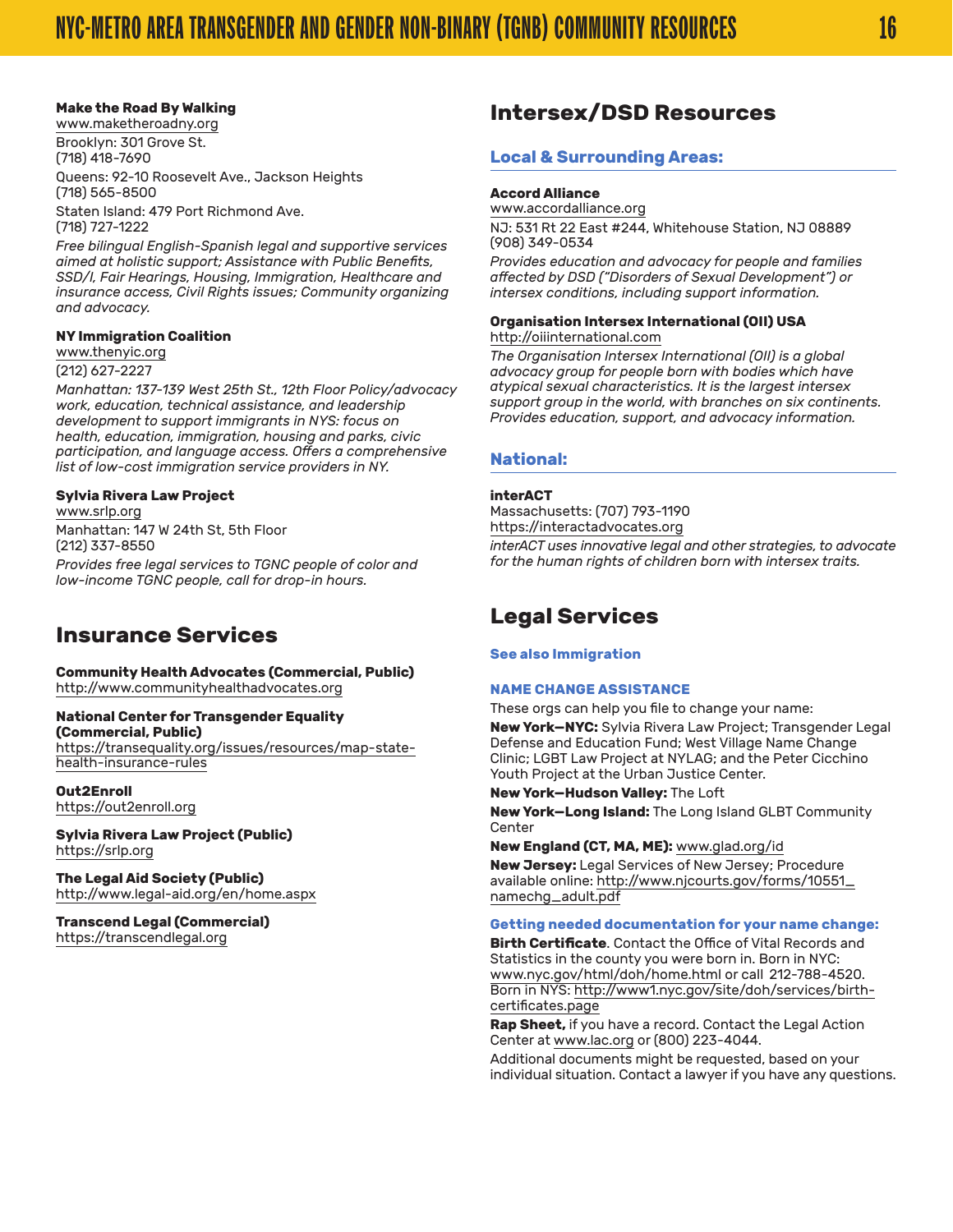#### **Name change in Civil Courts in NYC**

#### [www.nycourts.gov/courts/nyc/civil](http://www.nycourts.gov/courts/nyc/civil/)

NYC residents may file name change petitions at civil courts in any of the 5 Boroughs. You can go to Manhattan court even if you live in another borough. SRLP has detailed explanations of the process in NYC in English & Spanish at [srlp.org/resources/namechange.](http://srlp.org/resources/namechange)

#### Court locations:

**Manhattan**: 111 Centre St, Rm. 118, 646-386-5609 **Brooklyn**: 141 Livingston St., **Bronx**: 851 Grand Concourse, **Queens:** 89-17 Sutphin Blvd., **Staten Island**: 927 Castleton Ave.

#### **GENDER MARKER/SEX DESIGNATION CHANGES**

To change your gender marker on your ID (State ID, SS Card, Passport, Birth Certificate, and Benefits card) you will need a letter from a licensed PCP meeting specific requirements. See below, and Callen-Lorde has a guide at [callen-lorde.org/](http://callen-lorde.org/transhealth) [transhealth](http://callen-lorde.org/transhealth)

**Birth Certificates:** Vary by state.

Please see: [www.drbecky.com/birthcert.html](http://www.drbecky.com/birthcert.html)

**Medicaid:** No official policy exists.

**Passport:** Letter from licensed medical provider. See: [www.transequality.org/Resources/passports\\_2012.pdf](http://transequality.org/Resources/passports_2012.pdf) **Social Security:** A letter from surgeon or provider verifying that "sex change surgery was completed."

**State ID—New York:** Letter from licensed medical provider indicating that one gender predominates

**State ID—New Jersey:** Completed form: <http://www.state.nj.us/mvc/pdf/license/genderchange.pdf>

**New York State Vital Records Offices** [www.health.ny.gov/vital\\_records](https://www.health.ny.gov/vital_records/)

Request birth certificates and file requests to change your name or gender marker on your birth certificate for people who were born in NYS.

#### **OTHER LEGAL SERVICES**

#### **American Civil Liberties Union: LGBT Project** [www.aclu.org/lgbt](http://www.aclu.org/lgbt/)

Manhattan: 125 Broad St., 18th Floor (212) 549-2500

*Advocacy, impact litigation, and legal services for LGBT people focusing on: LGBT rights, relationships/marriage,parenting, youth & schools, and TGNC discrimination. For assistance regarding discrimination based on LGBT identity or HIV status go to: [www.aclu.org/lgbt](http://www.aclu.org/lgbt/)*

• Transgender People and the Law Resource Guide: [www.aclu.org/know-your-rights/transgender-people-and-law](https://www.aclu.org/know-your-rights/transgender-people-and-law)

#### **ACLU of New Jersey:**

[www.aclu-nj.org](http://www.aclu-nj.org/) [www.aclu-nj.org/yourrights/fileacomplaint](http://www.aclu-nj.org/yourrights/fileacomplaint/) (973) 642-2084 *Gay and Lesbian Rights and Discrimination cases, has experience working with TGNC people.*

#### **New York Civil Liberties Union (NYCLU)** [www.nyclu.org](http://www.nyclu.org/)

[www.nyclu.org/content/getting-legal-assistance](http://www.nyclu.org/content/getting-legal-assistance)

Manhattan: 125 Broad St.

*Provides legal services, advocacy, and public education to fight for civil rights.*

#### **Lambda Legal Defense and Education Fund**

[www.lambdalegal.org](http://www.lambdalegal.org/) Manhattan: 120 Wall St., Ste 1500 (212) 209-8585 *Serves LGBT and HIV+ people through impact litigation, education, and public policy work.*

#### **Legal-Aid Society**

[www.legal-aid.org](http://www.legal-aid.org/) Manhattan: 199 Water St. (212) 577-3300 *Provides Civil and Criminal legal services to low-income New* 

*Yorkers. Projects include:*

Community Law Office: (212) 426-3000 Employment Law Project: (888) 218-6974 Health Law Project: (212) 577-3575 HIV/AIDS Representation Project of the Harlem Homeless Rights Project: (800) 649-9125 Immigration Law Detention Hotline: (212) 577-3456 Low-Income Taxpayers Clinic: (212) 426-3013 Prisoners Rights Project: (212) 577-3530 **or** write to Prisoners' Rights Project / The Legal Aid Society / 199 Water St. / New York, NY 10038

#### **Legal Services of New Jersey**

[www.lsnj.org](http://www.lsnj.org/)

Web Intake: [https://lsnjlawhotline.org](https://lsnjlawhotline.org/) (888) 576-5229

*Provides legal assistance on civil matter to low-income New Jersey residents. Offers guidance on name changes on the telephone (but does not represent clients for the name change process). Experience with TGNC people.*

## **LGBT Law Association of Greater New York**

[www.le-gal.org/site](http://www.le-gal.org/site/)

Manhattan: 799 Broadway, #340 (212) 353-9118

*Resource center, lawyer assistance program, LGBT Life Planning, Legal Walk-In Clinics on Long Island and in Manhattan, the West Village Trans-Legal Clinic. West Village Trans-Legal Clinic: Name Change Project*

*@ the LGBT Center on the First Monday of each month, assistance for legal name change.*

#### **The LOFT—LGBT Community Services Center for the Lower Hudson Valley**

[www.loftgaycenter.org](http://www.loftgaycenter.org/) White Plains: 252 Bryant Ave. (914) 948-2932

*Pro-Bono Name Change Project for TGNC people and Drop-In Legal Clinic for LGBT legal questions.*

#### **Long Island GLBT Community Center**

[www.liglbtcenter.org](http://www.liglbtcenter.org/) Bay Shore, NY: 34 Park Ave. (631) 665-2300 *Long Island Trans Experience (LITE) offers support services for TGNC people, including Name Change Clinic.*

#### **Prisoners' Legal Services of New York**

[www.plsny.org](http://www.plsny.org/) Ithaca, NY: 114 Prospect St. Ithaca, NY 14850 *Free legal services for NYS prisoners. Submit inquiries via mail.*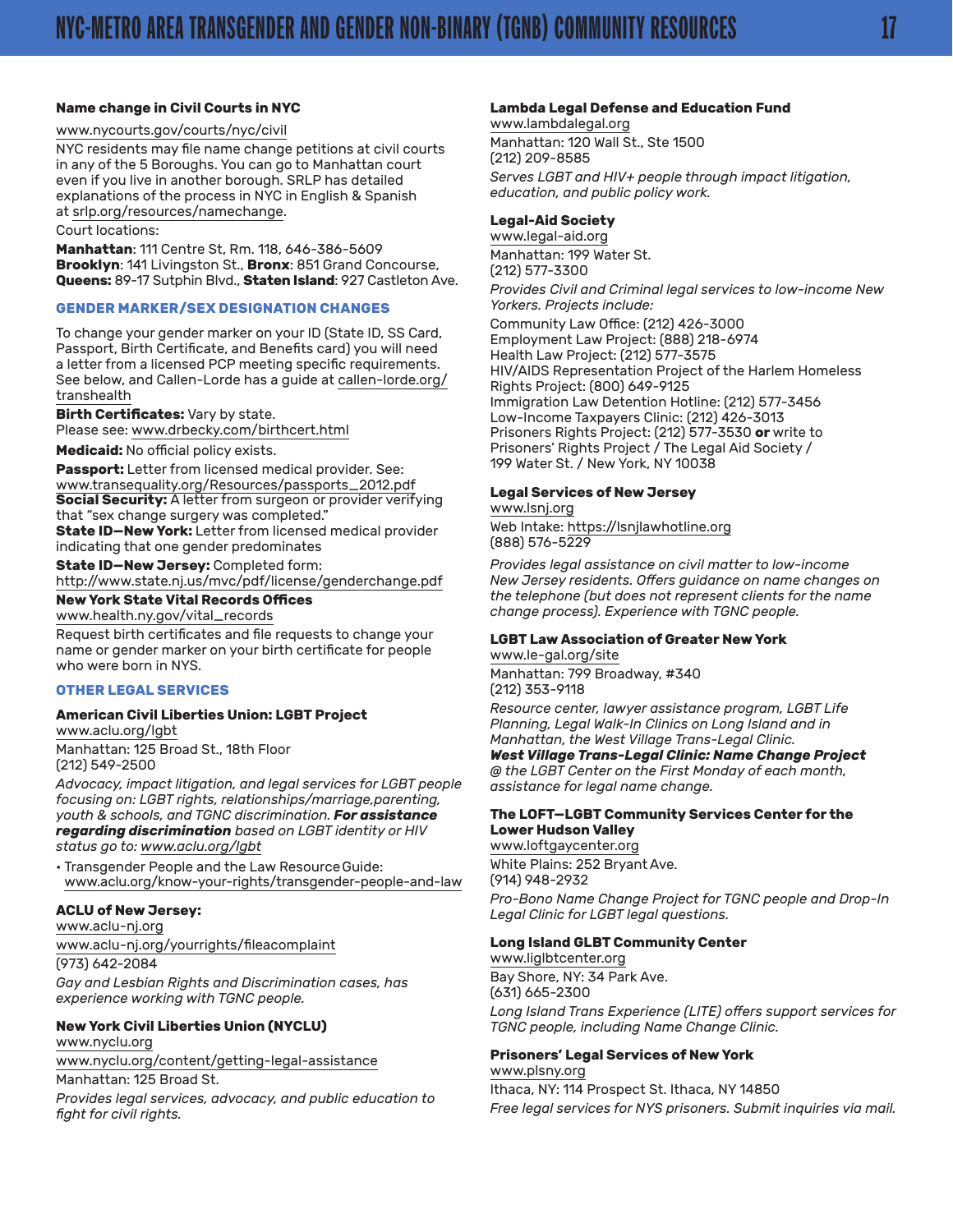#### **Servicemembers Legal Defense Network (SLDN)** [www.sldn.org](http://www.sldn.org/)

Washington DC: PO Box 65301, Washington DC 20035 (202) 328-3244 or (202) 328-FAIR

*Legal services, watchdog, and policy work that supports LGB and TGNC servicemembers and is dedicated to full equality and ending discrimination and harassment based on sexual orientation or gender identity. Free legal services to active service members and veterans.*

#### **Sylvia Rivera Law Project (SRLP)**

[www.srlp.org](http://www.srlp.org/) Manhattan: 147 W 24th St, 5th Floor (212) 337-8550 *Provides free legal services to TGNC people of color and lowincome TGNC people, call for drop-in hours.*

#### **Transgender Law and Policy Fund**

[www.transgenderlaw.org](http://www.transgenderlaw.org/)

Brooklyn: 328 Flatbush Ave., Box 312

*Advocates for TGNC people and brings together experts and advocates to work on law and policy initiatives designed to advance transgender equality.*

## **Transgender Legal Defense & Education Fund (TLDEF)**

[www.transgenderlegal.org](http://www.transgenderlegal.org/) Manhattan: 151 West 19th St., Suite 1103 (646) 862-9396

*Addresses discrimination against TGNC people through impact litigation and advocacy. The Name Change Project provides free legal representation during the name change process.*

#### **Urban Justice Center**

[www.urbanjustice.org](http://www.urbanjustice.org/) Manhattan: 123 William St. 16th Floor (646) 602-5600

*Provides direct legal service, advocacy, community education and political organizing to NYC's most vulnerable residents.*

#### **Peter Cicchino Youth Project**

[https://pcyp.urbanjustice.org](https://pcyp.urbanjustice.org/) *Free legal services for LGBT young people; drop in clinics at Ali Forney, Streetwork Project, and Hetrick Martin Institute*

#### **Sex Workers Law Project**

[https://swp.urbanjustice.org](https://swp.urbanjustice.org/) (646) 602-5617

*Free legal services for sex workers, former sex workers, and those that are profiled or at risk for engaging in sex work, including victims of human trafficking.*

#### **COMPLAINTS: DISCRIMINATION**

#### **Equal Opportunity Employment Commission, NY District Office**

[www.eeoc.gov](http://www.eeoc.gov/) Manhattan: 33 Whitehall St. (212) 336-3620; (800) 669-4000 / TTY (800) 669-6820 *Call to file complaints regarding employment discrimination* 

*under federal law. Intake hours are Monday-Friday, from 9:00am to 3:00 pm.*

#### **NYC Commission on Human Rights**

[www.nyc.gov/html/cchr](http://www.nyc.gov/html/cchr/) 311 or (212) 306-7450

*Call to file NYC human rights violations and discrimination complaints. NYC's Anti-Discrimination law includes protections for people based on gender identity and sexual orientation as well as race, religion, national origin, sex, age, disability, marital status, familial status, military status, domestic/intimate partner violence victim status, arrest or conviction record, or genetic characteristics.*

#### **NYS Division of Human Rights**

[www.dhr.ny.gov](http://www.dhr.ny.gov/)

Bronx: One Fordham Plaza, 4th Floor (718) 741-8400 / TDD: (718) 741-8300

*Files NY State discrimination claims based on: race, religion, national origin, sex, age, disability, sexual orientation, marital status, familial status, military status, domestic/intimate partner violence victim status, arrest or conviction record, or genetic characteristics.*

#### **COMPLAINTS: LAWYERS/ATTORNEYS GRIEVANCES**

#### **NYS Attorney Grievance Committees (by county)**

<https://www.nycourts.gov/attorneys/grievance/complaints.shtml> Takes complaints about unethical conduct by attorneys. *Bronx and Manhattan:* Manhattan: 61 Broadway, 2nd Floor (212) 401-0800

*Brooklyn, Queens & Staten Island:* Brooklyn: 335 Adams St., Suite 2400 (718) 923-6300

*Dutchess, Orange, Putnam, Rockland and Westchester Counties:* White Plains, NY: 399 Knollwood Road, Suite 200 (914) 824-5070

*Nassau and Suffolk Counties:* Hauppauge, NY: 150 Motor Parkway, Suite 102 (631) 231-3775

#### **COMPLAINTS: LICENSED PROVIDERS**

#### **NYS Office of Professional Discipline**

[www.op.nysed.gov/opd/complain.htm](http://www.op.nysed.gov/opd/complain.htm) (800) 442-8106 / Fax: (212) 951-6420

*File complaints about unethical practice by licensed providers: acupuncturists, massage therapists, therapists, social workers, pharmacists, dentists, dental hygienists, nurses, midwives, occupational therapists, physical therapists, speech-language pathologists, and more. Complaints about (MDs) go to the Office of Professional Medical Conduct.*

#### **Office of Professional Medical Conduct**

[www.health.ny.gov/professionals/doctors/conduct](http://www.health.ny.gov/professionals/doctors/conduct/)

Complaints: (800) 663-6114, Main: (518) 402-0836 433 River St., Suite 303, Troy

*File complaints about unethical practice by licensed medical providers including: general practitioners, internists, cardiologists, gynecologists, pediatricians, urologists, psychiatrists, surgeons, radiologists, oncologists, anesthesiologists, ophthalmologists, orthopedists, and other specialists.*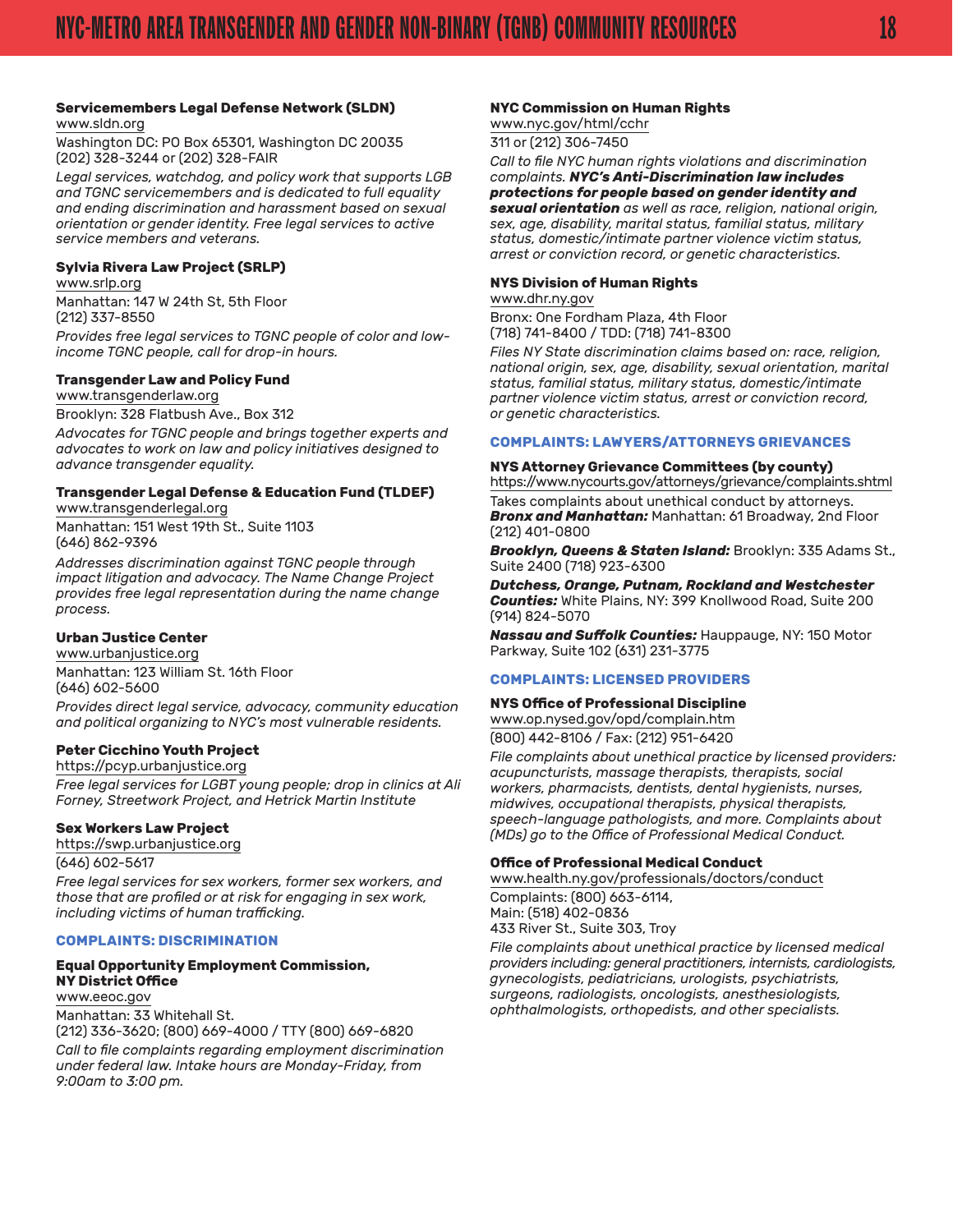#### <span id="page-18-0"></span>**COMPLAINTS: NYPD/POLICE MISCONDUCT**

#### **Civilian Complaint Review Board**

<http://www1.nyc.gov/site/ccrb/complaints/complaints.page> Manhattan: 40 Rector St., 2nd Floor (212) 306-7450 *Accepts complaints about NYPD misconduct by the mail, phone, or internet.*

#### **NYPD—GLBT Liaison Unit**

Manhattan: One Police Plaza, Room 308 (646) 610-6017 *NYPD Liaison to the LGBT Community.*

## **Mental Health Services**

#### **Ackerman Institute for the Family**

[www.ackerman.org](http://www.ackerman.org/) Manhattan: 149 East 78th St. (212) 879-4900

*Couples, and family counseling. Gender and Family Pro- ject provides groups and family therapy to families with TGNC children and adolescents.*

#### **Gay and Lesbian Affirmative Psychotherapy @ ICP** [http://icpnyc.org/pcgs](http://icpnyc.org/pcgs/)

Manhattan: 1841 Broadway (212) 333-3444 *LGBT affirmative psychotherapy 1-3 sessions a week.*

#### **Gateway Program of Integrated Health Services for LGBT People**

Westchester County Medical Center [www.westchestermedicalcenter.com](http://www.westchestermedicalcenter.com)

Valhalla, NY: 100 Woods Rd. (914) 493-1753

*Individual, family, couple, group, and substance abuse treatment specifically for LGBT people. Pre-teens through seniors. Linkages to primary care and specialty health services provided.*

#### **Heights Hill Mental Health—LGBT Affirmative Psychotherapy Program**

[www.rainbowheights.org/affirmative\\_program.php](http://www.rainbowheights.org/affirmative_program.php) Brooklyn: 25 Flatbush Ave.

(718) 875-1420

*Outpatient program with dedicated services for LGBT people living with major mental illness. Psychiatric/ psychological assessment; medication management; individual, family, and group therapy; educational groups; and social services.*

#### **Institute for Personal Growth**

[www.ipgcounseling.com](http://www.ipgcounseling.com/)

NJ: Jersey City, Highland Park, Freehold NYC: Chelsea, Union Square, and the Village (800) 379-9220

*Individual, group, couples and family therapy. Specialties in working with LGB and TGNC people, queer and poly relationships, BDSM, kink, and sex therapy.*

#### **Jewish Board of Family and Children's Services— GLBTQ Counseling Unit**

[https://jewishboard.org/listing/gay-lesbian-bi-sexual](https://jewishboard.org/listing/gay-lesbian-bi-sexual-transgender-and-questioning-counseling-glbtq/)[transgender-and-questioning-counseling-glbtq](https://jewishboard.org/listing/gay-lesbian-bi-sexual-transgender-and-questioning-counseling-glbtq/) Manhattan: 135 West 50th St.

(212) 632-4482

*Individual, group, couples and family therapy addressing issues relevant to the GLBTQ community such as identity formation, coming out, HIV/AIDS and the impact of homophobia, as well as general mental health problems; Psychiatry and medication management available.*

#### **Post Graduate Center for Mental Health: Center for Adult Psychotherapy**

[www.pgcmh.org](https://www.pgcmh.org) Manhattan: 71 West 23rd St., 7th Floor (212) 576-4195

*Client-centered outpatient mental health services including therapy, group therapy, psychiatry, and medication management. Experience working with LGBT people. Other Postgraduate sites offer additional services.*

#### **Rainbow Heights**

[www.rainbowheights.org](http://www.rainbowheights.org/) Brooklyn: 25 Flatbush Ave. 4th Fl. (718) 852-2584

*LGBT-focused psychosocial club and advocacy for adults who experience major mental illness. Psychotherapy, psychiatry, and substance use treatment available through Heights Hills.*

#### **Sexual Assault and Violence Intervention Program**

Mount Sinai Hospital [www.mssm.edu/SAVI](http://www.mssm.edu/SAVI/) Manhattan: 1468 Madison Ave. (212) 423-2140

*Counseling for survivors of rape, sexual assault, child abuse, domestic violence, and intimate partner violence and support services for friends and families of survivors; Takanot Project, counseling and support services for Orthodox Jewish survivors of sexual assault and domestic violence; Legal advocacy; Education and training; Not LGBT-specific. Emergency Room Advocacy at: Manhattan: Harlem Hospital; Lenox Hill Hospital; Metropolitan Hospital; The Mount Sinai Hospital; and Queens: Elmhurst Hospital Center; Queens Hospital Center; The Mount Sinai Hospital of Queens*

#### **St. Lukes Roosevelt—Child and Family Institute**

[www.mountsinai.org/patient-care/service-areas/psychiatry/](http://www.mountsinai.org/patient-care/service-areas/psychiatry/areas-of-care/child-and-adolescent-psychiatry/outpatient-clinical-services/mount-sinai-roosevelt-and-mount-sinai-st-lukes-outpatient-services) [areas-of-care/child-and-adolescent-psychiatry/outpatient](http://www.mountsinai.org/patient-care/service-areas/psychiatry/areas-of-care/child-and-adolescent-psychiatry/outpatient-clinical-services/mount-sinai-roosevelt-and-mount-sinai-st-lukes-outpatient-services)[clinical-services/mount-sinai-roosevelt-and-mount-sinai-st](http://www.mountsinai.org/patient-care/service-areas/psychiatry/areas-of-care/child-and-adolescent-psychiatry/outpatient-clinical-services/mount-sinai-roosevelt-and-mount-sinai-st-lukes-outpatient-services)[lukes-outpatient-services](http://www.mountsinai.org/patient-care/service-areas/psychiatry/areas-of-care/child-and-adolescent-psychiatry/outpatient-clinical-services/mount-sinai-roosevelt-and-mount-sinai-st-lukes-outpatient-services)

Manhattan: 411 W. 114th St. Manhattan: 1090 Amsterdam Ave. (212) 523-4885

*Outpatient long-term individual, family, and group psychotherapy for young people ages 0-18 with health insurance. Offers DBT (Dialectical Behavioral Therapy) program and a trans-inclusive therapy group for LGBT youth ages 15-18.*

#### **The Staten Island LGBT Center**

[www.silgbtcenter.org](http://www.silgbtcenter.org/) Staten Island: 25 Victory Island (718) 808-1362 *Free Individual and Group psychotherapy.*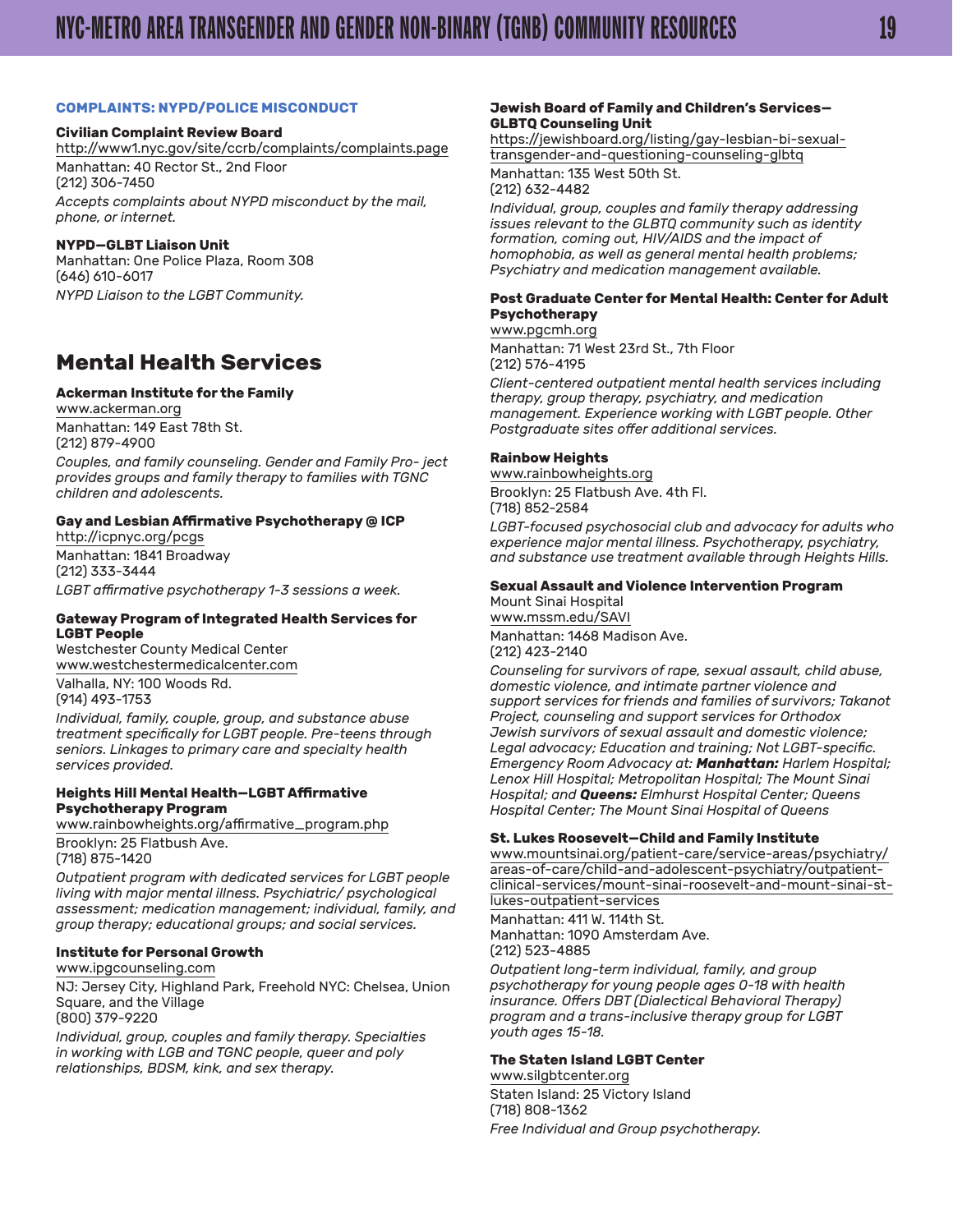#### <span id="page-19-0"></span>**PEER MENTAL HEALTH SUPPORT RESOURCES**

#### **The Icarus Project**

#### [www.theicarusproject.net](http://theicarusproject.net/)

*Network of people living with and/or affected by experiences that are diagnosed as psychiatric conditions. Offers a website community, distributes publications on personal mental health care, offers tools, shares skills, creates art, engages in advocacy and activism, enhances community capacity, and offers technical assistance. Local and campus groups in many areas.*

#### **Queer Mental Health**

#### [www.queermentalhealth.org](http://www.queermentalhealth.org/)

*Community-based support and resource site for queer people with mental health issues and their partners/ family/friends. We welcome anybody including (but by no means limited to) people who are LGB, TGNC, two- spirited, intersex, queer, questioning, and/or allies.*

## **Partnership, Parenting, and Families**

#### **Local & Surrounding Areas:**

#### **Ackermann Institute for the Family**

[www.ackerman.org](http://www.ackerman.org/) Manhattan: 149 East 78th St. (212) 879-4900

*The Gender and Family Project (GFP) provides outpatient clinical services (groups and family therapy) to families with gender nonconforming and transgender children and adolescents.*

#### **LGBT Community Center: Center Families**

[www.gaycenter.org/families](http://www.gaycenter.org/families) Manhattan: 208 West 13th St. (212) 620-7310

*Center Families: Support groups (TGNC Parenting Group, Parenting Support and Networking, and more); support for family-making processes (insemination, adoption, fostering, cooperative parenting, and more); financial planning; and events for families with young children.*

*Marriage Resource Project: Resources for LGBT marriage in NY.*

*LGBT Foster Care Project: Collaborative project between the Center and ACS to train and support foster care agencies in supporting LGBT young people in foster care, including parent resources on fostering and adoption, and resources for young people in foster care.*

#### **National:**

#### **Alternatives to Marriage Project**

#### [www.unmarried.org](http://www.unmarried.org/)

Seattle, WA: PMB 136, 10002 Aurora Ave N. #36 (347) 987-1068

*Advocates for equality and fairness for unmarried people, including those who are single, who choose not to marry, who cannot marry, or who live together before marriage. Provides support and information to constituents, fights discrimination based on marital status, and educates the public about related social and economic issues. Specific support and information or LGBT people, about domestic partnerships, and about parenting.*

#### **COLAGE (People with a Lesbian Gay Bisexual Transgender or Queer Parent)**

[www.colage.org](http://www.colage.org/)

San Francisco, CA: 1550 Bryant St., Suite 830 (415) 861-5437

*COLAGE is a national movement of children, youth, and adults with one or more lesbian, gay, bisexual, transgender and/ or queer (LGBTQ) parent/s. We build community and work toward social justice through youth empowerment, leadership development, education, and advocacy.*

- Kids of Trans Guide (for people with a transgender or gender non-conforming parent) – [www.colage.org/resources/kot](http://www.colage.org/resources/kot/)
- Let's Get This Straight: The Ultimate Handbook for Youth with LGBTQ Parents – [www.colage.org/ featured/letsgetthisstraight](http://www.colage.org/featured/letsgetthisstraight/)

#### **Human Rights Campaign**

[http:/www.hrc.org](http://www.hrc.org/) and [www.hrc.org/issues/parenting](http://www.hrc.org/issues/parenting) Washington, DC: 1640 Rhode Island Ave. N.W. (800) 777-4723

*Advocacy and organizing for LGBT Equal Rights. HRC has a number of resources for TGNC people. Parenting page offers guides on adoption, assisted reproduction, foster parenting, protecting your family, and schools. Not trans specific, but useful information.*

#### **Parents, Family, & Friends of Lesbians & Gays (PFLAG)** [www.community.pflag.org](http://community.pflag.org/)

Washington, DC: 1828 L St., NW, Suite 660 (202) 467-8180

*Offers support to LGBT people and their families through the coming out process*

• PFLAG Transgender Network (TNet) focuses on support for transgender people and their parents, families, and friends.

#### **Trans Youth Equality Foundation**

[www.transyouthequality.org](http://www.transyouthequality.org/)

#### (207) 478-4087

*Provides education, advocacy, and support for TGNC children, youth, and their families. Fact sheets, reading lists, and resources lists for children, youth, and adults.*

#### **Transition Youth Family Allies**

[www.imatyfa.org/index.html](http://imatyfa.org/index.html)

(888) 462-8932

*Support for TGNC youth and families. Online message boards, newsletter, educational programs, and support for people working with TGNC youth. Reading lists.*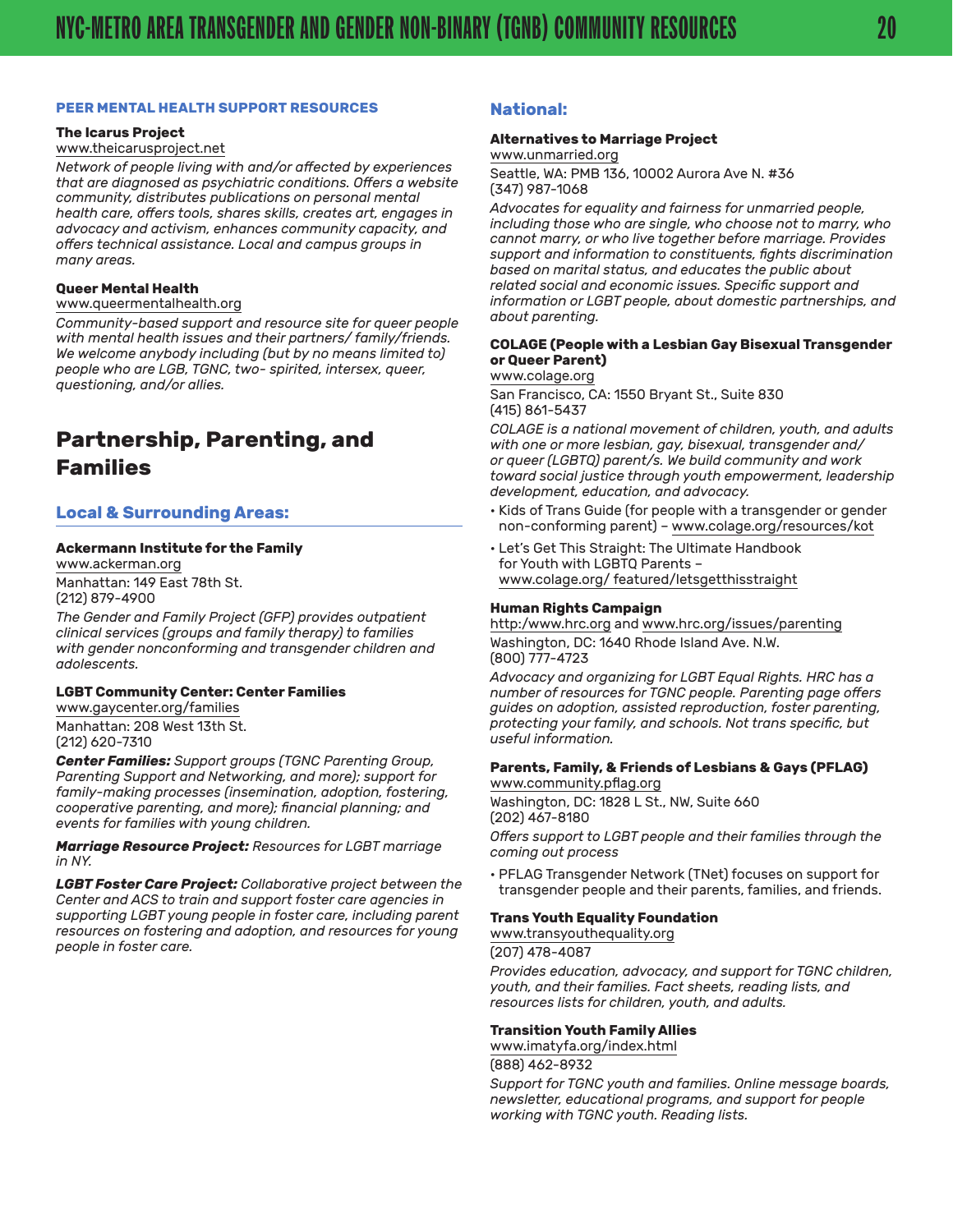## <span id="page-20-0"></span>**Parenting: Reproductive Services**

#### **Local and Surrounding Areas:**

#### **Reproductive Medicine Associates of NY (RMANY)**

https://rmany.com

*Reproductive Medicine Associates of New York supports the goals of all individuals desiring a family. The numbers and communities of LGBTQIA families continue to grow and we are proud to provide fertility care to meet the needs of transgender patients. We are here to answer your questions and provide expert comprehensive and attentive reproductive care.*

#### **It's Conceivable: Directory of LGBTQ-Friendly Fertility Clinics & Hospitals in NYC-Metro Area**

[itsconceivablenow.com/fertility-clinics-and-hospitals-in-nyc](http://itsconceivablenow.com/fertility-clinics-and-hospitals-in-nyc) and [itsconceivablenow.com/gay-friendly-obs-midwives-and](http://itsconceivablenow.com/gay-friendly-obs-midwives-and-doulas-in-nyc/)[doulas-in-nyc](http://itsconceivablenow.com/gay-friendly-obs-midwives-and-doulas-in-nyc/)

*LGBT-affirming reproductive services providers in NYC.*

#### **California Cryobank**

<https://cryobank.com>

Manhattan: 369 Lexington Ave, St. 401 (Donors/ Clients) (212) 779-1608

Manhattan: 635 Madison Ave, 10th Fl. (Sperm Storage) (866) 477-3762

*Sperm banking and storage; Anonymous and Identity-Release Donor programs; Andrology services. TGNC experience. Locations in Los Angeles and Palo Alto (CA), Cambridge (MA), Las Vegas (NV), and Norwalk (CT).*

#### **Callen-Lorde Community Health Center Alternative Insemination Clinic**

[www.callen-lorde.org](http://www.callen-lorde.org/) Manhattan: 356 W. 18th St.

(212) 271-7200

*Transgender Sexual Health Clinic, including routine trans-sensitive gyn services, screenings, and alternative insemination program.*

#### **The Doula Project**

[https://www.doulaproject.net](https://www.doulaproject.net/)

#### New York City

*Provides free emotional, physical, and informational support to people across the spectrum of pregnancy. Offers lowcost birth doula services to pregnant people, works with an adoption center to provide doula services for birth mothers, and works with abortion clinics to provide doula services for those seeking abortions.*

#### **LGBT Community Center: Center Families**

[www.gaycenter.org/families](http://www.gaycenter.org/families) Manhattan: 208 West 13th St. (212) 620-7310

**Center Families:** Support groups (TGNC Parenting Group, Parenting Support and Networking, and more); support for family-making processes (insemination, adoption, fostering,); financial planning; and events for families with young children.

#### **New Jersey Fertility Center**

[www.ivfnj.com](http://www.ivfnj.com) & [www.ivfnj.com/fertility-preservation](http://www.ivfnj.com/fertility-preservation-options-for-the-lgbt-community-by-dr-marcus-jurema)[options-for-the-lgbt-community-by-dr-marcus-jurema](http://www.ivfnj.com/fertility-preservation-options-for-the-lgbt-community-by-dr-marcus-jurema)

Multiple locations in NJ *IVF, egg freezing, egg donation, and surrogacy.*

#### **National:**

#### **Reproductive Science Center of New England**

[www.gayivf.com/index.cfm](http://www.gayivf.com/index.cfm) Locations in MA, RI, and NH (800) 858-4832 *Donor sperm and egg programs, surrogacy program, IVF, infertility, sperm and egg freezing.*

#### **Sperm Bank of California**

[www.thespermbankofca.org](http://www.thespermbankofca.org/) Berkeley, CA: 2115 Milvia Street Ste 201 (510) 841-1858 *Sperm banking and storage; Anonymous and Identity-Release Donor programs; Andrology services.*

#### **FIRST-PERSON NARRATIVES AND OTHER RESOURCES**

COLAGE Donor Insemination Guide: [www.colage.org/](http://www.colage.org/resources/for-lgbtq-parents/donor-insemination-guide/) [resources/for-lgbtq-parents/donor-insemination-guide](http://www.colage.org/resources/for-lgbtq-parents/donor-insemination-guide/)

[www.rainbowhealthontario.ca/resources/lgbtq-parenting](https://www.rainbowhealthontario.ca/resources/lgbtq-parenting-connection/)[connection](https://www.rainbowhealthontario.ca/resources/lgbtq-parenting-connection/)

Milk Junkies (breastfeeding): [www.milkjunkies.net/](http://www.milkjunkies.net/) Musings of a (soon-to-be) Transgender Father: [transfa-](http://transfather.blogspot.com/) [ther.blogspot.com](http://transfather.blogspot.com/)

#### Radical Doula: [radicaldoula.com](http://radicaldoula.com/)

Rainbow Health Ontario—Reproductive Options for Trans People: [https://www.rainbowhealthontario.ca/wp-content/](https://www.rainbowhealthontario.ca/wp-content/uploads/woocommerce_uploads/2012/09/RHO_FactSheet_REPRODUCTIVEOPTIONSFORTRANSPEOPLE_E.pdf) [uploads/woocommerce\\_uploads/2012/09/RHO\\_FactSheet\\_](https://www.rainbowhealthontario.ca/wp-content/uploads/woocommerce_uploads/2012/09/RHO_FactSheet_REPRODUCTIVEOPTIONSFORTRANSPEOPLE_E.pdf) [REPRODUCTIVEOPTIONSFORTRANSPEOPLE\\_E.pdf](https://www.rainbowhealthontario.ca/wp-content/uploads/woocommerce_uploads/2012/09/RHO_FactSheet_REPRODUCTIVEOPTIONSFORTRANSPEOPLE_E.pdf)

The Doula Project: [www.doulaproject.org](http://www.doulaproject.org/)

T-Male: [www.thetransitionalmale.com/Surrogate.html](http://www.thetransitionalmale.com/Surrogate.html)

TS Roadmap: Reproductive Options for Trans Women[:](http://www.tsroadmap.com/physical/storage.html) [www.tsroadmap.com/physical/storage.html](http://www.tsroadmap.com/physical/storage.html)

## **Prison & Reentry Services**

#### **Local and Surrounding Areas:**

#### **Fortune Society**

<https://fortunesociety.org> Queens: 29-76 Northern Boulevard, Long Island City (212) 691-7554

*Holistic, one-stop services: Alternatives to Incarceration, drop-in, employment, education, family, health, housing, substance abuse treatment, reentry/transitional services, recreation, and lifetime aftercare.*

*Walk-in Hours are from 8:00am-4:00pm, M-F Letters of Reasonable Assurance (re: Fortune Society providing reentry services after release): Write to Edward Hosek, c/o The Fortune Society, 29-76 Northern Boulevard, Long Island City, NY 11101, RE: Letter of Reasonable Assurance.*

#### **Welcome Home: A Resource Guide for Reentrants and their Families**

[www.realcostofprisons.org/materials/welcome-home.pdf](http://realcostofprisons.org/materials/welcome-home.pdf)

Harlem Community Justice Center Manhattan: 170 East 121st St. (212) 360-4131 *NYC referrals to support people after incarceration.*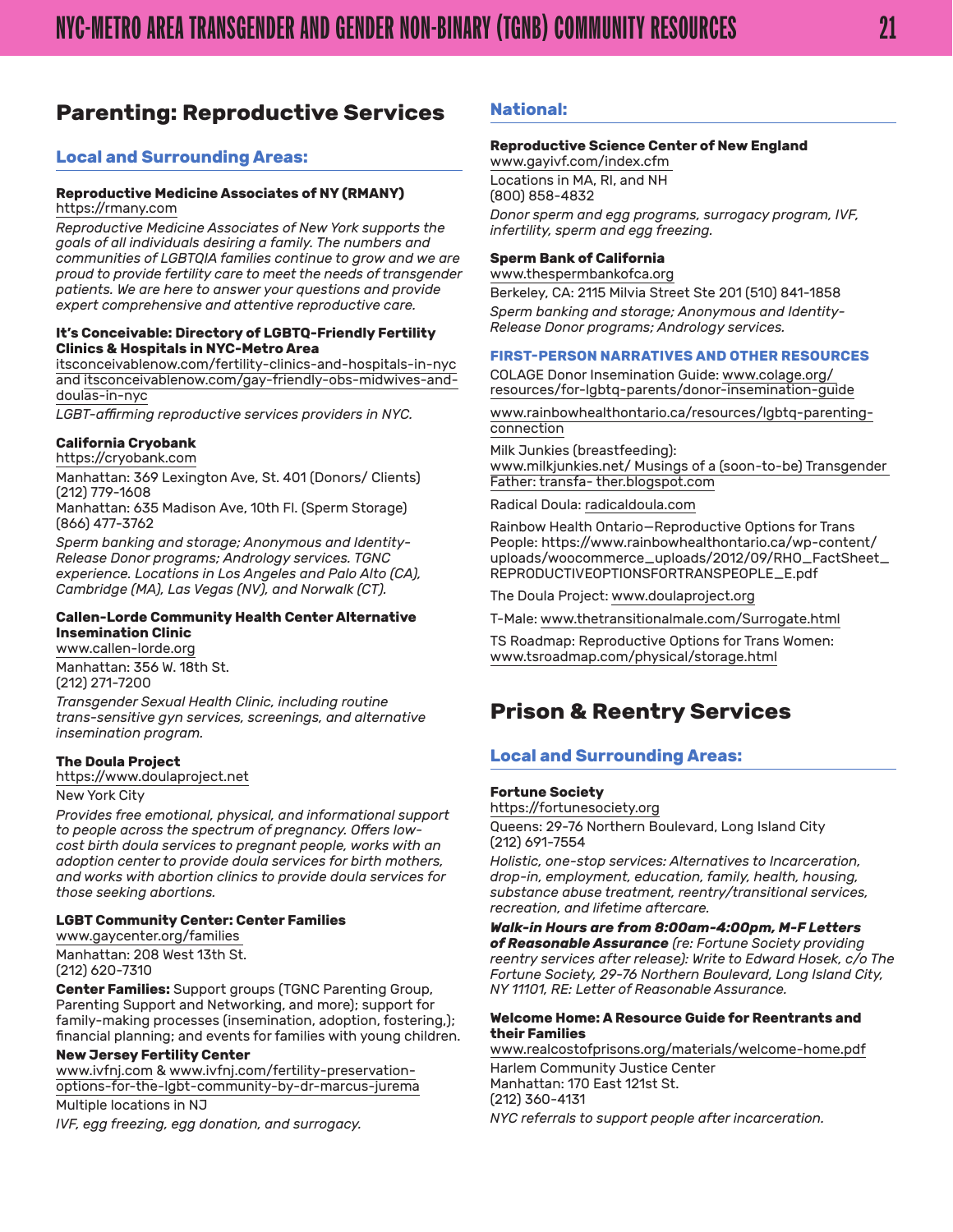#### <span id="page-21-0"></span>**New York Public Library**

Correctional Services Program

[www.nypl.org/help/community-outreach/correctional](http://www.nypl.org/help/community-outreach/correctional-services-program)[services-program](http://www.nypl.org/help/community-outreach/correctional-services-program)

*Provides books to people who are currently incarcerated in NY and community resources and referrals.*

*· Connections: A Guide for Formerly Incarcerated People to Information Sources in NYC and The Job Search: [www.nypl.](http://www.nypl.org/sites/default/files/11_1_11__connections_2012.pdf) [org/sites/default/](http://www.nypl.org/sites/default/files/11_1_11__connections_2012.pdf) [files/11\\_1\\_11connections\\_2012.pdf](http://www.nypl.org/sites/default/files/11_1_11__connections_2012.pdf)*

#### **Sylvia Rivera Law Project**

Prisoner Advisory Committee (PAC) [www.srlp.org](http://www.srlp.org/) Manhattan: 147 W 24th St, 5th Floor

(212) 337-8550

*Provides free legal services to TGNC people of color and low-income TGNC people, call for drop-in hours. Prisoner Advisory Committee made of TGNC people and allies who are currently incarcerated. Works on changing policies, building community, and sharing information and strategies. Produces a newsletter, In Solidarity.*

*· It's War In Here: A Report on the Treatment of Transgender and Intersex People in New York State Men's Prisons: [www.srlp.org/files/warinhere.pdf](http://srlp.org/files/warinhere.pdf)*

#### **Trans in Prison Newsletter**

[https://giccolorado.org/programs/trans-in-prison](https://giccolorado.org/programs/trans-in-prison/)

HOTLINE: (303) 586-1452

*Published to support TGNC people who are incarcerated. Free to all prisoners who request it. \$25 subscription for people who are not currently incarcerated.*

#### **National:**

#### **Hearts on a Wire Collective**

[heartsonawire@gmail.com](mailto:heartsonawire@gmail.com)

*Philadelphia, PA: PO Box 36831; Philadelphia, PA 19107 Produces quarterly newsletter for transgender and gender variant people incarcerated in Pennsylvania, with contributions by trans & gender variant people who are currently or formerly incarcerated, as well as supportive community members.*

#### **Prison Writing Program**

Pen American Center

[www.pen.org/prison-writing](http://www.pen.org/prison-writing)

*Handbook to assist writers in developing skills, writing workshops, and assists in getting writing published. Runs an annual Prison Writing competition.*

*· Handbook for Writers in Prison: [https://pen.org/order-the-handbook-for-writers-in-prison](https://pen.org/order-the-handbook-for-writers-in-prison/)*

## **Religious Organizations and Communities**

#### **Local And Surrounding Areas:**

#### **Christian: Judson Memorial Church**

[www.judson.org](http://www.judson.org/) Manhattan: 55 Washington Square South (212) 477-0351 *A sanctuary for progressive activism, artistic expression, and spiritual nurture that welcomes all LGBT people to participate fully in the life and ministry of the church.*

#### **Christian: Metropolitan Community Church of NY**

[mccny.org](http://mccny.org/) Manhattan: 446 West 36th St. (212) 629-7440 *A spiritual home for the LGBT community, open to all. GenderPeople transgender support group.*

#### **Jewish: Eshel**

#### [www.eshelonline.org](http://www.eshelonline.org/)

*Builds community for traditional, Orthodox, and frum LGBT Jews. Develops community programming including a Shabbaton, educational initiatives, and a resource library of welcoming resources for individuals & Rabbis.*

#### **Jewish: Institute of Judaism and Sexual Orientation** [http://ijso.huc.edu](http://ijso.huc.edu/)

*Directory of LGBT and Welcoming synagogues, Jewish LGBT organizations, educational resources, and research.*

#### **Jewish: Congregation Beit Simchat Torah**

[www.cbst.org](http://www.cbst.org/) Manhattan: 57 Bethune St. (212) 929-9498 *Synagogue serving LGBTQ community of NYC since 1973. Has an active Trans Empowerment Committee.*

#### **Jewish: Kolot Chayeinu**

[www.kolotchayeinu.org](http://kolotchayeinu.org/)

Brooklyn: 1012 Eighth Ave. (at Church of Gethsemane) (718) 390-7493

*Independent synagogue with a diverse community including varying sexual orientations, gender identities, races, family arrangements, and Jewish identities and backgrounds.*

#### **Muslim: Muslims for Progressive Values**

[www.mpvusa.org](http://www.mpvusa.org/)

*LGB and TGNC-friendly religious and cultural organization headquartered in LA with chapters/affiliates in Los Angeles, Philadelphia, New York, Washington DC, and Ottowa. Resources for contemporary progressive Islam and a list of progressive mosques.*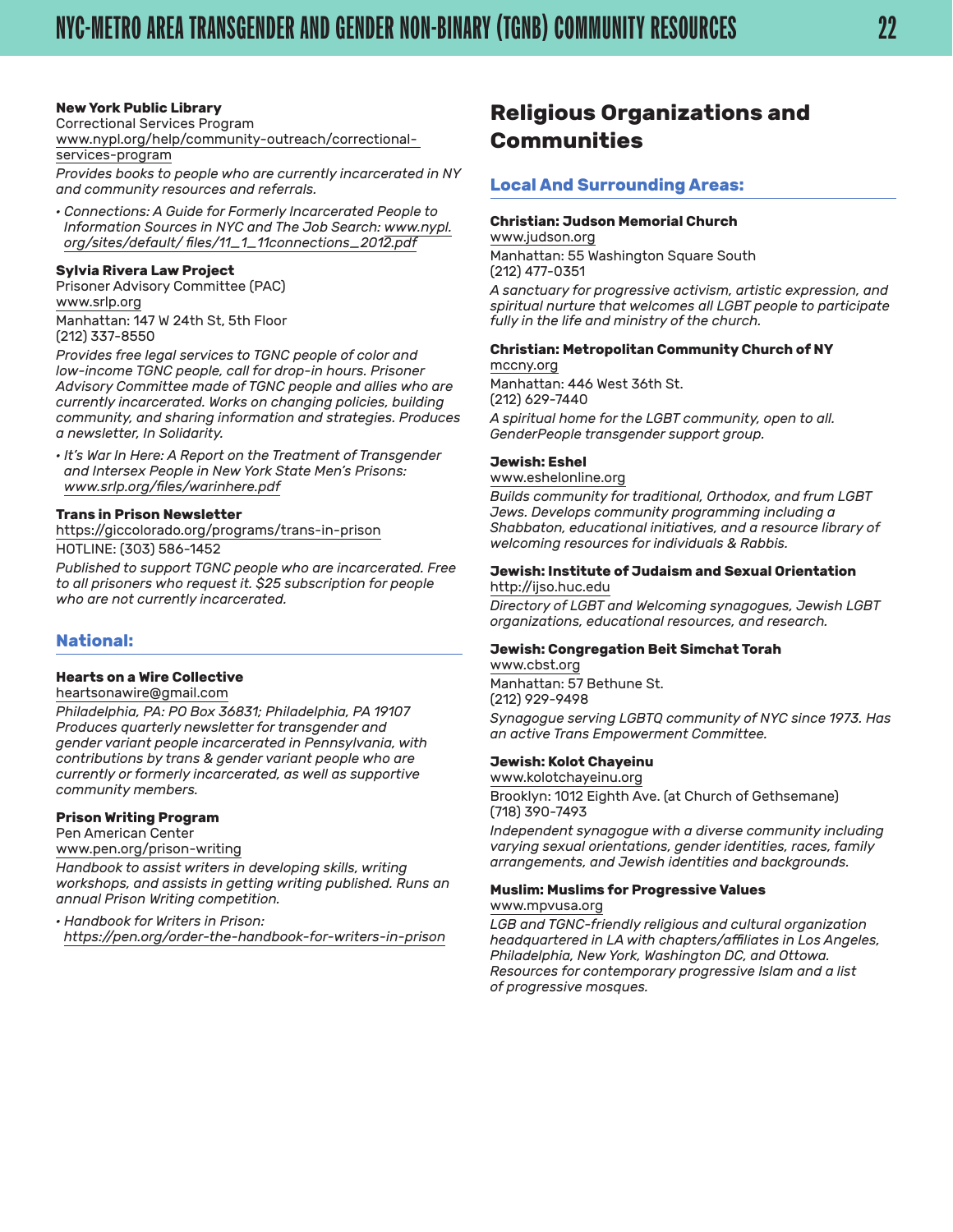#### <span id="page-22-0"></span>**National:**

#### **TransFaith Online**

[www.transfaithonline.org](http://www.transfaithonline.org/) *Interfaith online support for TGNC people.*

#### **Human Rights Campaign**

[www.hrc.org](http://www.hrc.org/) Washington, DC: 1640 Rhode Island Ave. NW (800) 777-4723

*Advocacy and organizing for LGBT Equal Rights. HRC has a number of resources for TGNC people.*

- *Organizing and discussion about religious communities and LGBT inclusion.*
- *Living Openly in Your Place of Worship [–](http://www.hrc.org/resources/category/religion-faith) [www.hrc.org/resources/category/religion-faith](http://www.hrc.org/resources/category/religion-faith)*

#### **Buddhist: Int'l Transgender Buddhist Sangha**

[www.transgenderbuddhism.blog2blog.nl](http://transgenderbuddhism.blog2blog.nl/) *International network to support transgender Buddhists.*

## **Christian: Institute for Welcoming Resources**

[www.welcomingresources.org](http://www.welcomingresources.org/)

*Searchable map of Christian congregations that welcome LGBTQ people, supportive organizations, educational resources for individuals and congregations, and more.*

#### **Muslim and Hindi: The Queer East**

[www.queereast.org/resources.html](http://www.queereast.org/resources.html) *Resources for LGB and TGNC people of Asian descent, including Hindi and Muslim resources.*

#### **Radical Faeries**

[www.radfae.org](http://www.radfae.org/)

*Spiritually and politically radical queer communities. Links to information about regional Radical Faerie activities and individual Faerie websites.*

## **Substance Use and Recovery Services**

#### **Local and Surrounding Areas:**

#### **12 STEP RESOURCES**

The Long Island LGBT Center, Staten Island LGBT Center, and The Loft have 12 Step Recovery groups.

**Trans Network AA:** [TransAAnyc@gmail.com](mailto:TransAAnyc@gmail.com)

**Queer & Sober:** [nycqueerandsober.org](http://nycqueerandsober.org/)

**LGBT Center:** [www.gaycenter.org/groups/12step](http://www.gaycenter.org/groups/12step)

**NYC Young People AA:** [www.nycypaa.org](http://www.nycypaa.org/)

**NYC/NYS 12 Step Listings:** [www.nyintergroup.org](http://www.nyintergroup.org/)

**Agnostic AA Meetings:** [www.agnosticaanyc.org](http://www.agnosticaanyc.org/)

**Alcoholic's Anonymous:** (212) 647-1680

**NYC Al-Anon:** [www.nycalanon.org](http://www.nycalanon.org/)

**Al-Anon:** (212) 941-0094

**Crystal Meth Anonymous NY:** [www.nycma.org](http://www.nycma.org/)

**Crystal Meth Anonymous:** (212) 642-5029

**Sexual Compulsives Anonymous:** [www.sca-recovery.org](http://www.sca-recovery.org/) and (212) 439-1123

#### **HARM REDUCTION AND SYRINGE EXCHANGE**

#### **Frost'D**

[www.frostd.org](http://www.frostd.org/) Manhattan: 290 Lenox Ave. Basement Fl. (212) 924-3733

*Syringe exchange, HIV and Hep C testing, psychotherapy for people living with HIV, Harm Reduction Planning and Overdose Prevention.*

#### **Harm Reduction Coalition**

[www.harmreduction.org](http://harmreduction.org/) 22 West 27th St., 5th Fl., Manhattan (212) 213-6376 Oakland, CA: 1440 Broadway, Suite 510 (510) 444-6969

*Overdose prevention; training, leadership development; and advocacy to support the health and dignity of individuals and communities affected by drug use.*

#### **Positive Health Project at Housing Works**

[www.housingworks.org/heal](http://www.housingworks.org/heal) Manhattan: 301 West 37th St., 2nd Floor (212) 465-8304 *Support groups, Case Management, Crisis Intervention, and Syringe Exchange.*

#### **DETOX AND RESIDENTIAL (INPATIENT)**

#### **Addictions Institute**

[www.addictioninstituteny.org](http://www.addictioninstituteny.org/) Manhattan: 1000 Tenth Ave. (212) 523-8373 *Experience working with TGNC people. Medicaid, Medicare, and many private plans.*

#### **Arms Acres**

[http://www.armsacres.com](http://www.armsacres.com/) *In– and Out-Patient recovery services. Accepts Medicaid, Medicare, and many private plans. Some experience working with the LGBT community.*

#### **Bronx Addiction Treatment Center**

Bronx Psychiatric Center [www.oasas.ny.gov/atc/bronx/index.cfm](http://www.oasas.ny.gov/atc/bronx/index.cfm) Bronx: Building #13, 1500 Waters Pl. (718) 904-0026 x323

*Accepts Medicaid, Medicare, Private Insurance, Military Insurance, and uninsured. Must live in the Bronx. Some experience with transgender people.*

#### **Palladia, Inc.—Starhill**

[http://www.addicted.org/directory/item/palladia-inc](http://www.addicted.org/directory/item/palladia-inc-starhillintensive-residential.html)[starhillintensive-residential.html](http://www.addicted.org/directory/item/palladia-inc-starhillintensive-residential.html)

Bronx: 1600 Macombs Rd. (718) 299-3300

*Must be NYC resident to be eligible for services. Has some experience offering services to TGNC people.*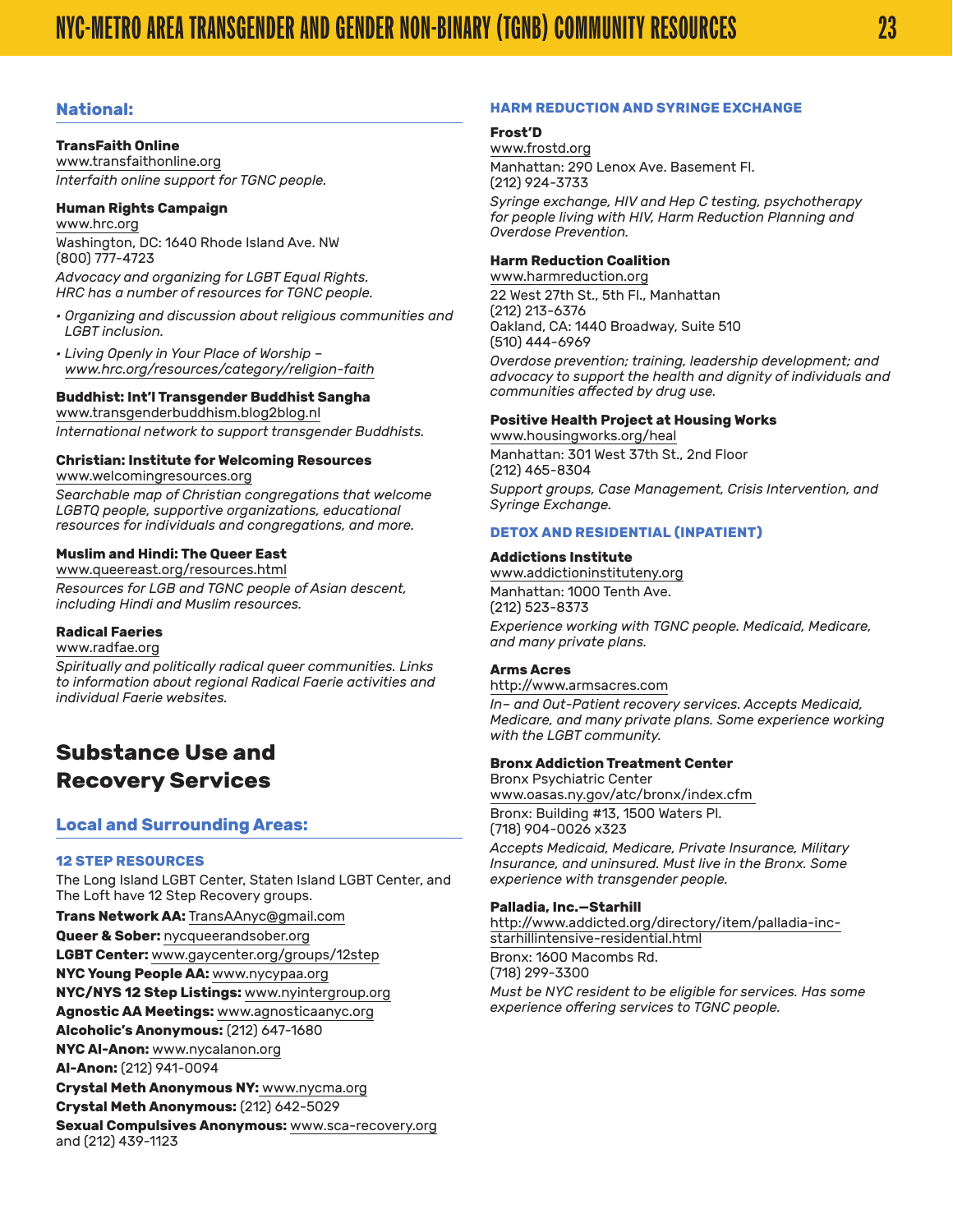#### <span id="page-23-0"></span>**National:**

#### **Brattleboro Retreat, Mental Health and Addiction Care**

[www.brattlebororetreat.org](http://www.brattlebororetreat.org/) Brattleboro, VT: 75 Linden St, (802) 258-3700 *Offers LGBT specific unit, gender neutral bathrooms. Accepts Medicare, Private Insurances.*

#### **Pride Institute**

[www.pride-institute.com](http://www.pride-institute.com/) Locations in Minnesota and Florida (800) 547-7433

*Treats sex addiction. Access to concurrent groups focusing on LGBT DV, anger management and seniors. Some experience with transgender people.*

#### **DAY PROGRAMS (OUTPATIENT)**

#### **Local and Surrounding Areas:**

#### **Addictions Institute**

[www.addictioninstituteny.org](http://www.addictioninstituteny.org/) Manhattan: 1000 Tenth Avenue (212) 523-8373

*Accepts Medicaid, Medicare, and many private plans. Experienced working with TGNC people. Crystal Clear Methadone Maintenance program.*

#### **Center CARE @ the LGBT Community Center**

[www.gaycenter.org/health/recovery](http://www.gaycenter.org/health/recovery) Manhattan: 208 West 13th St. (212) 620-7310 *Center CARE Recovery Intensive Outpatient Substance Abuse* 

#### **Gateway Program of Integrated Health Services for LGBT People**

Westchester County Medical Center [www.westchestermedicalcenter.com](http://www.westchestermedicalcenter.com) Valhalla, NY: 100 Woods Rd. (914) 493-1753

*Program (OASAS Certified).*

*Provides individual, family, couple, group, and substance abuse treatment specifically for LGBT people. Pre-teens through seniors. Linkages to primary care and specialty health services provided.*

#### **Greenwich House**

[www.greenwichhouse.org](http://www.greenwichhouse.org/) Manhattan: 122 West 27th St., 6th Fl. (212) 691-2900 *Alcohol and Substance Abuse Treatment, Methadone Maintenance. Medicaid, ADAP on limited basis.*

#### **Realization Center**

[realizationcenternyc.com](http://realizationcenternyc.com/) Manhattan: 19 Union Square West (212) 627-9600

*Broad range of specialized programs including ones for people who are dually diagnosed with serious mental illness, a sexual addiction program, a program for LGBT people, and for people who are using crystal meth.*

## **Surgery Scholarships**

#### **Black Transmen**

http://blacktransmen.org

https://blacktrans.org/what-we-do/programs-services/28 health/65-trans-health-fund.html

#### **CK Life**

[cklife.org](http://cklife.org/) (347) 881-7005

*Offers cholarships for gender-confirming surgeries, runs a transgender support group & the CK Life Trans Clinic. \*Those receiving NYS insurance will not be eligible*

#### **Comprehensive Guide to Surgery Fundraising**

http://transguys.com/features/surgery-fundraising *\*This feature is geared towards transmen, but can be applied to any patient seeking funding alternatives*

#### **Jim Collins Foundation**

[jimcollinsfoundation.org](http://jimcollinsfoundation.org/) North Branford, CT: P.O. Box 1002 *Offers scholarships for gender-confirming procedures.*

#### **Point of Pride**

http://pointofpride.org/annual-transgender-surgery-fund

#### **TUFF**

http://www.tufforg.com

## **Vocal Coaching**

#### **Christie Block**

[www.transgendervoice.net](http://www.transgendervoice.net/) Manhattan: 65 Broadway, Suite 901 (347) 677-3619

*Transgender Voice Training and Speech Therapy for people of all genders. Provides low-cost workshops and individual sessions.*

#### **Norma Garbo**

[mikemusc.wix.com/normagarbo](http://mikemusc.wix.com/normagarbo) Manhattan: 830 Broadway (212) 475-2233 *Classes and DVD on voice feminizing as well as voice coaching. Rooted in performance techniques.*

#### **Rhonda K. Rulnik, MA, CCC-SLP**

Voorhees, NJ: 15 Hopkins Street (856) 309-7110 *Adult and adolescent speech/voice therapy.*

#### **Voice Care Center**

Westchester Institute for Human Development [http://www.wihd.org/programs-services/speech-and-hearing](http://www.wihd.org/programs-services/speech-and-hearing/) Valhalla, NY: Cedarwood Hall

(914) 493-7294 *Voice assessment laboratory, as well as providing assessment and treatment of voice disorders for children and adults. Offers TGNC voice training.*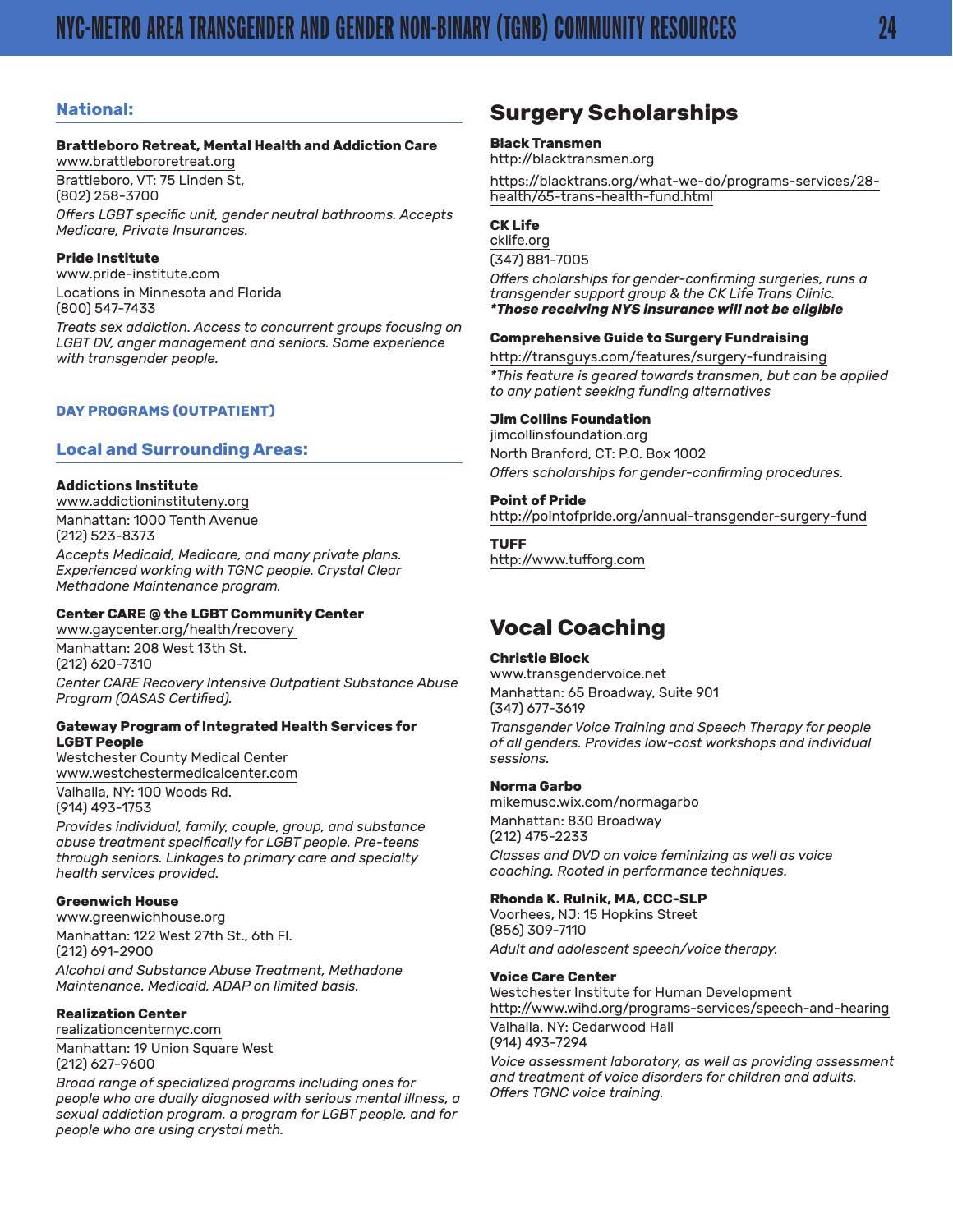#### <span id="page-24-0"></span>**Dr. Mark Courey,MD**

Manhattan: 5 East 98th Street 8th Floor (212) 241-9425

*Dr. Courey evaluates patients with gender-related vocal difficulties, follows them through behavioral changes which often helps to make their voice and communication style congruent with their desires, and performs surgery to alter pitch and laryngeal appearance*

#### **Josie Zanfordino MA CCC – SLP**

www.sayitproudspeechtherapy.com

Direct Line: 607 227 0143 *Transgender Woman, W-PATH member ASHA Certified Speech-Language Pathologist, Licensed in NY and CA*

## **For Providers and Professionals**

#### **RESOURCES**

#### **TransLine**

[project-health.org/transline](http://project-health.org/transline/)

*Free transgender medical consultation service with up-to-date clinical information and individualized case consultation across a broad range of clinical TGNC issues.*

#### **10 Tips for Improving Services for TGNC Peopl[e](https://transline.zendesk.com/entries/21714001-10-tips-for-providers)**

[transline.zendesk.com/entries/21714001-10-tips-for-providers](https://transline.zendesk.com/entries/21714001-10-tips-for-providers) *Cultural competency guide for working with TGNC people in clinical settings.*

#### **PROFESSIONAL ASSOCIATIONS**

#### **Endocrine Society**

*Devoted to research on hormones and the clinical practice of endocrinology.*

*• Endocrine Treatment of Transsexual Persons: <https://academic.oup.com/jcem/article/94/9/3132/2596324>*

#### **GLMA: Health Professionals Advancing LGBT Equality** [www.glma.org](http://www.glma.org/)

*Largest association of LGBT health care professionals. Support for providers and a provider search to assist in finding LGBT-affirmative care.*

#### **World Professional Association of Transgender Health (WPATH)**

#### [www.wpath.org](http://www.wpath.org/)

*Promotes evidence based care, education, research, advocacy, public policy and respect in transgender health.*

*• WPATH Standards of Care Version 7: [https://www.wpath.org/](https://www.wpath.org/publications/soc) [publications/soc](https://www.wpath.org/publications/soc)*

#### **PROVIDER NETWORKS**

#### **Gender Variant Youth and Family Network NYC** [GenFamNYC@gmail.com](mailto:GenFamNYC@gmail.com)

*Network of providers in NYC seeking to increase awareness of available local resources for gender variant youth and their families.*

## **Reading List: Memoirs and Personal Writing**

- The Queer Zine Archive Project has many, many writings by TGNC and queer people. [qzap.org](http://www.qzap.org/)
- A Queer and Pleasant Danger, Hello Cruel World: 101 Alternatives to Suicide for Teens, Freaks, and Other Outlaws, My Gender Workbook, & Gender Outlaw— by Kate Bornstein
- Both Sides Now: One Man's Journey through Womanhood by Dhillon Khosla

Butch is a Noun—by S. Bear Bergman

- Exile and Pride: Disability, Queerness and Liberation by Eli Clare
- From the Inside Out: Radical Gender Transformation, FTM and Beyond—by Morty Diamond
- GenderQueer: Voices from Beyond the Sexual Binary— Edited by Joan Nestle, Riki Wilchins, and Clare Howell.

I Rise—by Toni Newman

Just Add Hormones: An Insider's Guide to the Transsexual Experience—by Matt Kailey.

Kicked Out—Edited by Sassafras Lowrey

- Mark 947: A Life Shaped by God, Gender, and Force of Will by Calbernia Addams
- Nobody Passes: Rejecting the Rules of Gender Conformity, Why Are Faggots So Afraid of Faggots, and That's Revolting! Queer Strategies for Resisting Assimilation—by Mattilda Bernstein Sycamore
- Persistence: All Ways Butch and Femme and many other works—by Ivan Coyote
- Seasonal Velocities—by Ryka Aoki
- She's Not There—by Jennifer Finney Boylan.
- Tango: My Childhood, Backwards and in High Heels by Justin Vivian Bond
- The Testosterone Files—by Max Valerio Wolf
- The Transgender Child: A Handbook for Families and Professionals—by Stephanie Brill and Rachel Pepper
- Teeny Weenies & Other Short Subjects—by Matt Kailey
- Through the Door of Life: A Jewish Journey Between Genders—by Joy Ladin.
- Transfeminist Perspectives—by Anne Enke
- Trans Forming Families: Real Stories About Transgendered Loved Ones—by M. Boenke.
- Transgender History—by Susan Stryker
- Transgender Liberation, Transgender Warriors, and Stone Butch Blues—by Leslie Feinberg.
- Transgender Rights—by Paisley Currah
- Transgender Voices: Beyond Women and Men and Becoming a Visible Man—by Jamison Green
- Transition and Beyond: Observations on Gender Identity by Redi Vanderurgh
- Transposes—by Dylan Edwards
- Whipping Girl: A Transsexual Woman on Sexism and the Scapegoating of Femininity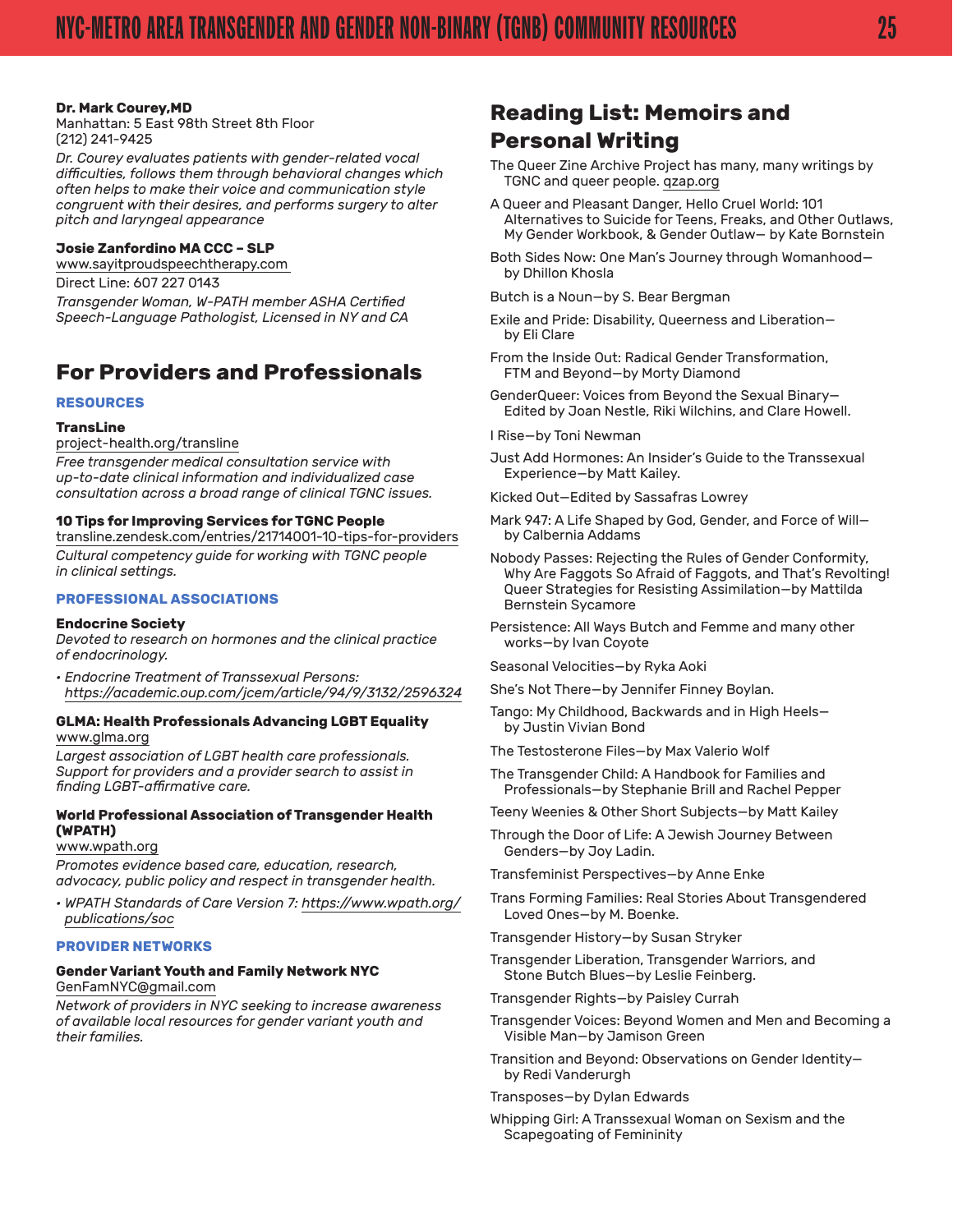## <span id="page-25-0"></span>**E-Mail Groups**

#### **E-mail Groups (Listserves)**

- Aging Listserves (ElderTG and TAN Professionals): [forge-forward.org/aging/listservs](http://forge-forward.org/aging/listservs/)
- Dina List (Transgender Orthodox Jews): [starways.net/beth/dina.html](http://www.starways.net/beth/dina.html)
- Facial Feminization Surgery Support: [groups.yahoo.com/group/FFS-support](http://groups.yahoo.com/group/FFS-support)
- FTM Phalloplasty Info: [groups.yahoo.com/group/ftmphalloplastyinfo](http://groups.yahoo.com/group/ftmphalloplastyinfo)
- FTM Surgery Financial Planning: [groups.yahoo.com/group/Finances\\_SurgeryFTM](http://groups.yahoo.com/group/Finances_SurgeryFTM)
- FTM Surgery Info: [groups.yahoo.com/group/ftmsurgeryinfo](http://groups.yahoo.com/group/ftmsurgeryinfo)
- FTM Medoidioplasty: [groups.yahoo.com/ftmmetoidioplasty](http://www.groups.yahoo.com/ftmmetoidioplasty)
- Genderqueer and Transgender Parenting: [groups.yahoo.](http://groups.yahoo.com/group/GQTGParenting/) [com/group/GQTGParenting](http://groups.yahoo.com/group/GQTGParenting/)
- Long Island Transgender Community Forum: [groups.yahoo.](http://groups.yahoo.com/group/StonyBrookTransSolidarityProject/) [com/group/StonyBrookTransSolidarityProject](http://groups.yahoo.com/group/StonyBrookTransSolidarityProject/)
- MTF Surgery Info: [groups.yahoo.com/group/MTF-SRS-FTM](http://groups.yahoo.com/group/MTF-SRS-FTM)
- Phalloplasty Info: [groups.yahoo.com/group/Phalloplastyinfo](http://groups.yahoo.com/group/Phalloplastyinfo)
- Re/De/Untransitioning: [groups.yahoo.com/group/nogoingback](http://groups.yahoo.com/group/nogoingback)
- The Art of Tucking: [groups.yahoo.com/group/theartoftucking](http://groups.yahoo.com/group/theartoftucking)
- The Deciding Line (FTM Lower Surgeries): [groups.yahoo.com/TheDecidingline](http://www.groups.yahoo.com/TheDecidingline)
- Trans Couples (MTF/FTM couples): [groups.yahoo.com/group/Transcouplesmtfftm](http://groups.yahoo.com/group/Transcouplesmtfftm)
- Trans Muslims: [groups.yahoo.com/group/TransMuslims](http://groups.yahoo.com/group/TransMuslims/)
- Trans Sobriety: [groups.yahoo.com/group/transobriety](http://groups.yahoo.com/group/transobriety)
- Transgender Vets: [groups.yahoo.com/group/TSVets](http://groups.yahoo.com/group/TSVets) • TransSistahs-TransBrothas:
- [groups.yahoo.com/group/Transsistahs-Transbrothas](http://groups.yahoo.com/group/Transsistahs-Transbrothas)
- TSParenting: [groups.yahoo.com/group/TSParenting](http://groups.yahoo.com/group/TSParenting)
- Voice TS Group: [groups.yahoo.com/group/voicets](http://groups.yahoo.com/group/voicets)

•

## **TGNB and TGNB-Supportive Conferences**

- Black Transmen Advocacy Conference (Dallas, TX): [retreat.blacktransmen.org/index.html](http://retreat.blacktransmen.org/index.html)
- Butch Voices (Site Changes): [butchvoices.com](http://www.butchvoices.com/)
- Colorado Gold Rush (Denver, CO): [gicofcolo.org](http://gicofcolo.org/)
- Creating Change: [creatingchange.org](http://www.creatingchange.org/)
- Diva Las Vegas (Las Vegas, NV): [geekbabe.com/dlv](http://www.geekbabe.com/dlv/)
- Espirit (Port Angeles, WA): [espritconf.com](http://www.espritconf.com)
- Gender Odyssey (Seattle, WA): [genderodyssey.org](http://www.genderodyssey.org/)
- Gender Spectrum Family Conference (Seattle, WA): [genderspectrum.org](http://www.genderspectrum.org/)
- Just You Week (Las Vegas, NV): [crossdresslasvegas.com](http://www.crossdresslasvegas.com/)
- Nolose (Site Varies): [www.nolose.org](http://www.nolose.org/)
- Philadelphia Trans Wellness Conference (Philadelphia, PA): <https://www.mazzonicenter.org/trans-wellness>
- Southern Comfort Conference (Ft. Lauderdale): [https://sccfla.org/about-1](https://sccfla.org/about-1/)
- The Keystone Conference (Harrisburg, PA): [http://www.keystone-conference.org](http://www.keystone-conference.org/)
- Trans Ohio Transgender & Ally Symposium (Columbus, OH): [transohio.wordpress.com](http://transohio.wordpress.com/)
- Trans Youth Summit (Boston, MA): [masstpc.org/events/tys](http://www.masstpc.org/events/tys/)
- Transcending Boundaries (Springfield, MA): [transcendingboundaries.org](http://www.transcendingboundaries.org/)
- Transgender Leadership Summit (Los Angeles, CA): [transgenderlawcenter.org](http://www.transgenderlawcenter.org/)
- Transgender Lives: The Intersection of Health & Law Conference (Farmington, CT): [transadvocacy.org](http://www.transadvocacy.org/)
- Transgender Religious Leaders Summit (Berkeley, CA): [www.clgs.org/transgender-roundtable](http://www.clgs.org/transgender-roundtable)
- Translating Identity Conference (Burlington, VT): [uvm.edu/~tic](http://www.uvm.edu/%7Etic/)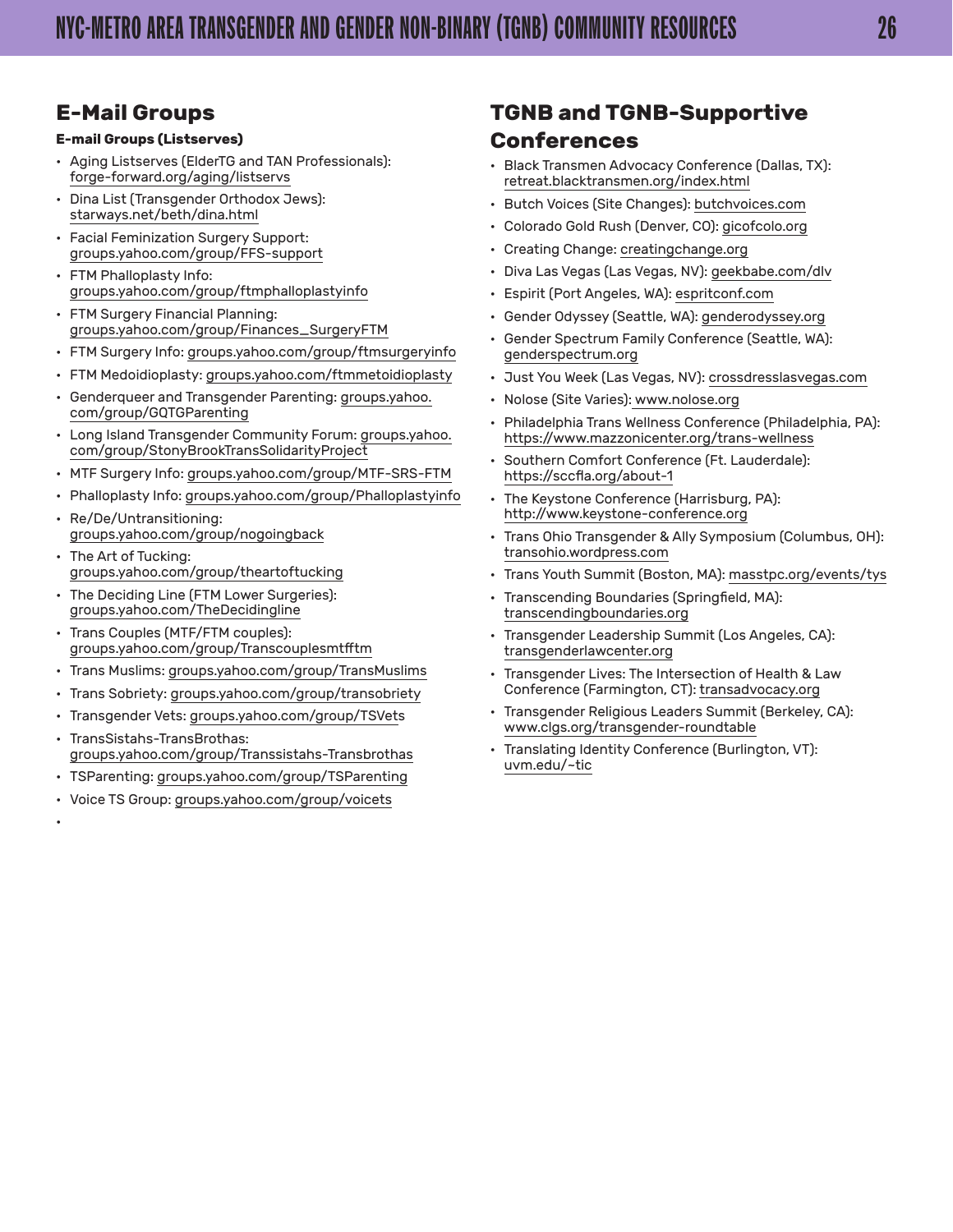## <span id="page-26-0"></span>**Web Resources**

#### **TGNB Identities and Transitioning**

- Big Brothers Binders Program: [thetransition- almale.com/BBUB.html](http://www.thetransitionalmale.com/BBUB.html)
- Clothing: DapperQ: [dapperq.com](http://www.dapperq.com/); Tom-boy Femme Style: [tomboyfemme.com;](http://tomboyfemme.com/)  Trans Clothing Exchange: [transclothesexchange.tumblr.com](http://transclothesexchange.tumblr.com)
- Coming Out As a Transgender Person: A Workbook: [tinyurl.com/MCCComeOutWkbk](http://tinyurl.com/MCCComeOutWkbk)
- FTM at Underworks: [ftm.underworks.com](http://ftm.underworks.com/)
- FTMInternational: [ftmi.org](http://www.ftmi.org/)
- Genderqueer Identities: [genderqueerid.com](http://genderqueerid.com/)
- Hudson's FTM Guide: [ftmguide.org](http://ftmguide.org/)
- Lynn's Place: [tglynnsplace.com](http://www.tglynnsplace.com/)
- Mazzoni Center Resources: [mazzonicenter.org/ resources](http://mazzonicenter.org/resources)
- Medical Therapy and Health Maintenance for Transgender Men: [nickgorton.org](http://www.nickgorton.org/)
- Peecock Products: [peecockproducts.com](http://www.peecockproducts.com/)
- Silly Trans Woman (Transition-related Information and news) [http://sillytranswoman.blogspot.com](http://sillytranswoman.blogspot.com/)
- Susan's Place: [susans.org](http://www.susans.org/)
- TG Forum: [tgforum.com](http://www.tgforum.com/)
- The Transgender Housing Network: [http://transhousingnetwork.tumblr.com](http://transhousingnetwork.tumblr.com/)
- The Transitional Male: [thetransitionalmale.com](http://www.thetransitionalmale.com/)
- Trans Bodies, Trans Selves: [http://transbodies.com](http://transbodies.com/)
- Transguys: [transguys.com](http://transguys.com/)
- Trans-Health: [trans-health.com](http://trans-health.com/)
- Transsexual Roadmap: [tsroadmap.com/index.html](http://www.tsroadmap.com/index.html)
- T-VOX: [t-vox.org](http://www.t-vox.org/)
- VCH Trans Health Library: [transhealth.vch.ca/ resources/library](http://transhealth.vch.ca/resources/library/)
- LGBT Comptrollers Guide: https:// comptroller.nyc.gov/wpcontent/uploads/ documents/LGBTQ\_Guide\_2017.pdf

#### **Surgeon Guides**

- Transbucket: [transbucket.com](http://www.transbucket.com/)
- T-Vox Surgeons List: t-vox.org/index.php? title=Surgeons
- TGSurgeons List: [https://docs.google.com](https://docs.google.com/spreadsheet/lv?key=0ArDG_ya3-geydHEzcmJTd3NoajNFMUd5V0puUzFLelE&usp=sharing)

#### **Sexual Health & Health Education**

- Emergency: Planning for Unplanned Health Care: [griefsucks.wordpress.com/resources/emergency](http://griefsucks.wordpress.com/resources/emergency/)
- Fucking Transwomen (Sexual Health Guide By and For Transwomen): [www.fuckingtranswomen.com](http://www.fuckingtranswomen.com/)
- Go Ask Alice!: [www.goaskalice.columbia.edu](http://goaskalice.columbia.edu/)
- Lesbian Cancer Initiative Resource Guide (for LBT People): [www.gaycenter.org/health/lci/resources](http://www.gaycenter.org/health/lci/resources)
- Primed—The Back Pocket Guide for Transmen and the Men Who Love Us: [https://www.rainbowhealthontario.ca/](https://www.rainbowhealthontario.ca/resources/primed-the-back-pocket-guide-for-trans-men-and-the-men) [resources/primed-the-back-pocket-guide-for-trans-men](https://www.rainbowhealthontario.ca/resources/primed-the-back-pocket-guide-for-trans-men-and-the-men)[and-the-men-who-dig-them](https://www.rainbowhealthontario.ca/resources/primed-the-back-pocket-guide-for-trans-men-and-the-men)
- Safer Sex Post SRS —Positively Aware: <http://www.thebody.com/content/art48763.html>
- Scarleteen: Sex Education for the Real World[:](http://www.scarleteen.com/) [www.scarleteen.com](http://www.scarleteen.com/)
- The Trans Women's Anti-Violence Project: [transfeminism.tumblr.com](http://transfeminism.tumblr.com/)

#### **Community, Arts/Culture, and News**

- BKLYN Boihood: [www.bklynboihood.com](http://www.bklynboihood.com/)
- Brown Boi Project: [www.brownboiproject.org](http://brownboiproject.org/)
- CT Trans Advocacy Coalition: [www.transadvocacy.org/?p=17](http://www.transadvocacy.org/?p=17)
- FlyRights—TSAComplaint Phone Application: [www.fly-rights.org](http://fly-rights.org/)
- Global Action for Transgender Equality: [www.transactivists.org](http://transactivists.org/)
- National Resource Center on LGBT Aging[:](http://www.lgbtagingcenter.org/) [www.lgbtagingcenter.org](http://www.lgbtagingcenter.org/)
- Nolose: [www.nolose.org](http://www.nolose.org/)
- Original Plumbing: [www.originalplumbing.com](http://www.originalplumbing.com/)
- PrettyQueer: [www.prettyqueer.com](http://prettyqueer.tumblr.com)
- Queer Commons: [www.thequeercommons.org](https://thequeercommons.wordpress.com)

## **Other Online Alternative Resources**

#### **SITES SEEKING DONATIONS**

#### **Passport Fund for TGNC folks**

**Fundraising site** [https://www.youcaring.com/](https://www.youcaring.com/transpeopleintheunitedstates-688603) [transpeopleintheunitedstates-688603](https://www.youcaring.com/transpeopleintheunitedstates-688603)

#### **Emotional Support Resources for Trans & Queer POC Fundraising Site**

[https://www.youcaring.com/](https://www.youcaring.com/lgbtqiapeopleofcolorstrugglingwithmentalhealth-689882) [lgbtqiapeopleofcolorstrugglingwithmentalhealth-689882](https://www.youcaring.com/lgbtqiapeopleofcolorstrugglingwithmentalhealth-689882)

## **Trans Passport Fees Donation Project**

**Fundraising Site** [https://docs.google.com/forms/d/](https://docs.google.com/forms/d/e/1FAIpQLSfZCPVjG7qsM2RpqRN8_GRG454cN8daH2IQ3px_p3pvoFJ3iQ/viewform) [e/1FAIpQLSfZCPVjG7qsM2RpqRN8\\_GRG454cN8daH2IQ3px\\_](https://docs.google.com/forms/d/e/1FAIpQLSfZCPVjG7qsM2RpqRN8_GRG454cN8daH2IQ3px_p3pvoFJ3iQ/viewform) [p3pvoFJ3iQ/viewform](https://docs.google.com/forms/d/e/1FAIpQLSfZCPVjG7qsM2RpqRN8_GRG454cN8daH2IQ3px_p3pvoFJ3iQ/viewform)

#### **SITES SEEKING VOLUNTEERS**

#### **Yes, I'll accompany my neighbor Volunteers for Safety Escorts** [https://docs.google.com/forms/d/e/1FAIpQLScGWE8zp](https://docs.google.com/forms/d/e/1FAIpQLScGWE8zpTAqoLj6HMLGkKIoKRDVq2RMW_vH8jjh0OwyBGU0YA/viewform?) [TAqoLj6HMLGkKIoKRDVq2RMW\\_vH8jjh0OwyBGU0YA/](https://docs.google.com/forms/d/e/1FAIpQLScGWE8zpTAqoLj6HMLGkKIoKRDVq2RMW_vH8jjh0OwyBGU0YA/viewform?) [viewform?c=0&w=1](https://docs.google.com/forms/d/e/1FAIpQLScGWE8zpTAqoLj6HMLGkKIoKRDVq2RMW_vH8jjh0OwyBGU0YA/viewform?)

#### **NY TransLawHelp Name and Gender Change Support – PROFESSIONALS**

**Volunteer to offer support** [https://docs.google.com/forms/d/](https://docs.google.com/forms/d/e/1FAIpQLSfaUYcTn0IOPHfGKfJX-laCJpKUlRyDgzo_1tuoB1NOjyGNLA/viewform?) [e/1FAIpQLSfaUYcTn0IOPHfGKfJX](https://docs.google.com/forms/d/e/1FAIpQLSfaUYcTn0IOPHfGKfJX-laCJpKUlRyDgzo_1tuoB1NOjyGNLA/viewform?)[laCJpKUlRyDgzo\\_1tuoB1NOjyGNLA/viewform?c=0&w=1](https://docs.google.com/forms/d/e/1FAIpQLSfaUYcTn0IOPHfGKfJX-laCJpKUlRyDgzo_1tuoB1NOjyGNLA/viewform?)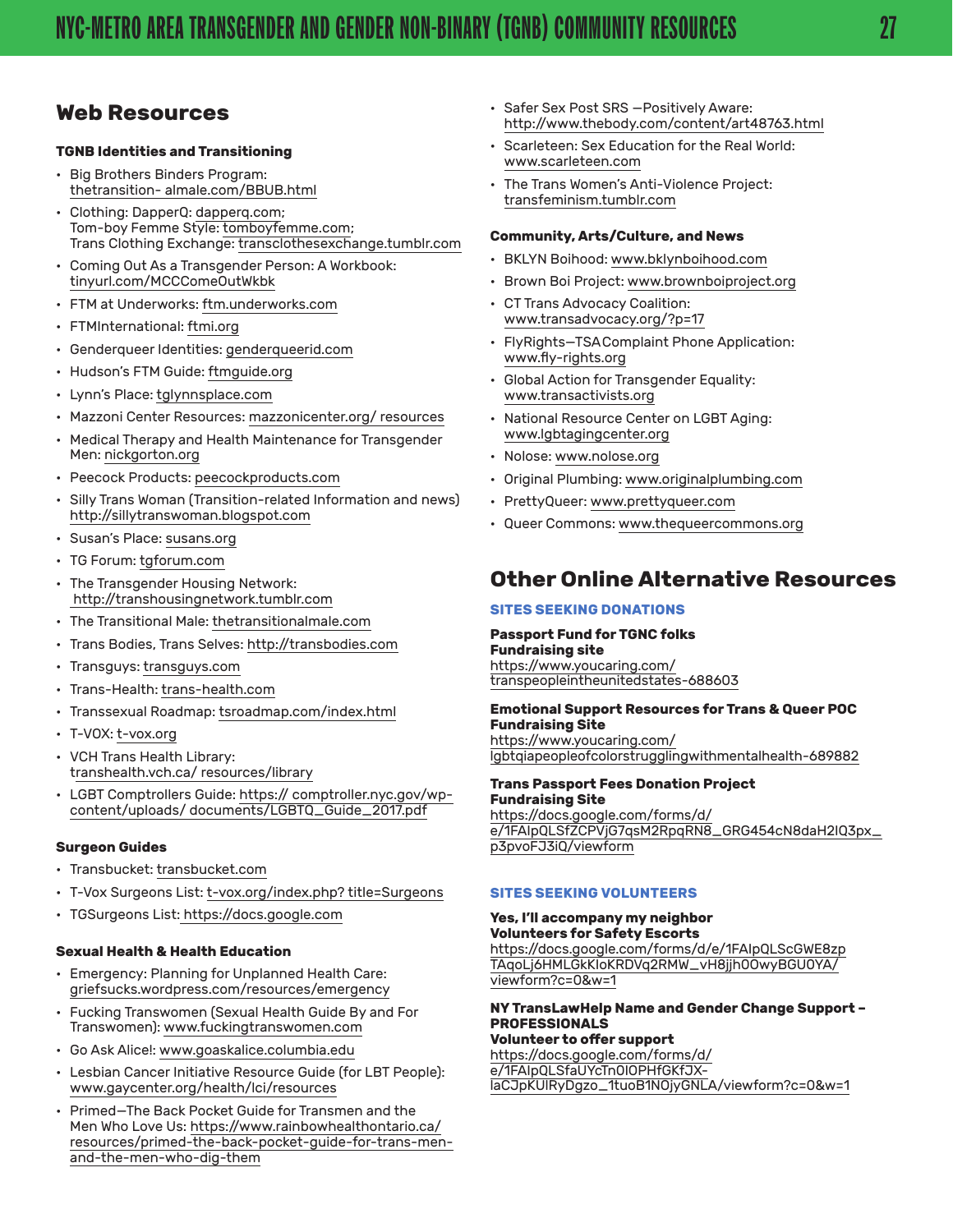#### **POST-ELECTION RESOURCE GUIDES**

#### **Trans Assistance Request**

[https://docs.google.com/forms/d/e/1FAIpQLSfV3pJUCBtoAjs0](https://docs.google.com/forms/d/e/1FAIpQLSfV3pJUCBtoAjs0lHneYK6Ko6YocbQRApSiWI6JCgN_qTA4lQ/viewform?) [lHneYK6Ko6YocbQRApSiWI6JCgN\\_qTA4lQ/viewform?c=0&w=1](https://docs.google.com/forms/d/e/1FAIpQLSfV3pJUCBtoAjs0lHneYK6Ko6YocbQRApSiWI6JCgN_qTA4lQ/viewform?)

*If you are a trans person and you need help getting ID documents, accessing medical care/procedures, acquiring meds, or navigating the vast and unfriendly bureaucracy laid out before you, fill out this form and you will be notified when you are linked with a donor.*

#### **OH CRAP! WHAT NOW?**

[http://www.theworldisaterribleplace.com/ohcrap](http://www.theworldisaterribleplace.com/ohcrap/)

*This is a comprehensive, crowdsourced collection of health, legal, and safety plans and resources + social, digital and economic security related resources urgent now as an outcome of the recent US election.*



356 West 18th Street New York, NY 10011 (212) 271-7200 [www.callen-lorde.org](http://www.callen-lorde.org/)



[www.mountsinai.org](http://www.mountsinai.org/) [www.LGBThealthServices.org](http://www.LGBThealthServices.org/)